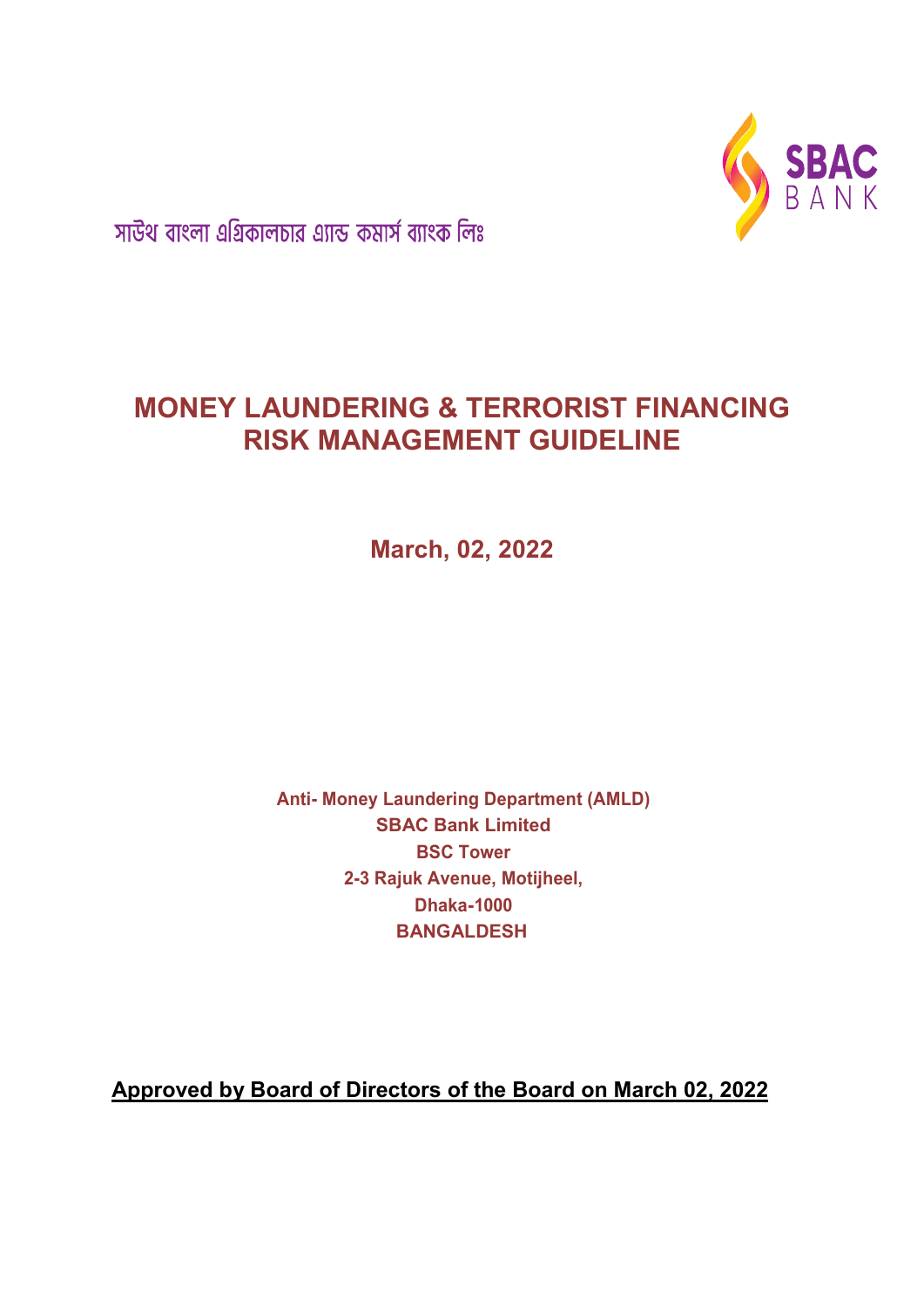

# SBAC Bank Money Laundering & Terrorist Financing Risk Management GUIDELINE

(Applicableforall branchesanditssubsidiaries)

| <b>Version No</b>        | : 1.2                                                                                                                                                 |
|--------------------------|-------------------------------------------------------------------------------------------------------------------------------------------------------|
| <b>Policy Owner</b>      | : CAMLCO                                                                                                                                              |
| <b>Risk Control Area</b> | : Money Laundering, Terrorist Financing &<br><b>Proliferation of Weapons of Mass Destruction</b>                                                      |
| <b>Business Scope</b>    | : Retail & SME Banking, Corporate Banking,<br>Treasury, Securities, Asset Management,<br><b>Investments, Trade Finance, Correspondent</b><br>Banking. |
| <b>Function Role</b>     | : All                                                                                                                                                 |
| Geographic Scope         | : SBACBL Branches, Off-Shore Banking Unit<br>and Subsidiaries at Home & Abroad                                                                        |
| <b>Status</b>            | : Review                                                                                                                                              |
| <b>Effective Date</b>    | : 03 March 2022                                                                                                                                       |
| <b>Next Review Date</b>  | : 03 March 2024                                                                                                                                       |
| Recommended by           | : Central Compliance Committee (Triple C)                                                                                                             |
| Approved by              | : Board of Directors, SBAC Bank Ltd.                                                                                                                  |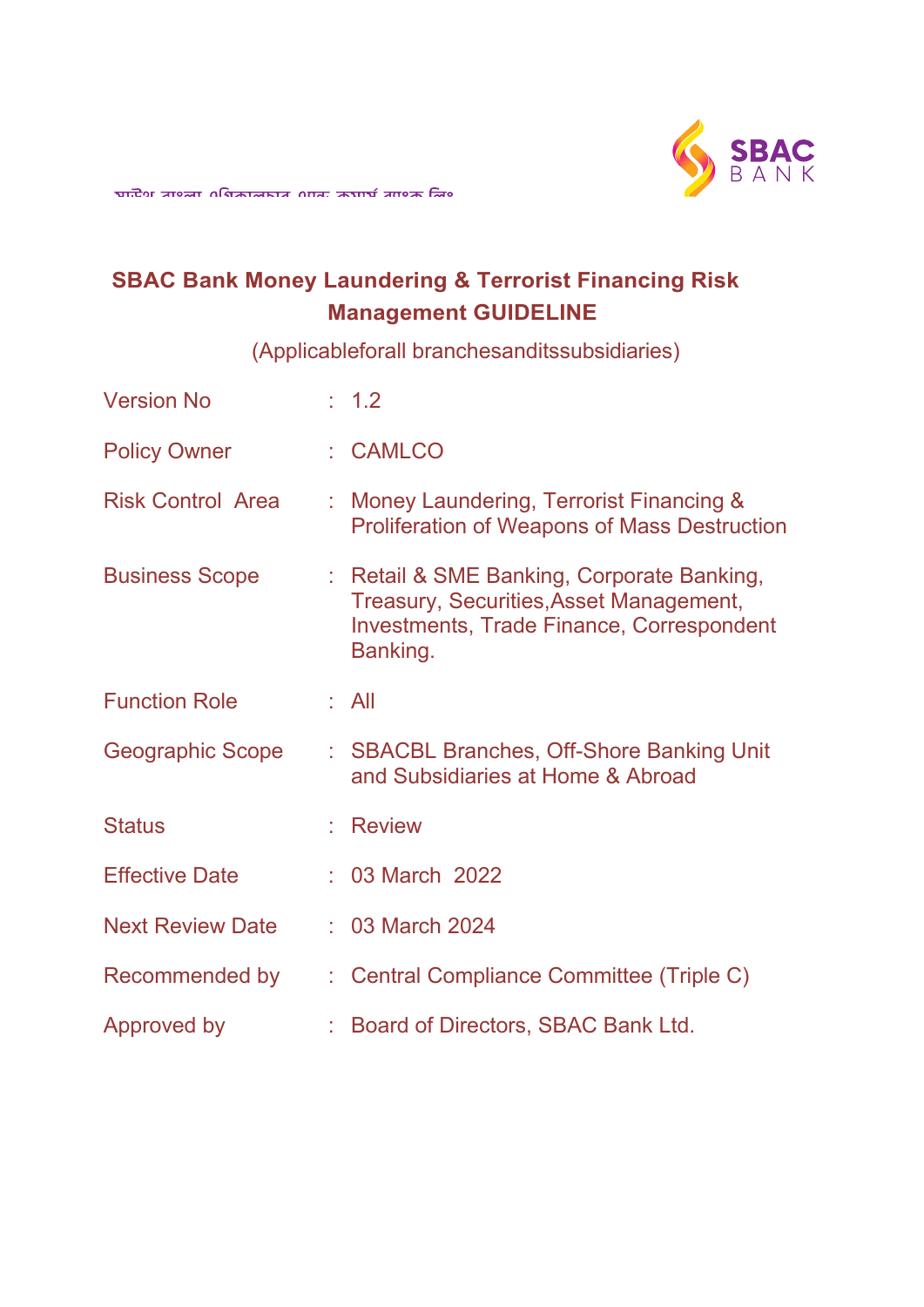# Table of Contents

| <b>Point</b>   | <b>Topic</b>                                                                        |                         |
|----------------|-------------------------------------------------------------------------------------|-------------------------|
|                | <b>PART-A (Governance)</b>                                                          | Page No.                |
| 1              | Introduction                                                                        |                         |
| $\overline{2}$ | Purpose & Scope                                                                     | 1                       |
| $\overline{3}$ | <b>AML &amp; CFT Governance Framework</b>                                           | $\overline{2}$          |
| 3.1            | Three Lines of Defence (3LoD)                                                       | $\overline{2}$          |
| 3.2            | The First Line of Defence: The Business Segments, Operations &                      | $\overline{2}$          |
|                | Treasury                                                                            |                         |
| 3.3            | The SecondLine of Defense: The ControlFunctions: AMLD, RMD,                         | $\overline{2}$          |
|                | BRM, HR, &IT                                                                        |                         |
| 3.4            | TheThirdLineofDefense :InternalAudit                                                | 3                       |
| 4              | ComplianceOrganizationStructure                                                     | 4                       |
| 4.1            | CentralComplianceCommittee(TripleC)                                                 | $\overline{4}$          |
| 4.1.1          | RoleofTripleC                                                                       | $\overline{\mathbf{4}}$ |
| 4.2            | Roles&ResponsibilitiesofChiefAnti-MoneyLaunderingCompliance                         | 4                       |
|                | Officer(CAMLCO)                                                                     |                         |
| 4.3            | Anti-MoneyLaunderingDepartment(AMLD)                                                | 5                       |
| 4.4            | Role&ResponsibilitiesofDeputyCAMLCO                                                 | $\overline{5}$          |
| 4.5            | Role of Branch Anti-Money Laundering Compliance Officer                             | 6                       |
|                | (BAMLCO)                                                                            |                         |
| 4.6            | RoleofDepartmentAnti-                                                               | $\overline{7}$          |
|                | MoneyLaunderingComplianceOfficer(DAMLCO)                                            |                         |
| 5              | DefinitionofCustomer                                                                | 8                       |
| 6              | CustomerAcceptancePolicy(CAP)                                                       | 8                       |
| $\overline{7}$ | CustomerConfidentiality                                                             | 9                       |
| 8              | BangladeshFinancialIntelligenceUnit(BPIU)Feedback                                   | 9                       |
|                | <b>PARTR-B (ComplianceProcedures)</b>                                               |                         |
| 1              | AML&CFTCompliance                                                                   | 11                      |
| $\overline{2}$ | <b>CustomerDueDiligence</b>                                                         | 11                      |
| $\overline{3}$ | <b>CDDResponsibilities</b>                                                          | 11                      |
| 4              | TheMainComponents of theCDDProcedures                                               | 12                      |
| $\overline{5}$ | GatheringKYCInformation(1ncludingIdentityCheck)                                     | 12                      |
| 6              | CustomerIdentification&VerificationProceduresBasedonCustomer                        | 12                      |
|                | <b>Types</b>                                                                        |                         |
| 7              | AML&CFTRiskAssessment                                                               | 14                      |
| 8              | <b>RiskFactorsConsidered</b>                                                        | 15                      |
| 8.1            | <b>HighRisk CustomerTypes</b>                                                       | 15                      |
| 8.2            | PEP/IP/HolO                                                                         | 16                      |
| 8.3            | Non-FacetoFace                                                                      | 17                      |
| 8.4            | <b>HighRiskTypesofServicesProvided</b>                                              | 17                      |
| 8.5            | ForeignJurisdictions                                                                | 18                      |
| 8.6            | ComplexBusinessStructures                                                           | 18                      |
| 8.7            | ManagementandMitigationofRisks                                                      | 18                      |
| 8.8            | AssigningRisk&DueDiligenceLevel                                                     | 19                      |
| $9\,$          | CustomerDueDiligenceLcvc1s                                                          | 20                      |
| 9.1            | SimplifiedDueDiligence                                                              | 20                      |
| 9.2            | StandardDueDiligence(SDD)                                                           | 21                      |
| 9.3            | Enhanced Due Diligence (EDD)                                                        | 21                      |
| 10             | AreaHead/UnitHead/Business&DeputyCAMLCOApprovalsRequiredfor<br><b>EDD Customers</b> | 22                      |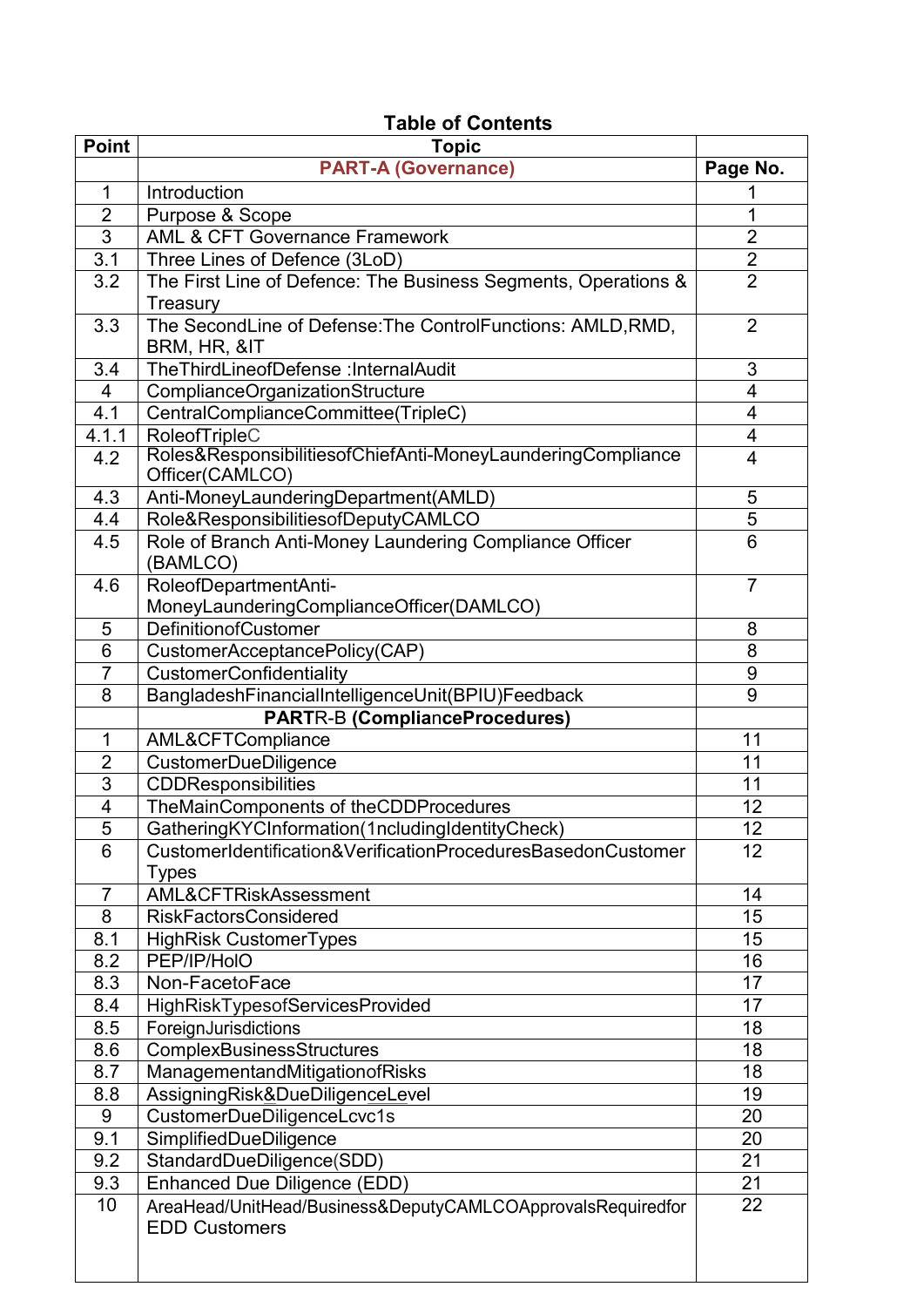| 11 | WhenCDDisnotpossible                                       | 23 |
|----|------------------------------------------------------------|----|
| 12 | <b>OngoingCustomerDueDiligence</b>                         | 23 |
| 13 | PeriodicCDDReviews                                         | 24 |
| 14 | SanctionsScreening                                         | 25 |
| 15 | TransactionMonitoring                                      | 26 |
| 16 | Suspicious Activity/Transaction Reporting (SAR/STR)        | 27 |
| 17 | WireTransfer                                               | 27 |
| 18 | CorrespondentBanking                                       | 29 |
| 19 | AgentBanking                                               | 30 |
| 20 | <b>Record Retention</b>                                    | 30 |
| 21 | Recruitment                                                | 31 |
| 22 | Training                                                   | 32 |
| 23 | <b>Customer Awareness</b>                                  | 32 |
| 24 | Annexure-A, Annexure-B, Annexure-D, Annexure-E, Annexure-F |    |
|    |                                                            |    |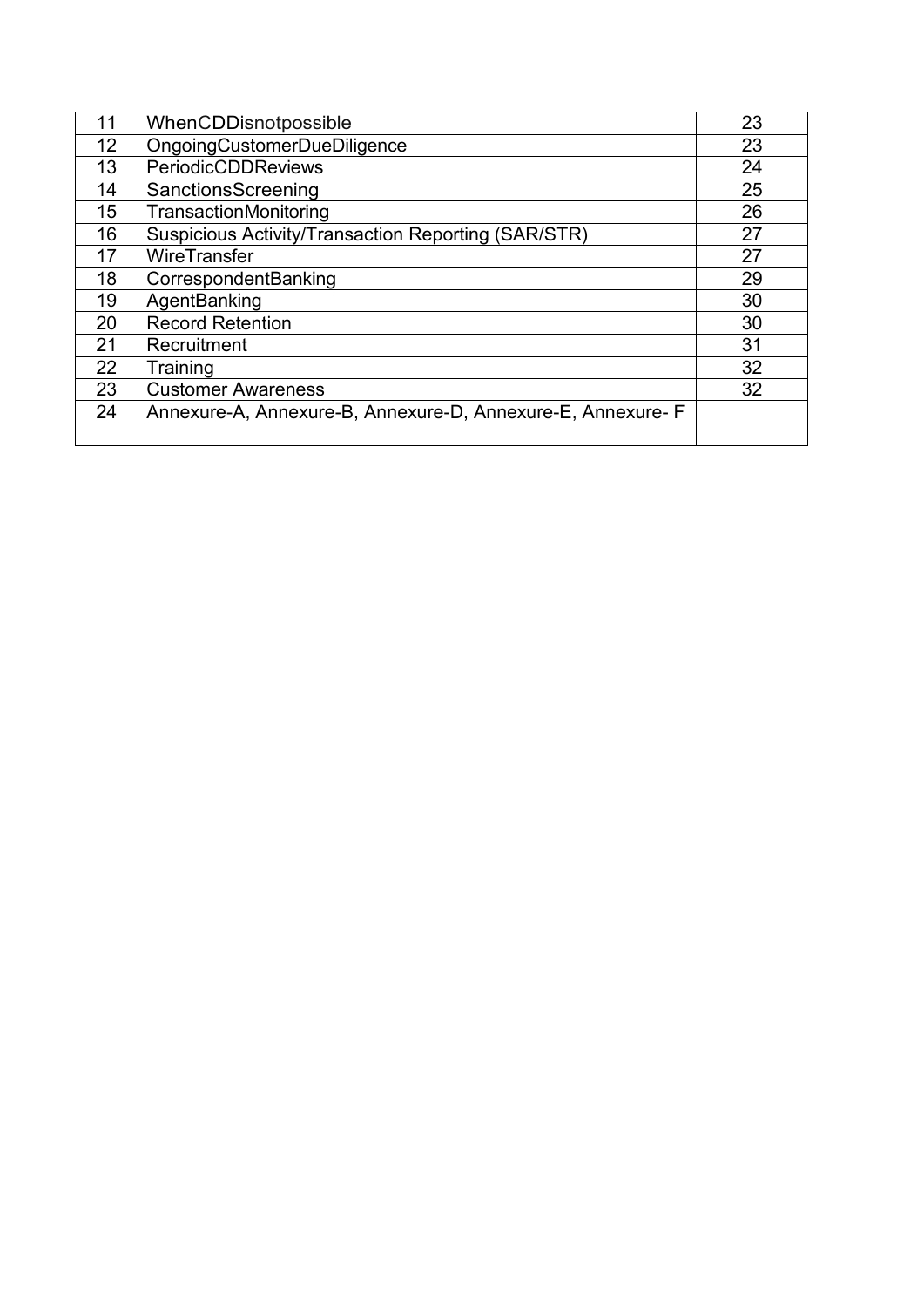# SBACBL Money Laundering (ML) and Terrorist Financing (TF) Risk management Guideline

# PART-A (Governance)

## 1. Introduction

- 1.1South Bangla Agriculture and Commerce Bank Limited (SBACBL) is committed to complying with all applicable laws, regulations, accounting standards, internal controls, and audit practices. SBACBL is and wishes to be seen by all as having a high ethical standard and maintaining a culture of honesty and does not tolerate financial crimes like money laundering, terrorist financing, fraud, corruption, theft or dishonesty.
- 1.2 The objective of having this Money Laundering and Terrorist Financing Risk management GUIDELINE (hereinafter referred to as "AML Policy" in short) is to safeguard the proper use of SBACBL's brand, finances and resources including that of its subsidiary companies against money laundering and terrorist financing risks and to comply with the relevant laws regulations.
- 1.3 This document sets out SBACBL's policy and procedures for dealing with the risks of money laundering and terrorist financing and is applicable for all its business, offices, branches, operations, sales and service centers and abroad.

## 2.Purpose & Scope

- 2.1 The Board of Directors of SBACBL has adopted this AML Policy with immediate effect. It is applicable to all persons employed by or working for SBACBL in any capacity including contractors, consultants, internees and vendor staff working in SBACBL. This policy replaces & supersedes the existing SBACBL AML & CFT GUIDELINE 2018. Customer Acceptance Policy 2018 (CAP) & Policy on Know Your Customer 2018 (KYC).
- 2.2 This Policy is intended to lay down a well-balanced compliance program that will help ensure that SBACBL's organizational structure, people, processes and technology work in harmony to manage money laundering and terrorist financing risks, keep customers happy, grow the business, oversee vendors, and achieve numerous other goals.
- 2.3 This AML Policy consist of two integral parts. Part A defines the governance around AML & CFT compliance program of SBACBL while Part B deals with compliance procedures of AML & CFT program
- 2.4 The purpose and scope of this AML Policy is to:

2.4.1 Define a Governance Framework to ensure there is appropriate oversight of money laundering and terrorist financing risks;

2.4.2 Identify key internal stakeholders i.e. Retail, SME & Corporate business, Treasury, Operations, Branches, Sales & Service Centers, CRM, IT, HR, AMLD and subsidiary companies at home & abroad and establish their roles and responsibilities with clear accountability;

2.4.3 Standardize operational process flows for KYC/CDD/EDD, Screening, Transaction Monitoring, Self-Assessment, CTR & SAR/STR reporting etc.

2.4.4 Defineanddocument moneylaunderingand terrorist financing risk assessment processes;

2.4.5 Combat financing of terrorism and financing of proliferation of weapons of mass destruction.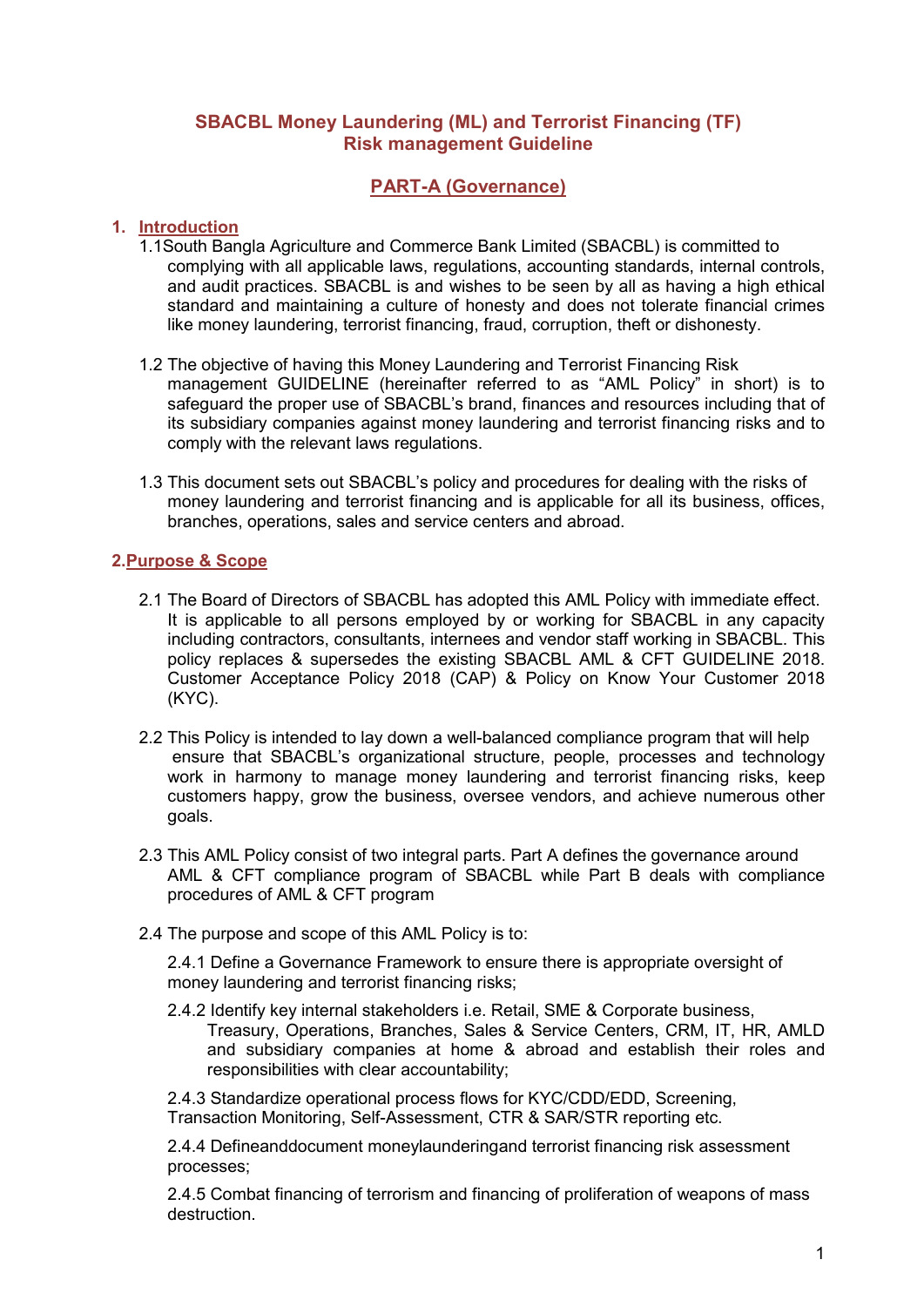# 3. AML & CFT Governance Framework

### 3.1 Three Lines of Defence (3LoD)

The money laundering and terrorist financing risks as a sub-set of Operational Risks need to be addressed in accordance with the "three lines of defence (3LoD)" model to managing operational risk.

For SBACBL, the three lines of defence model works as set out below.

#### 3.2 The First Line of Defence: The Business Segments, Operations & Treasury

All staff of SBACBL irrespective of which department they work are responsible for managing money laundering and terrorist financing risks within the scope of their direct job responsibilities and must comply with the requirements of this AML Policy.

The businesses organized into Corporate, Retail & SME Customer segments, Treasury and the Operations Division together comprisethe first line of defence and have ownership, responsibility and accountability for directly assessing, controlling and mitigating risks. The Heads of each of these Business and Division are responsible for implementing the requirements of this AML Policy in their respective segments & divisions and must;

3.2.1 Allocate clear responsibility to front/mid/back/office staff for completingCDD records;

- 3.2.2 The Customer Segment Heads are responsible for defining customer segment specific CDD procedures as set out in Part B of this AML Policy. These must be submitted to the Central Compliance Committee (Triple C) through Deputy CAMLCO for approval;
- 3.2.3 Document Detailed Operating Instructions(DOIs)/Standard Operating Procedures (SOP) in line with this AML Policy and the respective customer segment procedures and:

3.2.3.1 Ensure the DOIs/SOPs comply with the requirements of this AML Policy and additional CDD client segment procedures;

3.2.3.2 Ensure that staff responsible for CDD comply with the Procedures;

- 3.2.3.3 Define metrics measuring the quality of CDD files;
- 3.2.3.4 Define and implement requirements for collecting, reviewing and analyzing Management information to monitor the effectiveness of their processes,
- so as to ensure that this AML Policy and the relevant DOIs/SOPs are being complied with.

#### 3.3 The Second Line of Defence: The Control Functions: AMLD, RMD, BRM, HR, & IT

The second line of defence is independent from the businesses and comprises of all the control functions of the Bank:AML Department (AMLD), Risk Management Department (RMD), HR, IT ,Business Risk Management (BRM) and other control functions of the Bank. It has the authority to challenge and stop business activities where risks are not aligned with control requirements or risk appetite of the Bank.

The Deputy CAMLCO is the designated Risk Control Owner for money laundering and terrorist financing risks. The AML Compliance Department, and key individuals within it, will act as the second line of defence as follows:

3.3.1 The Deputy CAMLCO is responsible for defining and maintaining this Policy including ensuring the proper management, review and monitoring of all dispensations/deferrals;

3.3.2 The Deputy CAMLCO and the BRM team of Retail Banking are responsible for testing compliance with this AML Policy.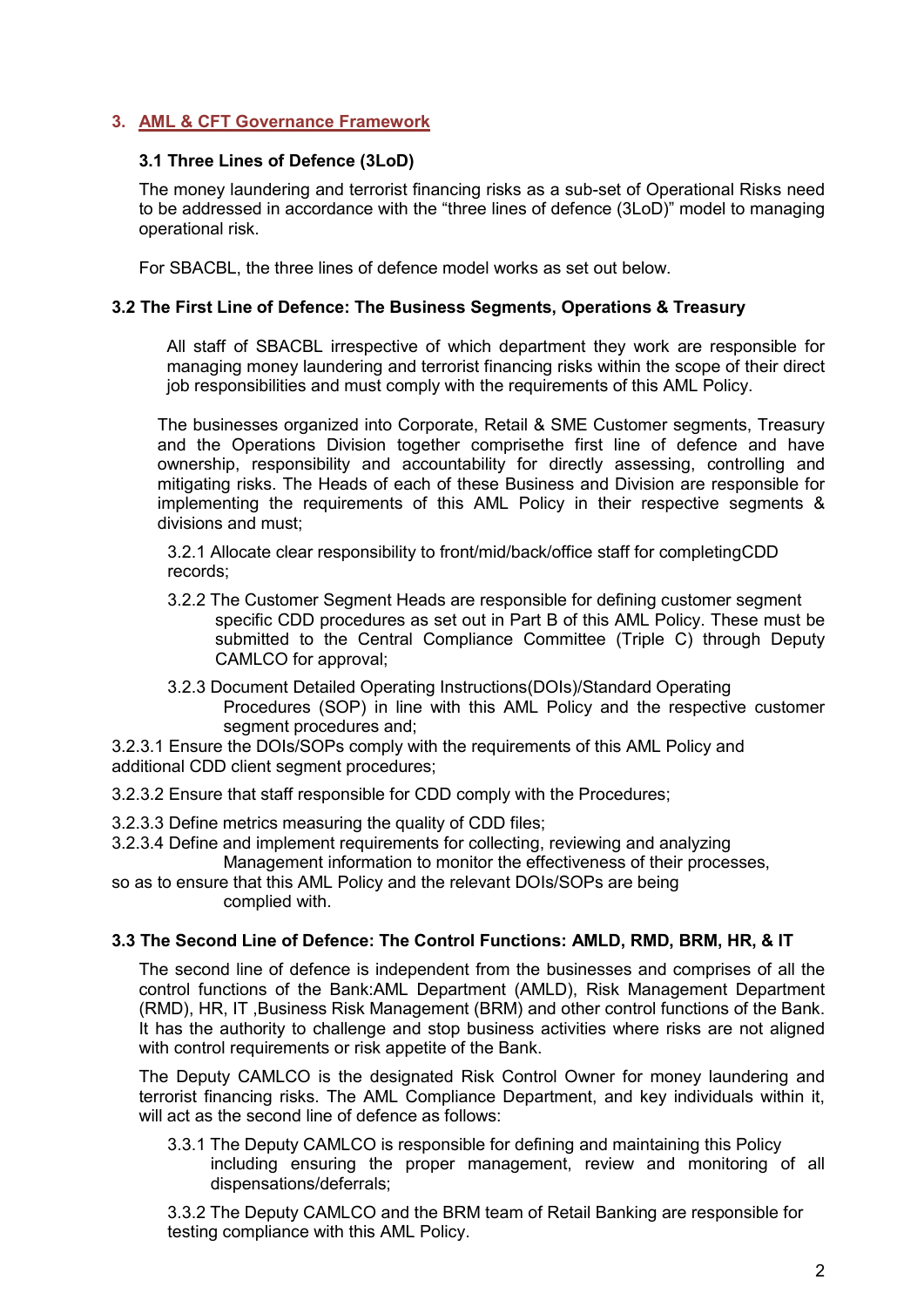#### 3.4 The Third Line of Defence: Internal Audit

The third line of defence comprises the independent assurance provided by the Internal Audit (IA) function. IA provides independent assurance that the overall system of control effectiveness is working, both in terms of the effectiveness of management's control of its own business activities (the first line) and of the processes maintained by the second line of defence.

- 3.4.1 Board of Directors, Managing Director & CEO and Senior Executives of SBACBL will play effective roles and responsibilities as mandated in the regulations to strengthen AML & CFT compliance program of the Bank.
- 3.4.2 The Managing Director & CEO shall annually broadcast to all employees a specific and effective commitment to prevent money laundering and terrorist financing and shall direct all employees to implement the commitment. MD & CEO will review the overall compliance and control environment of SBACBL based on half yearly Reports received from Central Compliance Committee (Triple C) and when any significant emerging AML/CFT risks or regulatory changes arise.
- 3.4.3 Every employee and other persons working in SBACBL are responsible for managing money laundering and terrorist financing risk and preventing SBACBL from being used for such financial crimes.
- 3.4.4 SBACBL's expectation on propriety and accountability is that Senior Management and staff at all levels will lead by example in ensuring adherence to legal requirements, rules, policies, procedures and best practices. All references to senior management / managers in this document are to mean managers in the broadest sense from the lowest to highest levels, including those with the job titles of MD, AMD and DMD.
- 3.4.5 The senior management must be seen to implement Bank's policies that encourage ethical behavior processes for employees, customers, vendors, and other third parties to report instances where those standards are not met. They should also monitor the organization's money laundering and terrorist financing risk management effectiveness, which should be a regular item on its agenda. To this end, the Chief Anti Money Laundering Compliance Officer should periodically update the Triple C/MANCOM/Audit Committee/ Board on the status of compliance.
- 3.4.6 Each Management Committee (MANCOM) member should ensure that his/her own governance practices set the right tone and control environment as corporate culture is influenced by senior management's philosophy, operating style, integrity, ethical values and commitment to competence.
- 3.4.7 Each Head of business/function/branch must ensure that it has Detailed Operating Instructions (DOIs)/Standard Operating Procedures (SOPs) designed with appropriate controls to mitigate money laundering & terrorist financing risks and that regulatory and business requirements are built into their self-assessment and other management processes.
- 3.4.8 AllRelationship Managers (RM), Branch Managers, BAMLCO, Credit/Prepaid Card RelationshipManagers and Branch Customer service Officer(s) are primarily responsible for Identification, Due Diligence and Verifications (ID & V) and Assessing Risk Rating of all new Customers at the point of on-boarding, and are responsible for keeping it up to date. That may delegate their responsibilities to an appropriate person when on leave or in exceptional circumstances however, they cannot delegate ACCOUNTIBILITY.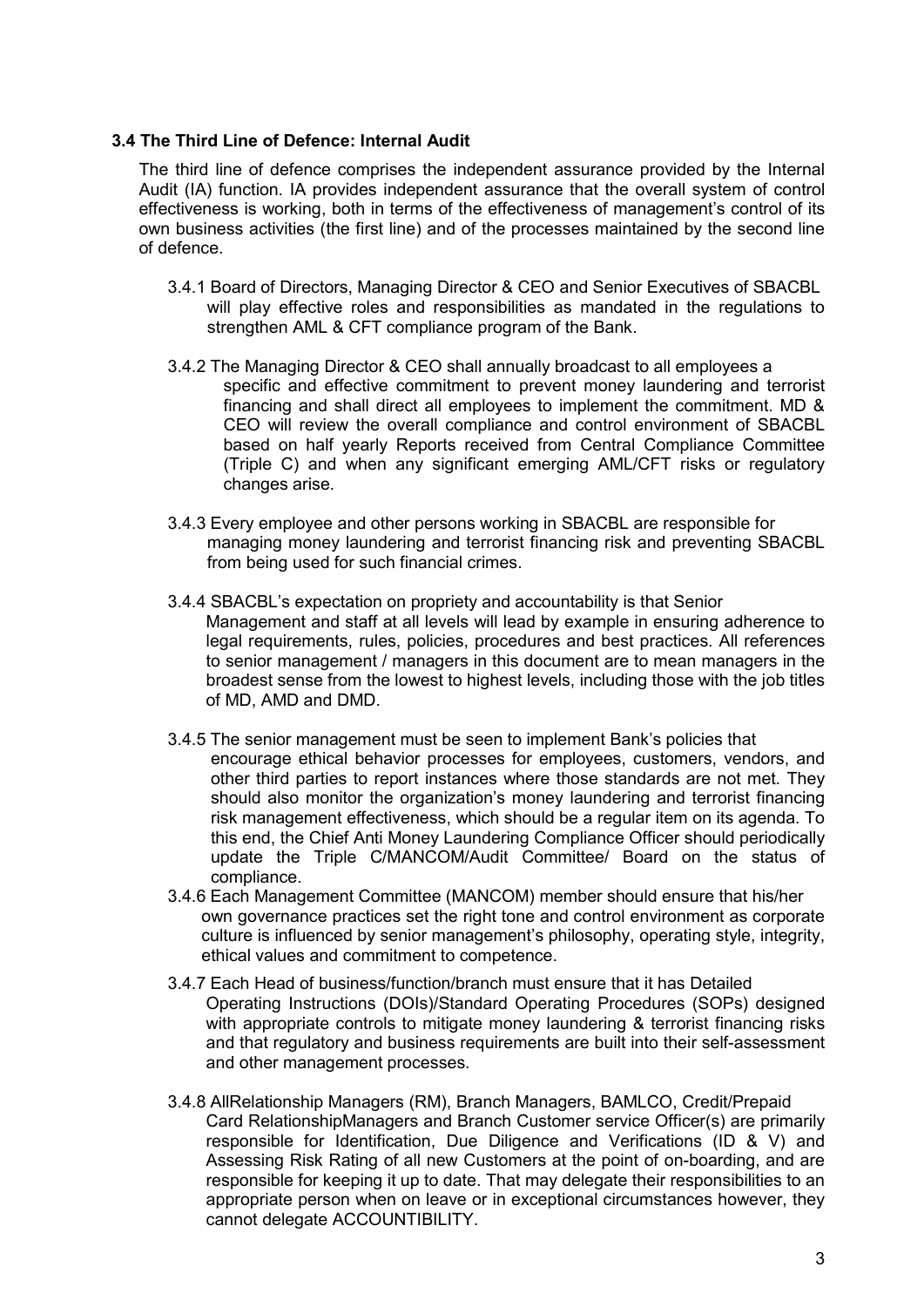- 3.4.9 All Operations Staff/Managers involved in customer acceptance, static data changes, remittances, fund transfers and trade operations are responsible for ensuring necessary checks, controls and approvals required are in place. The relevant DOIs/SOPs must include the requirement and process to perform an independent check of each case or transaction to ensure completeness and quality.
- 3.4.10 Chief Anti-Money Laundering Compliance Officer (CAMLCO), Deputy CAMLCO as well as AML & CFT Compliance Officer(s) are authorized and have full capacity to act independently in order to fulfill the requirements/commitments of their respective roles as well as receive any information/documents necessary from internal stake holders (defined in section 3.4.8 & 3.4.9 above) including confidential matters to carry out their compliance functions of SBACBL.

#### 4. Compliance Organization Structure

#### 4.1 Central Compliance Committee (Triple C)

The Central Compliance Committee (Triple C) is comprised of the Heads of Treasury, Credit, Operations, ICT Division, Cards, CAD, International Division and Human Resources Division as members. The Triple C is led by the Chief Anti Money Laundering Compliance Officer (CAMLCO) in the grade of DMD as prescribed by BFIU).

#### 4.1.1 Role of Triple C

4.1.1.1 Define and develop AML / CFT Compliance Policies, Strategies & Programs aligned with International and national standards and regulations and evaluate the same from time to time.

4.1.1.2 Supervise the effective implementation of AML/CFT annual program of Anti-Money Laundering Department (AMLD) jointly with CAMLCO.

4.1.1.3 Meet at least quarterly to review policies, assess overall compliance status of SBACBL and issue directives in this regard.

- 4.1.1.4 Submit half yearly Reports to MD & CEO on material events related to management and mitigation of ML & TF risks in SBACBL and progress of implementation of AML/CFT related measures with its recommendations. The report shall contain information on incidents (half yearly self-assessment report of branches) and/or outlined areas that need improvement and where there are deficiencies or proposals for improvement, a plan showing how these are to be handled. The report along with instruction and opinion of the CEO need to be presented to the Board and copy of the same to be sent to BFIU within 2 months.
- 4.1.1.5 Direct AMLD to issue instructions for adherence by branches and various departments of SBACBL relating to policy & procedures on KYC/CDD/EDD, Transaction Monitoring/Screening etc.
- 4.1.1.6NominateBAMLCOs/DAMLCOshavingrequisiteskillsets,experience& rank.

#### 4.2 Roles & Responsibilities of Chief Anti-Money Laundering Compliance Officer (CAMLCO)

4.2.1 CAMLCO is responsible for overseeing SBACBL's AML & CFT governance framework.

4.2.2 Support Triple C in preparation and review of AML/CFT Policy and Program;

- 4.2.3 Overseeing communication and training for all employees of the Bank;
- 4.2.4 Providing AML/CFT risk and governance expertise, guidance and educational support to Deputy CAMLCO/AML & CFT Compliance Officers and other stakeholders in head office, branches and subsidiaries to enhance the control and compliance environment.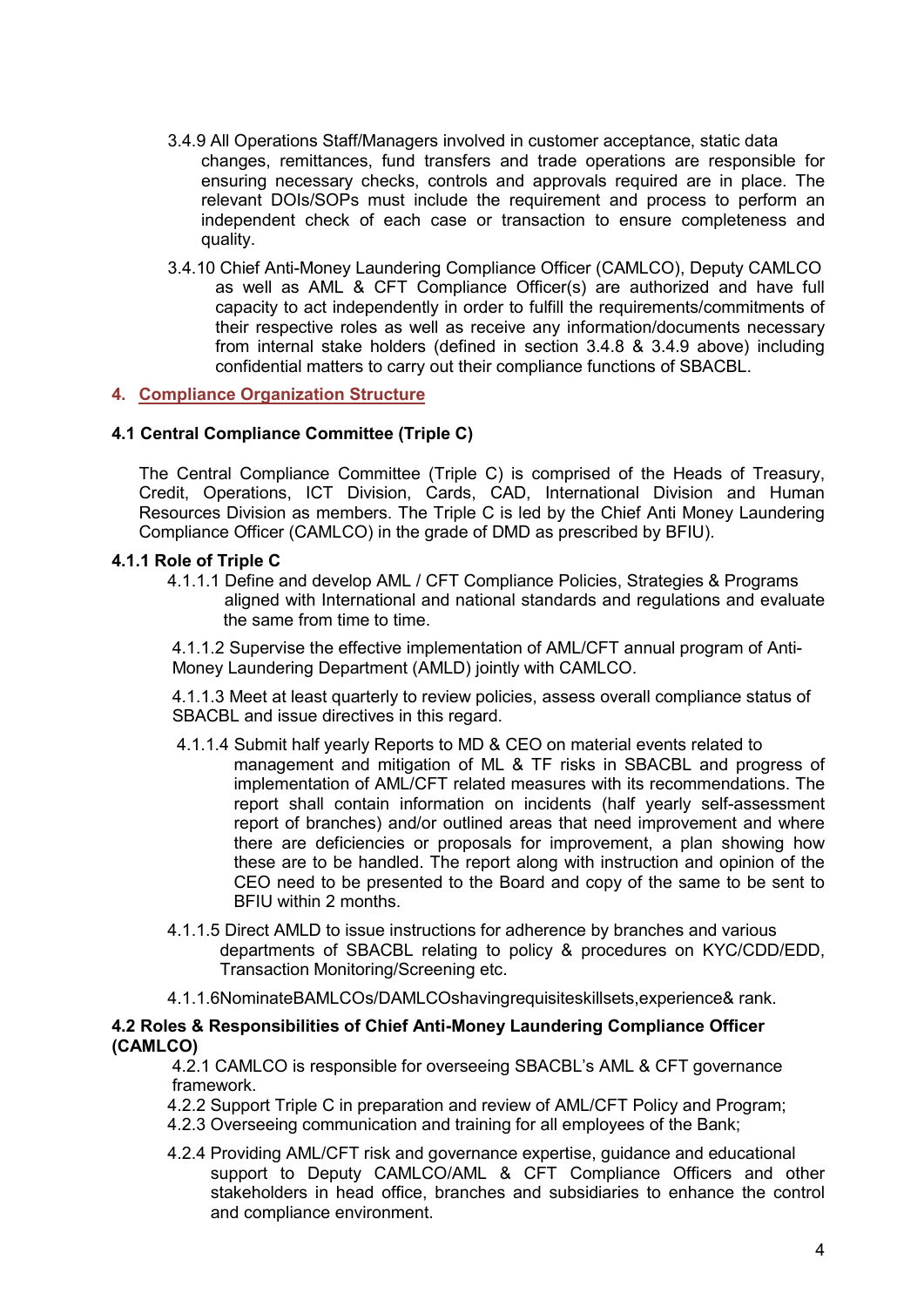4.2.5 Ensuring Half Yearly Report of "Triple C" is duty submitted to MD & CEO, Board & BFIU;

- 4.2.6 Receiving and carrying out directions or orders issued by Regulatory Authorities;
- 4.2.7 Coordinating with BFIU and other regulatory bodies and law enforcement agencies in respect of suspicious activity reporting. CTR reporting and others as required.

#### 4.3 Anti-Money Laundering Department (AMLD)

4.3.1 Anti-Money Laundering Department (AMLD) of SBACBL serves as the compliance function of the Bank to ensure that SBACBL complies with applicable laws, regulations, rules and its own policies and procedures. AMLD is led by Deputy Chief Anti Money Laundering Compliance Officer (Deputy CAMLCO) and have specifically dedicated subordinate staff as AML&CFT Compliance Officers. AMLD also serves as the executive arm of Triple C.

The functions of Anti-Money Laundering Department (AMLD) are as follows:

4.3.2 Receiving and carrying out directions issued by Triple 'C' and Chief Anti-Money Laundering Compliance Officer (CAMLCO), BFIU and relevant Authorities;

4.3.2 Receiving and carrying out directions issued by Triple 'C' and Chief Anti- Money Laundering Compliance Officer (CAMLCO), BFIU and relevant Authorities;

- 4.3.3 Monitoring compliance and adherence to applicable laws, regulations, rules, GUIDELINEs and SBACBL's own policies and procedures by all internal stake holders;
- 4.3.4 Receiving and investigating suspicious activity/transaction reports (SAR/STR);

4.3.5 Adopting a risk-based approach to monitor customer activity to identify suspicious activity;

4.3.6 Ensuring that proper AML & CFT records are maintained;

4.3.7 Reporting suspicious activity to BFIU;

4.3.8 Analyzing the Cash Transaction Report (CTR) centrally to identify suspicious transactions & reporting thereof;

4.3.9 Evaluating Self-Assessment Reports received from the branches and AML Audit Report from Internal Audit and prepare Half Yearly Report on AML/CFT activities for submission to Triple C.

#### 4.4 Role & Responsibilities of Deputy CAMLCO

4.4.1 Deputy CAMLCO is the first point of contact for any AML/CFT/KYC/CDD issues of  $SBACH$ 

4.4.2 Deputy CAMLCO is responsible for overseeing the Compliance functions;

4.4.3 Act as principal interface between the internal stakeholders and Compliance resources;

4.4.4 Monitor developments and regulatory changes, ensure internal stakeholders and Compliance management are kept informed of them and advised of any necessary action;

4.4.5 Provide advice on AML/CFT issues to all the internal stakeholders and other key individuals in the Bank to enhance the control compliance environment;

4.4.6 Evaluate and investigate suspicious activity/transaction reports and recommend to CAMLCO for filing SAR/STR to BFIU if deemed appropriate and arrange to preserve all such SAR/STR reports;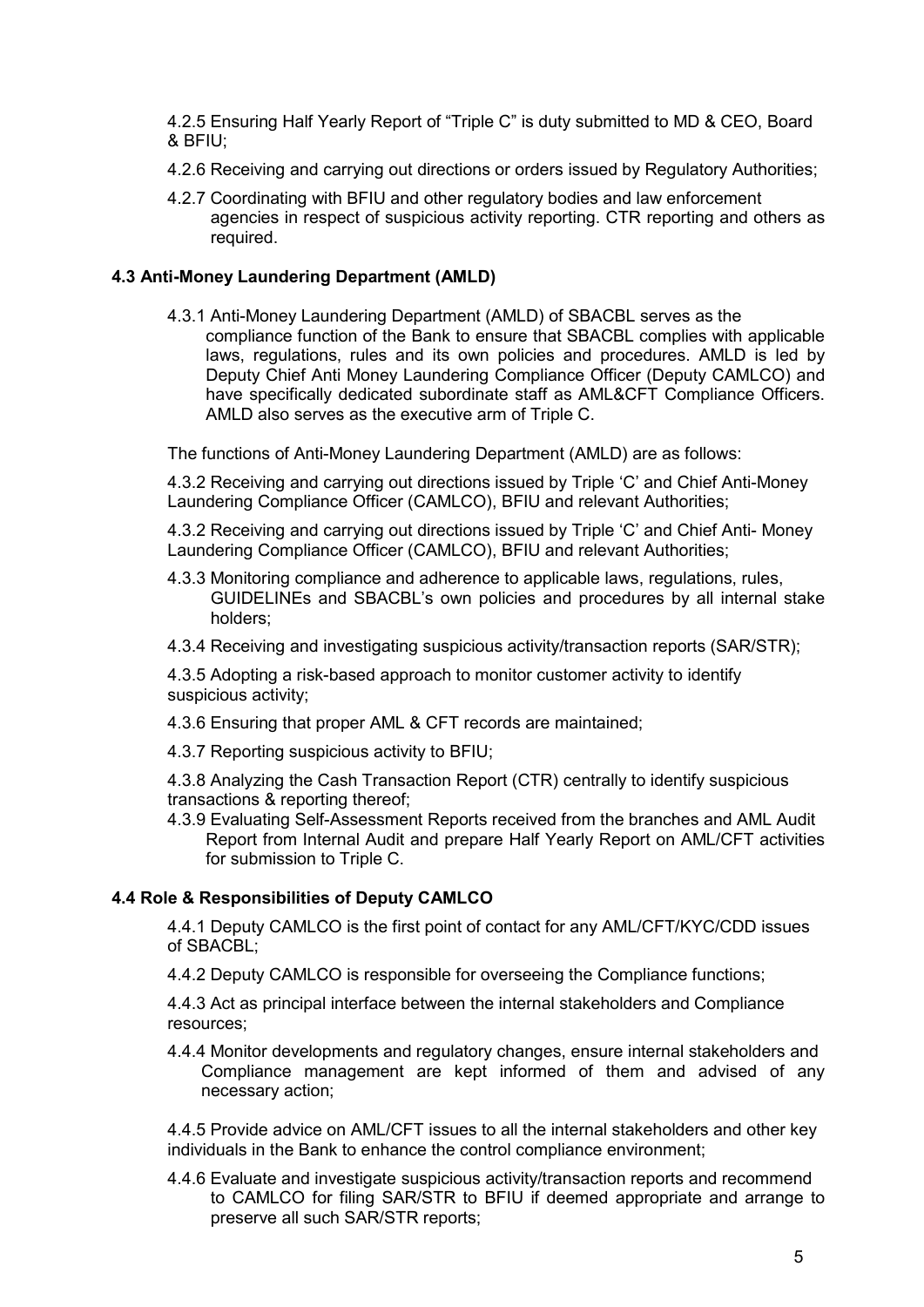4.4.7 Coordinate with BFIU, other regulatory bodies and law enforcement agencies in respect of suspicious activity reporting, Cash Transaction Report, & any others matters as required;

4.4.8 Maintain an effective communication across the Bank, through prudent reporting and escalation of serious risk vulnerabilities, control gaps or failures to Triple C;

- 4.4.9 Supervising Transaction Monitoring & Sanction Screening;
- 4.4.10 Evaluate Self-Assessment Reports received from the branches and AML Audit Report from Internal Audit and prepare Half Yearly Report on AML/CFT activities for submission to Triple C, and MD CEO considering the following aspects;
- 4.4.10.1 Total number of branches and total number of Self-Assessment reports received from branches.
- 4.4.10.2 Number of branches inspected/audited by Internal Audit Department and the compliance status of those branches (branch wise received score) during the reporting period;
- 4.4.10.3 Repeat irregularities identified by Internal Audit and measures taken to prevent recurrence;
- 4.4.10.4 Common and exceptional irregularities identified by Internal Audit and measures taken to prevent recurrence;
- 4.4.10.5 Measures taken to uplift the branches that are evaluated a 'unsatisfactory' and 'marginal' in the audit report
- 4.4.10.6 Audit branches by AMLD or Internal Audit if high risk issues identified during Self-Assessment exercise.
- 4.4.10.7 Prepare annual AML/CFT training calendar and arrange & conduct training an AML/CFT for all level of employees in collaboration with HRD.

#### 4.5 Role of Branch Anti-Money Laundering Compliance Officer (BAMLCO)

4.5.1 BAMLCO is the first point of contact for any AML/CFT/KYC/CDD issues of the Branch;

- 4.5.2BAMLCO must be familiar with the requirements under the BFIU Circular # 19, dated 17 September 2017 and subsequent circulars of BFIU as well as the AML Policy, procedure and processes of SBACBL;
- 4.5.3 Create awareness about AML/CFT activities of the Branch through internal training and discussion on MLPA 2012 and ATA 2009, BFIU Circular # 19 and subsequent circulars issued by BFIU;

4.5.4 Share the changes in AML/CFT regulations, circulars, GUIDELINEs and policies with Branch colleagues;

- 4.5.5 Ensure that proper CDD/EDD procedures have been followed before opening any types of accounts such as savings, current, fixed deposits, loans, guarantees. Credit or Prepaid Cards as applicable BALMCO will give justification in KYC form and Loan and Credit Card Analysis will recheck that justification before giving recommendation for approval and Retail Risk/Cards Operations will preserve those record with Loan/Card applications;
- 4.5.6 Ensure customers are classified on risk based categorization. Keep count of the number ofhighrisk accounts opened in the Branch and measures taken to open and transact in such accounts;
- 4.5.7 Ensure Screening of local & international sanction list;

4.5.8 Ongoing Transaction Monitoring & Identification and reporting of Suspicious Transaction or Activity Report;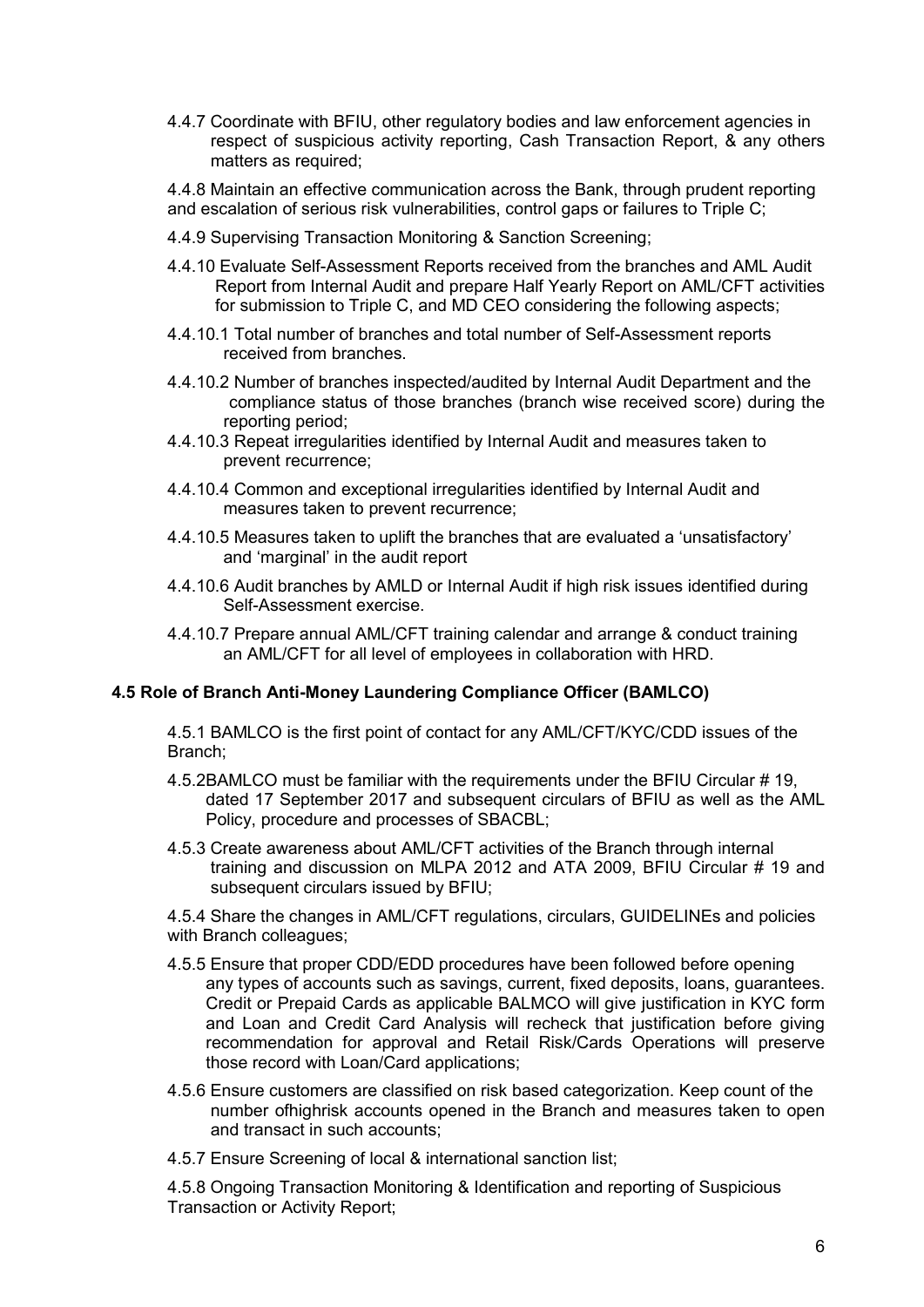4.5.9 Ensure all recommendations provided in the BFIU AML inspection reports or internal audit reports have been implemented;

4.5.10 Responsible to keep track of the training attended by each staff/officers working in the branch;

- 4.5.11 Liaise with Deputy CAMLCO for AML, CFT, Sanctions related issues;
- 4.5.12 Hold quarterly meeting on preventing money laundering and terrorist financing with the relevant branch staff, and upon reviewing compliance of the existing laws, rules & regulations, and BFIU instructions on money laundering and terrorist financing, shall take appropriate actions; Submit the quarterly meeting minutes to AMLD;
- 4.5.13 Identify structuring of transactions & file SAR/STR;
- 4.5.14 Review monthly CTR to identify unusual transactions and report STR/SAR;
- 4.5.15 Retain all types of documents as applicable for 5 years after closing the relationship;
- 4.5.16 Evaluate the AML/CFT status of the Branch by conducting Self-Assessment using the checklist (Annexure A: Self-Assessment) on a half yearly basis;
- 4.5.17 The draft Self-Assessment Report to be discussed and finalized in a Branch meeting presided over by the Branch Manager and attended by all concerned staff of the branch issues identified in the Report possible to solve at the branch level to be rectified without any delay to finalize. All open items to be tracked and the status of closure updated in the subsequent quarterly Branch meetings until resolved.
- 4.5.18 After the end of every half year, the branch evaluation report along with the measures taken by the branch in this regard and adopted recommendations regarding the issues shall be submitted to the Internal Audit of the Head Office and AMLD within the  $15<sup>th</sup>$  of the next month.

#### 4.6. Role of Department Anti-Money Laundering Compliance Officer DAMLCO)

- 4.6.1 DAMLCO is the first point of contact in case of any AML/CFT/KYC/CDD issues of the concerned department. They must be familiar with the requirements under the BFIU Circular # 19 and other policy and procedure of AML/CFT;
- 4.6.2 Create awareness about AML/CFT activities in department through departmental training and discussions on MLPA 2012 and ATA 2009, BFIU Circular # 26 dated 16June 2020;
- 4.6.3 Share the changes in AML/CFT risks related to concerned department and take necessary measures to mitigate the risk issues. Report SARs/STRs to Deputy CAMLCO and keep record;
- 4.6.4 Identify and understand the AML/CFT risks related to concerned department and take necessary measures to mitigate the risk issues. Report SARs/STRs to Deputy CAMLCO and keep record;

4.6.5 Responsible to keep track of the training attended by each staff/officers working in the department;

4.6.6 Arrange and conduct meeting on AML issues in the department at regular intervals at least once in each quarter. Send the meeting minutes to Deputy CAMLCO within 7 days and keep record of the dates and minutes of the meeting;

4.6.7 Liaise with Deputy Chief Anti Money Laundering Compliance Officer (Deputy CAMLCO), for AML, CFT, Sanctions related issues.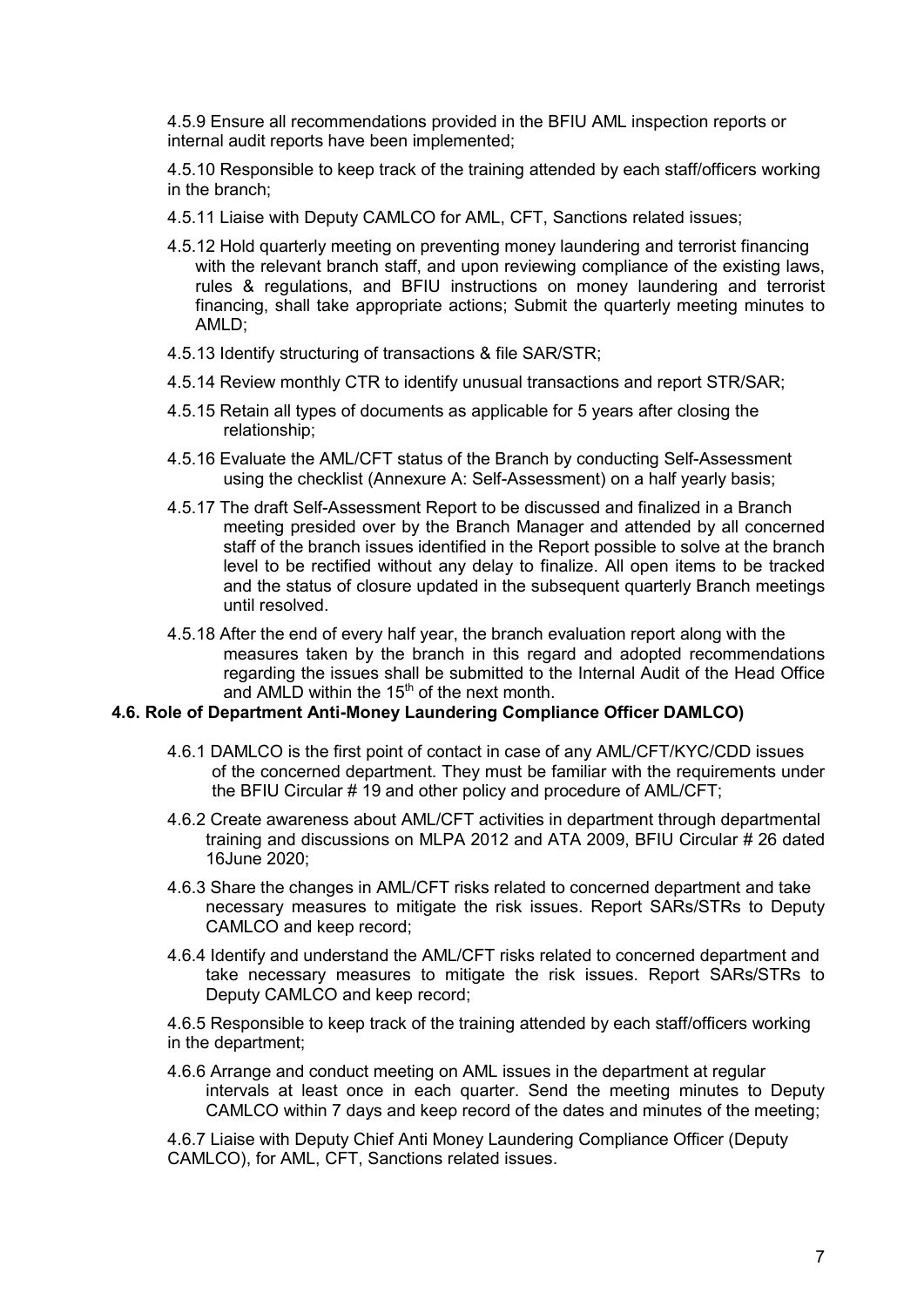### 5.Definition of Customer

'Customer' for the purpose of Money Laundering & Terrorist Financing risk management shall mean;

5.1 Any Individual or Entity maintaining any type of account or having any business relationship with the SBACBL;

5.2 Beneficial Owner (BO) of a bank account or business relationship is the person who actually enjoys the services or benefits directly or indirectly and on whose behalf the bank account or business relationship is conducted;

*\*Beneficial Owner of a bank account or business relationship is the person who directly or indirectly owns 20% or more of the equity interests of a legal entity customer and /or a single individual with significant responsibility to control, manage, or direct a legal entity customer, including an executive officer or senior manager (e.g. a Chief Executive Officer, Chief Financial Officer, Chief Operating Officer, Managing Partner, Chairman, President. Vice President, or Treasurer);*

5.3 Any professional intermediary (Lawyer, Legal Consultancy Firm, Chartered Accountant etc.), appointed to operate the account of any account holder, Trust or beneficial owner, within the existing legal framework;

5.4 Any walkin customer whether Individual or Entity who conducts occasional transaction of high value which may pose reputational and other risk to SBACBL;

5.5 Any individual or entity defined as "customer" by BFIU from time to time.

#### 6. Customer Acceptance Policy (CAP)

SBACBL will not establish new relationships, open new accounts, undertake one-off transactions, maintain existing relationships or accounts, or otherwise conduct business with;

6.1 Shell Banks, unlicensed banks, or any Financial Institution that has a relationship with Shell Banks or unlicensed banks.

- 6.2 Unlicensed Money Service Bureaus/Money Exchange Houses;
- 6.3 Digital currency providers;
- 6.4 Unlicensed gambling business;
- 6.5 Offshore Trust & Company Service Providers;
- 6.6 Sensitive Charities;
- 6.7 Individuals or entities prohibited under Sanctions imposed by UNSCR, OFAC, EU, UK, Canada, Australia, Bangladesh Governments, BFIU, and SBACBL's own black list Sanctions;

6.8 Entities that are more than 20% owned or otherwise controlled by Sanctioned Parties;

6.9 Entities that are incorporated or operate in a Sanctioned Country (as defined in the UNSCR & OFAC Sanctions Policy and Procedures); or

- 6.10 Mercenaries, arms dealers and intermediary brokers, including other arms dealers acting as intermediaries that are not publicly traded or well established and reputable;
- 6.11 Individuals or entities that are known or strongly suspected of involvement in Money Laundering or Terrorist Financing;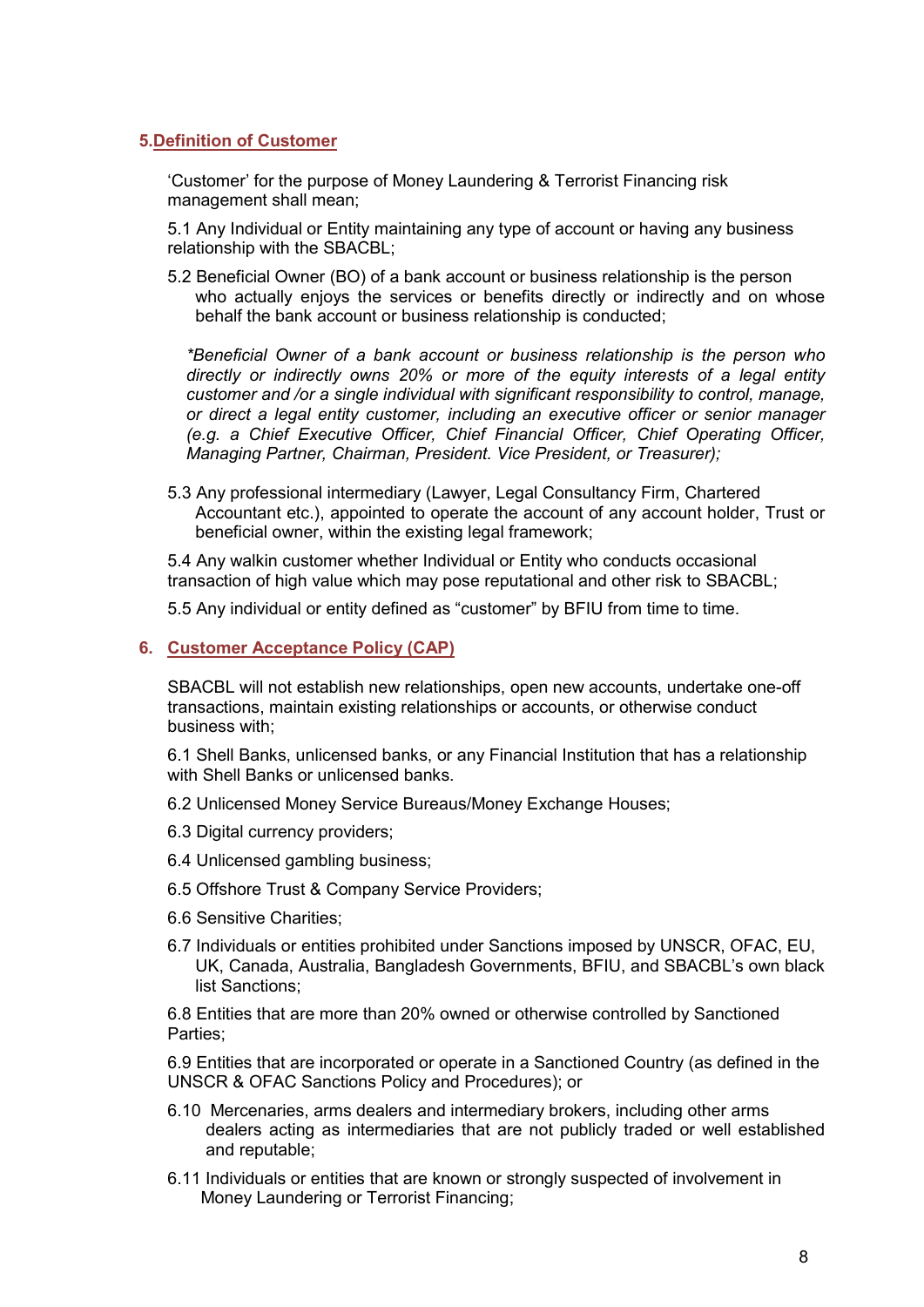6.12 Persons who wish to establish anonymity through numbered accounts or other means, including fictitious names;

6.13 Persons who cannot or will not provide adequate information to satisfy reasonable enquiry or fails to comply with the AML Regulations and Procedures;

6.14 Instructions given by BFIU from time to time regarding prohibited customers shall be followed.

#### 7.Customer Confidentiality

7.1 In the course of working with SBACBL, employees may create, receive, know of or gain access to information that is confidential and/or proprietary.

- 7.2 Confidential and proprietary information may be in a physical form (on paper, in an e-mail, on a computer system, videotape, etc.) or may be knowledge acquired through conversations to which employees are a party or that employees overhead.
- 7.3 Confidential information includes information or data contained in Customer's Account Opening File as well as in transaction media and various systems ofSBACBL also non-public information about the customers of SBACBL that all employees are expected to safeguard form disclosure to the public
- 7.4As a general rule, all employees should presume that any information they receive about SBACBL or its customers is confidential and, therefore, should be protected from disclosure. Employees have an obligation to safeguard confidential information, whether generated internally or acquired from other sources, and to use it only in the performance of their employment responsibilities.

7.5 Confidential information may be communicated only to those persons who need to know it for a legitimate business purpose.

- 7.6 Tipping off or disclosure of suspicious transaction/activity reporting to BFIU is a punishable offence under section 6(3) of Money Laundering Prevention Act, 2012. Strict confidentiality of sensitive information requested by BFIU at different times must be maintained.
- 8. Bangladesh Financial Intelligence Unit (BFIU) Feedback
	- 8.1 BFIU is the main AML & CFT regulator, BFIU's role is to monitor Banks and other Reporting Organization's compliance with the AML/CFT legislation, rules and regulations/ GUIDELINEs/ circulars issued by BFIU in this regard;
	- 8.2 BFIU may provide SBACBL with feedback in respect of its performance on the management of ML/TF risk. BFIU also has the power to compel SBACBLto produce certain information & documents;

8.3 The receipt of any notice, circular, direction or recommendation from BFIU will be immediately referred to the CAMLCO/Deputy CAMLCO;

#### 8.4 BFIU Directives Include

8.4.1 To compel production of information or documents;

- 8.4.2 To enter premises for Inspection;
- 8.4.3 To require an external audit or AML & CFT risk assessment;
- 8.4.4 To provide remedial direction; and
- 8.4.5 To accept enforceable undertakings.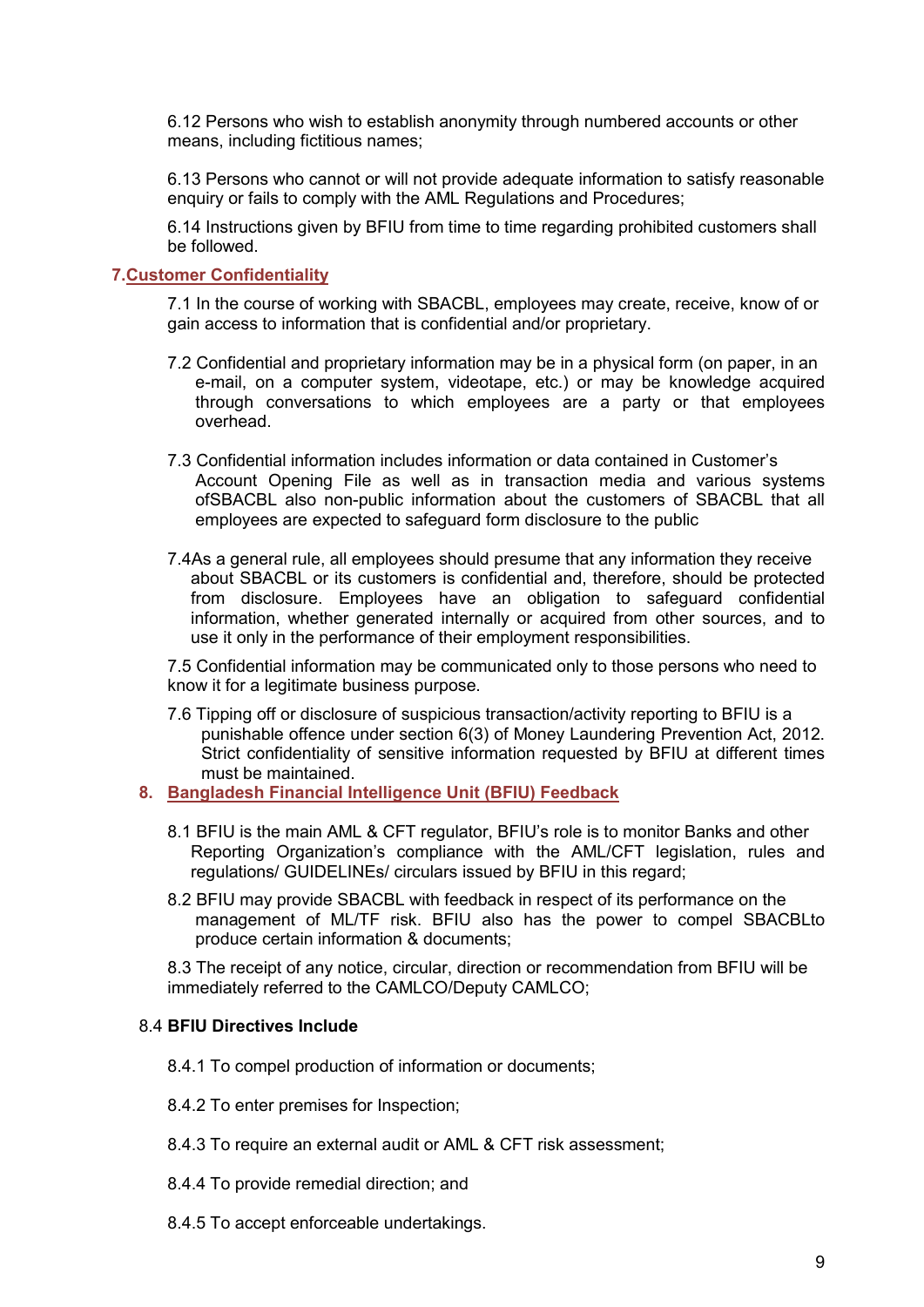- 8.5 The CAMLCO, Deputy CAMLCO as well as AML & CFT Compliance Officer (s), in conjunction with employees of the concerned departments, will take steps necessary to comply with any feedback, notice, orders, warrants etc. or to implement any directions issued by BFIU;
- 8.6 Deputy CAMLCO/AML & CFT Compliance Officer(s) will prepare appropriate reports for BFIU. Reports required by law or by BFIU will be forwarded within the period specified in such law or any notice or order or if BFIU allows a longer period, that longer period.
- 8.7 The CAMLCO, Deputy CAMLCO as well as AML & CFT Compliance Officer (s) will have due regard to any feedback provided by BFIU in respect of SBACBL's performance in managing its ML/TF risks. Such feedback will be incorporated into ongoing monitoring programs and the AML & CFT Program will be amended (where appropriate);
- 8.8 The CAMLCO will be responsible for the implementation of any specific recommendations made by BFIU to SBACBL in respect of its ML/TF risk management performance;
- 8.9 Deputy CAMLCO/AML & CFT Compliance Officer (s) will monitor BFIU information sources, circulars, and guidance notes, in respect of domestic and international issues which may affect the business. This includes financial sanctions and updates to lists of terrorist groups;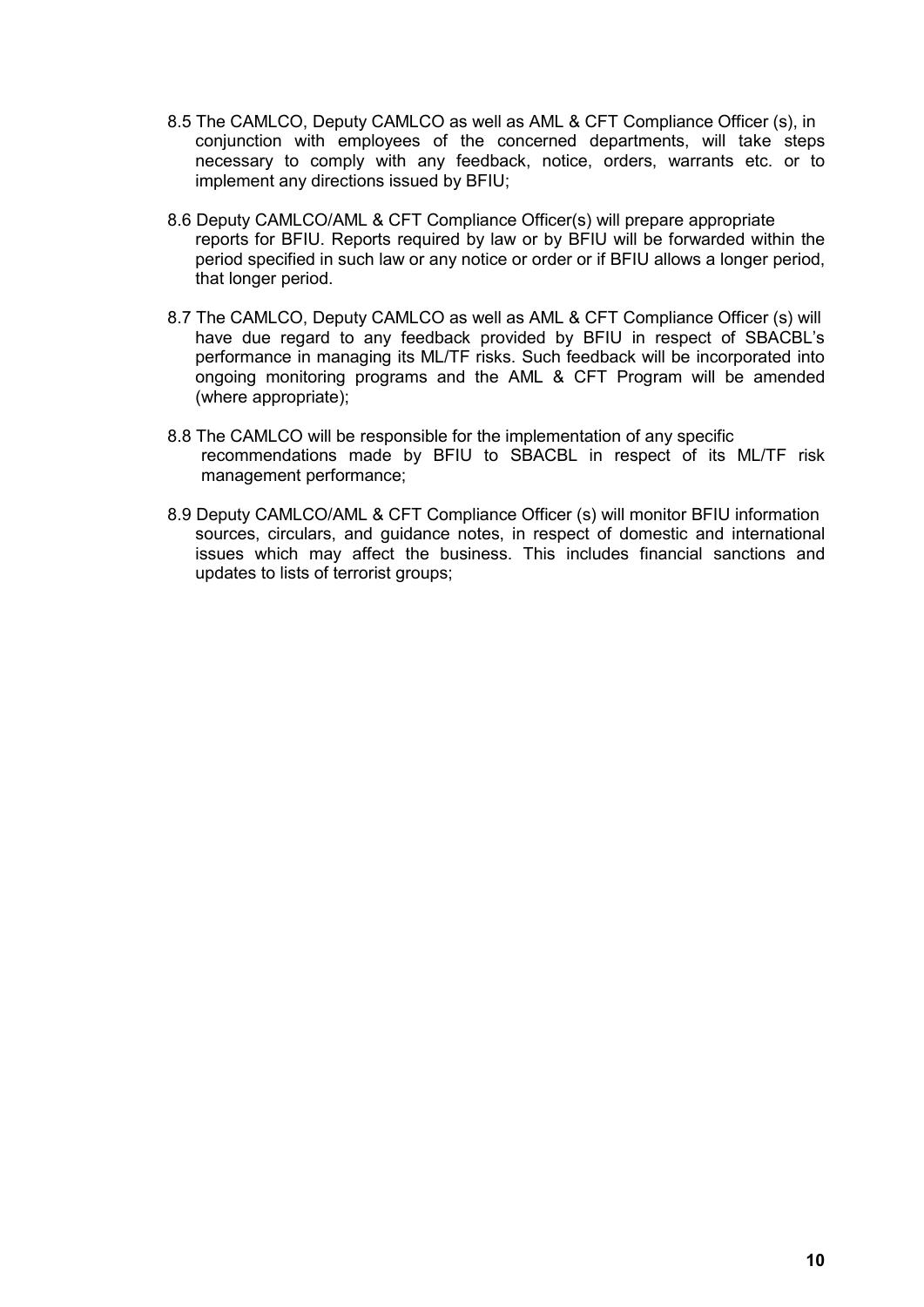# PART-B (Compliance Procedures)

#### 1. AML & CFT Compliance

- 1.1 Part B of this AML Policy sets out the operational aspects of AML & CFT compliance procedures of SBACBL as an easy reference handbook. It defines the minimum standards for compliance covering most of the processes. However, for a complete understanding of all the requirements, please refer to the Money Laundering Prevention Act 2012, Anti-Terrorism Act 2009, Money Laundering Prevention Rules 2019, Anti-Terrorism Rules 2013 and BFIU Circular # 19 and subsequent Circulars and GUIDELINE of BFIU.
- 1.2 These procedures are effective as of October 2019. The period for implementing these procedures runs until 31 December 2019. All business segments and operations division must have implemented these procedures by that date. Any extension shall be granted on an exceptional basis only and must be approved by the CAMLCO and reported to the Triple C committee.

#### 2. Customer Due Diligence (CDD)

- 2.1 "Customer Due Diligence" or "CDD" refers to the Customer identification and verification procedures laid down in this Part B of the AML Policy. It is mandatory to carry out the procedures to verify a customer's identity and other required information before providing any service to that customer.
- 2.2 These Procedures define minimum requirements for conducting CDD for each type of customer, irrespective of which segment the relationship is being held or business is being undertaken.
- 2.3 CDD helps to establish the true identity, occupation/business and address of customer and helps assign the customer a risk rating that will guide subsequent due diligence and monitoring. It also enables SBACBL to predict the types of transactions in which a customer is likely to engage, thus facilitating the identification of suspicious activities.
- 2.4 Relationship Managers / Front line staff shall report suspicious transaction/activity without performing CDD if there is reasonable ground that Tipping Off may occur in the event of performing CDD for any transaction suspected to be related to money laundering (ML) and terrorist financing (TF).

#### 3. CDD Responsibilities

- 3.1The Heads of Corporate, Retail Banking, SME, Cards and Treasury (hereinafter collectively referred to as "business segments") are the CDD process owners and must ensure proper execution of the CDD processes by their Relationship Managers /front line staff: and are responsible for collecting information to monitor their implementation including but not limited to the following:
	- 3.1.1 Completion rates for CDD related training;

3.1.2 Changes made to the CDD Processes in the year;

3.1.3 Dispensation/Deferrals granted are timely resolved

3.1.4 Issues raised about CDD and other processes in Branch Self-Assessment Reports, Compliance Monitoring. Internal Audit reports or BFIU Inspection Reports;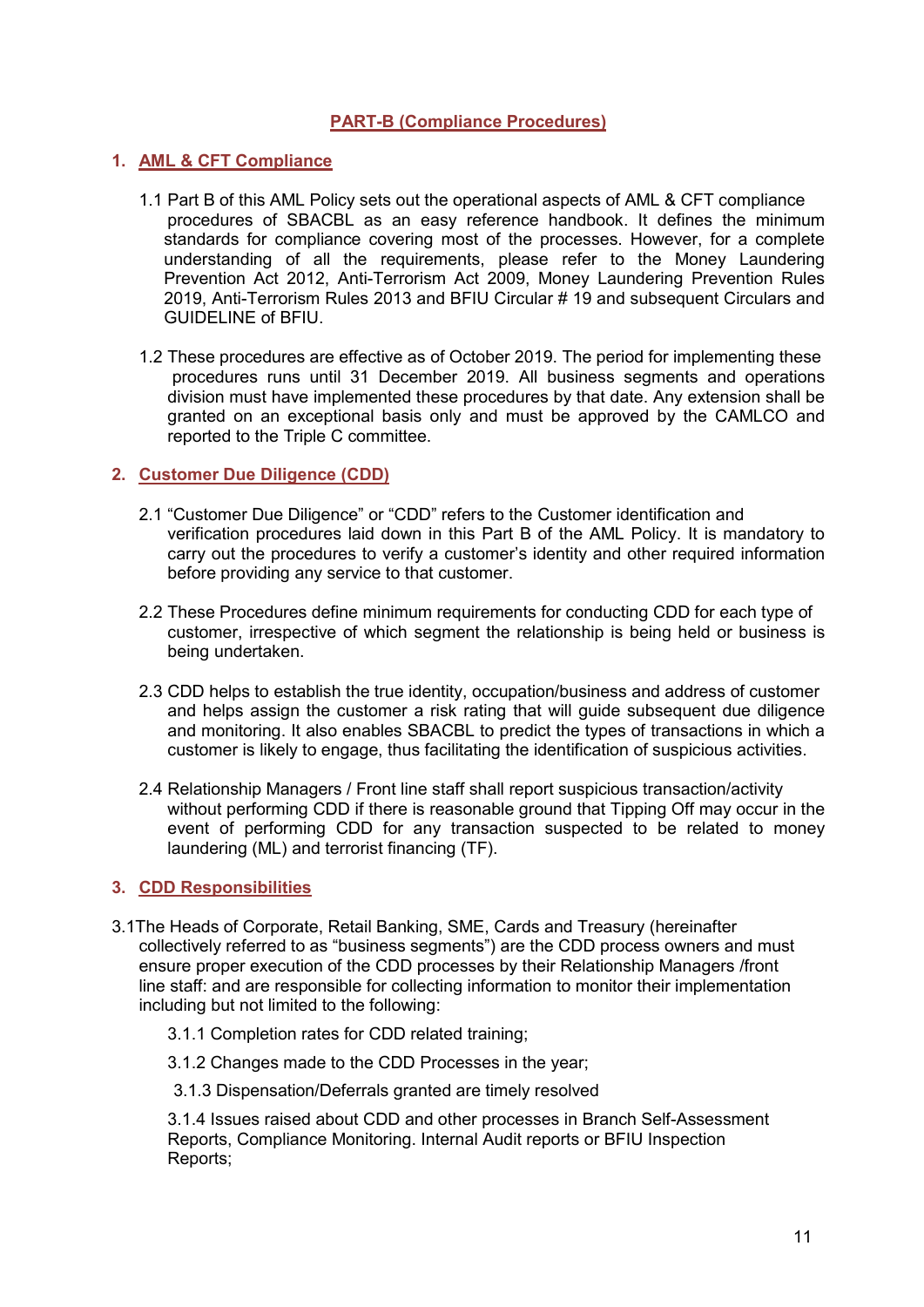- 3.2 Relationship Managers /Front line staff must complete identification and verification and CDD on all new customers at the point of on-boarding and for keeping it up to date an annual basis for high risk accounts and every five years for low risk accounts. This includes all of the checks, controls and approvals set out in these Procedures.
- 3.3Service Delivery Staff must perform independent check on each and every account before activating any account as a "checker" and including all of the checks, controls and approvals set out in these Procedures.
- 3.4 The respective business segments and Service Delivery DOIs/SOPs must include the requirement and process to perform an independent check of each Account Opening File to ensure file completeness and quality (a "maker-checker" process).

## 4. The Main Components of the CDD Procedures for All Types of Customers

- 4.1 Gathering Basic KYC information (including identity check),
- 4.2 Checking against sanction and other watch lists.
- 4.3 Unwrapping entities and identify Beneficial Owners, controlling parties, and complex structures,
- 4.4 Assigning risk and due diligence level.
- 4.5 Applying enhanced due diligence (EDD) measures if applicable.
- 4.6 Customer on-boarding process.
- 4.7 Ongoing customer due diligence, and
- 4.8 Periodic CDD reviews on a regular cycle of all customers depending on risk rating.
- 5. Gathering KYC Information (Including Identity Check)
	- 5.1 The level of information which must be collected is risk based, i.e. dependent on the identified ML/TF risk posed to SBACBL having regards to the following factors;
	- 5.2 Types of customers, including any Influential Person (IP)/ Politically Exposed Person

(PEP)/Head of International Organization (HoIO);

- 5.3 The types of services / products provided;
- 5.4 The methods by which the services/products are delivered;
- 5.5 The foreign jurisdictions with which the customer deals.
- 5.6 The use or assistance of modern technology mentioned in GUIDELINEs on Electronic Know Your Customer (e-KYC) issued by BFIU has to be taken considering the conveniences of modern technology, where applicable.
- 6. Customer Identification & Verification Procedures Based on Customer Types
	- 6.1 When performing CDD, the business segments must determine which category each customer falls into. The customer type assigned will determine:
		- 6.1.1 The applicable identification and verification (ID&V) requirements;
		- 6.1.2 The applicable KYC requirements; and
		- 6.1.3 Relevant factors for the customer risk assessment.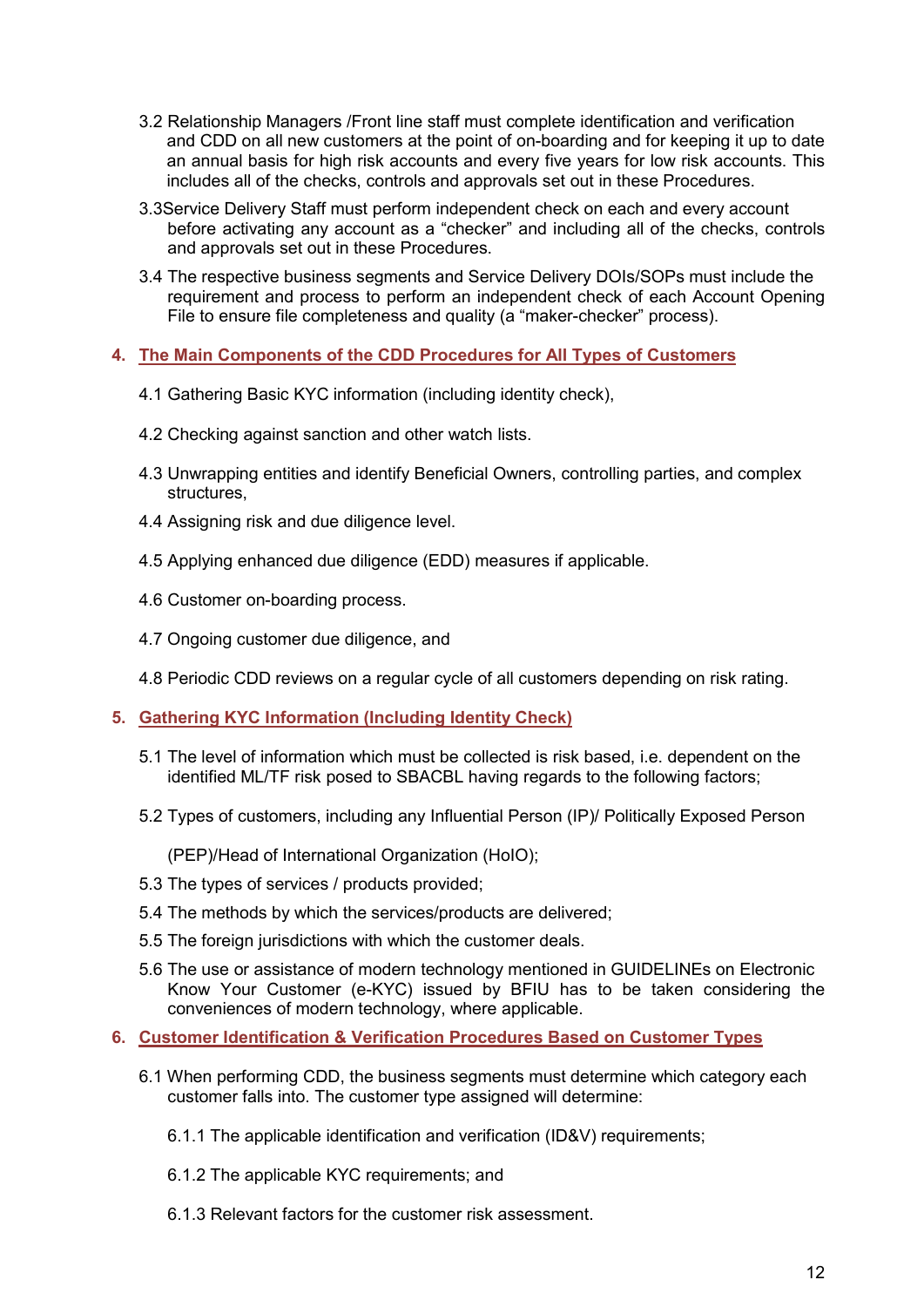### 6.2The customer types are:

6.2.1 Individuals (natural persons);

6.2.2 Joint Accounts (natural persons and joint ventures between two or more entities)

6.2.3 Staff Accounts (natural persons);

6.2.4 Credit/Prepaid/Supplementary Cardholders and Guarantors ofborrowing customers;

- 6.2.5 Sole Proprietorships or Individuals doing business;
- 6.2.6 Partnerships;
- 6.2.7 Privately Limited Companies;
- 6.2.8 Publicly Listed Companies ("PLC") on DSE/CSE Exchanges;
- 6.2.9 Government-Owned entities;
- 6.2.10 NGO, Charities or Religious Organizations;
- 6.2.11 Clubs or Societies;
- 6.2.12 Trusts, Foundations or similar entities;
- 6.2.13 Financial Institutions and
- 6.2.14 Employee Banking/Payroll Banking.
- 6.3The Relationship Managers/Front line staff shall gather Basic KYC information for all types of customers listed in section 6.2 above as well as additional information for high risk customers as per checklists specified in (Annexure B: KYC Documentation).
- 6.4 Gathering of information also includes obtaining complete and accurate information of the customer's identification. The Relationship Managers /Front line staff has to have through understanding of the intention behind opening the account by the customer and shall verify customer identification related information or data with the Election Commission database.
- 6.5 In case of individual institutional account holder, identification information of data, as given in Account Opening Form (AOF) issued by BRPD vide Circular No 02 dated 23 February 2020, have to be collected and verified for its accuracy.
- 6.6 Each customer should have a Unique Customer Identification Code (UCIC) to keep track of all the different types of accounts maintained by that customer and to monitor transactions across different accounts.
- 6.7 If an individual (mandate holder) operates an account on behalf of another, his/her complete and accurate identification information shall have to be collected after being confirmed that he/she is appropriately authorized to operate the account.
- 6.8 Where Customer accounts are operated by Trustee and Professional Intermediaries, complete and accurate information of identification of everyone related have to be collected after taking reasonable measures to understand the ownership and control structure of the customer and determining appropriateness.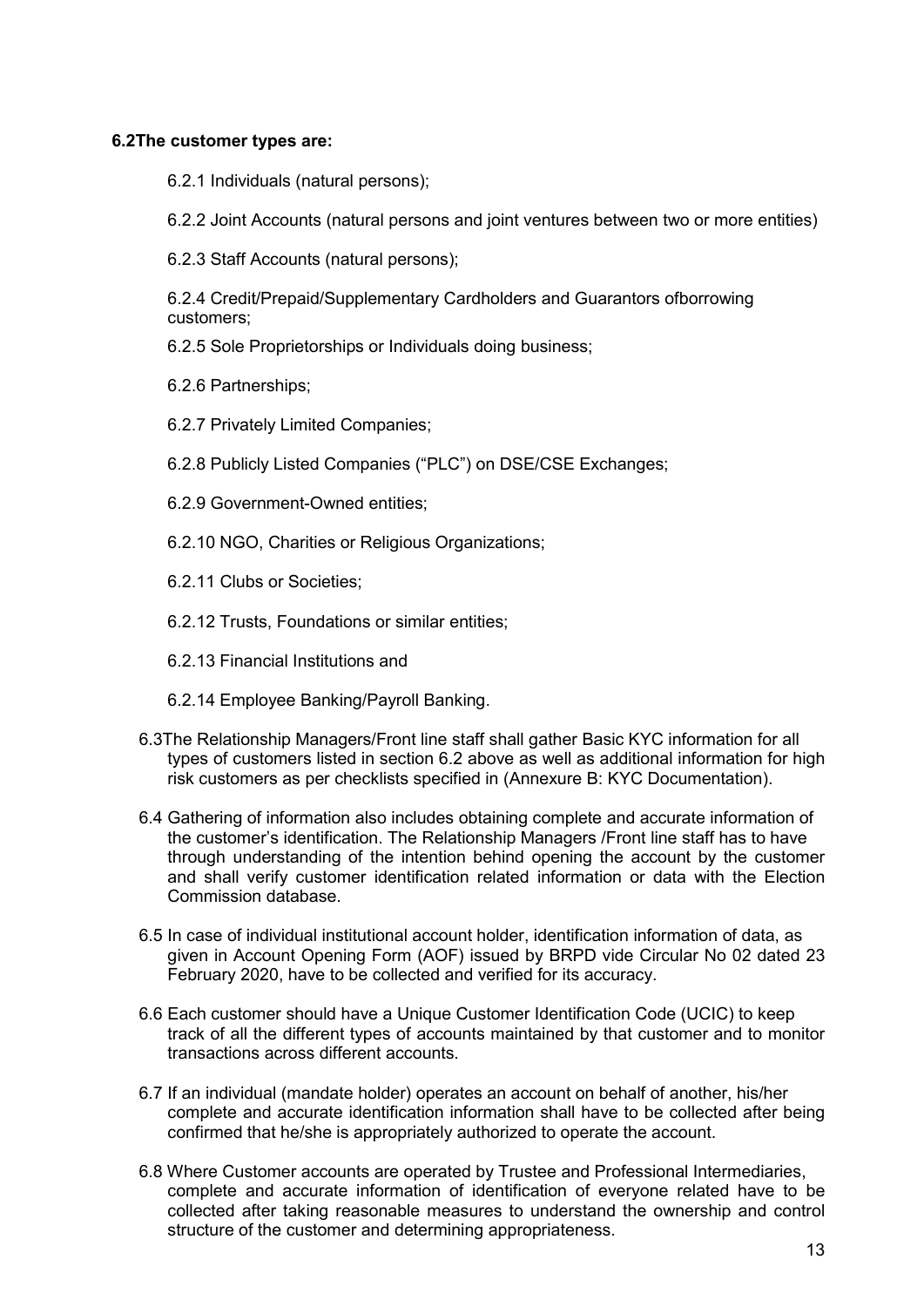- 6.9 If there are gaps in the Basic KYC information or if ambiguity or uncertainty occurs in relation to the information provided by a customer, additional questions shall be asked, or additional documentation requested.
- 6.10 Where the identify of the customer cannot be confirmed without doubt, or information on beneficial ownership, purpose and intended nature of the business relationship cannot be ascertained, a business relationship shall not be entered into. In such cases, transactions initiated by the customer shall not be carried out. Any existing account having gaps in the Basic KYC information will be made "Dormant" and no debits to be allowed in such accounts without updating CDD documentation. Activation of "Dormant" accounts shall require approvals from the Supervisor of the concerned Relationship Manager/ Branch Manager and endorsement from Deputy CAMLCO.
- 6.11 Reliable and independent documentation (original documents, certified copies) as well as other available reliable sources (public electronic data, Election Commission data warehouses etc.) shall be used to verify customer identity and other information provided. For customer identity verification only original documents or duly certified copies shall be appropriate, copies are acceptable only for additional supporting documents.
- 6.12 Customer's declaration about his/her expected transaction profile (TP) of the account to be reviewed after six months from the date of opening of the account and if the actual transactions are inconsistent with customer's occupation and source of fund, the customer to be asked reasons for large deviation. If customer's reply is satisfactory obtain revised TP with customer's signature otherwise file suspicious transaction report (STR).
- 6.13 To open an account of a Foreign National or Non-Resident Bangladeshi Foreign Exchange Regulation Act, 1947m GEET Vol.1 and related instructions issued by Bangladesh Bank have to be followed.

# 7. AML & CFT Risk Assessment

#### 7.1 The main components of the risk assessment process are

- 7.1.1 Risk identification
- 7.1.2 Management and mitigation of risks and
- 7.1.3 Risk assessment reporting

#### 7.2 SBACBLconsiders the ML/TF risks posed by the following risk factors

- 7.2.1 Customer types, including any Influential Person (IP), Head/ Board member/ Director/ Deputy Director of International Organization (HoIO), Politically Exposed Persons (PEPs);
- 7.2.2 The types of services we provide;
- 7.2.3The methods by which we deliver our services;
- 7.2.4The foreign jurisdictions with which we deal; and
- 7.2.5The business structure of the customer.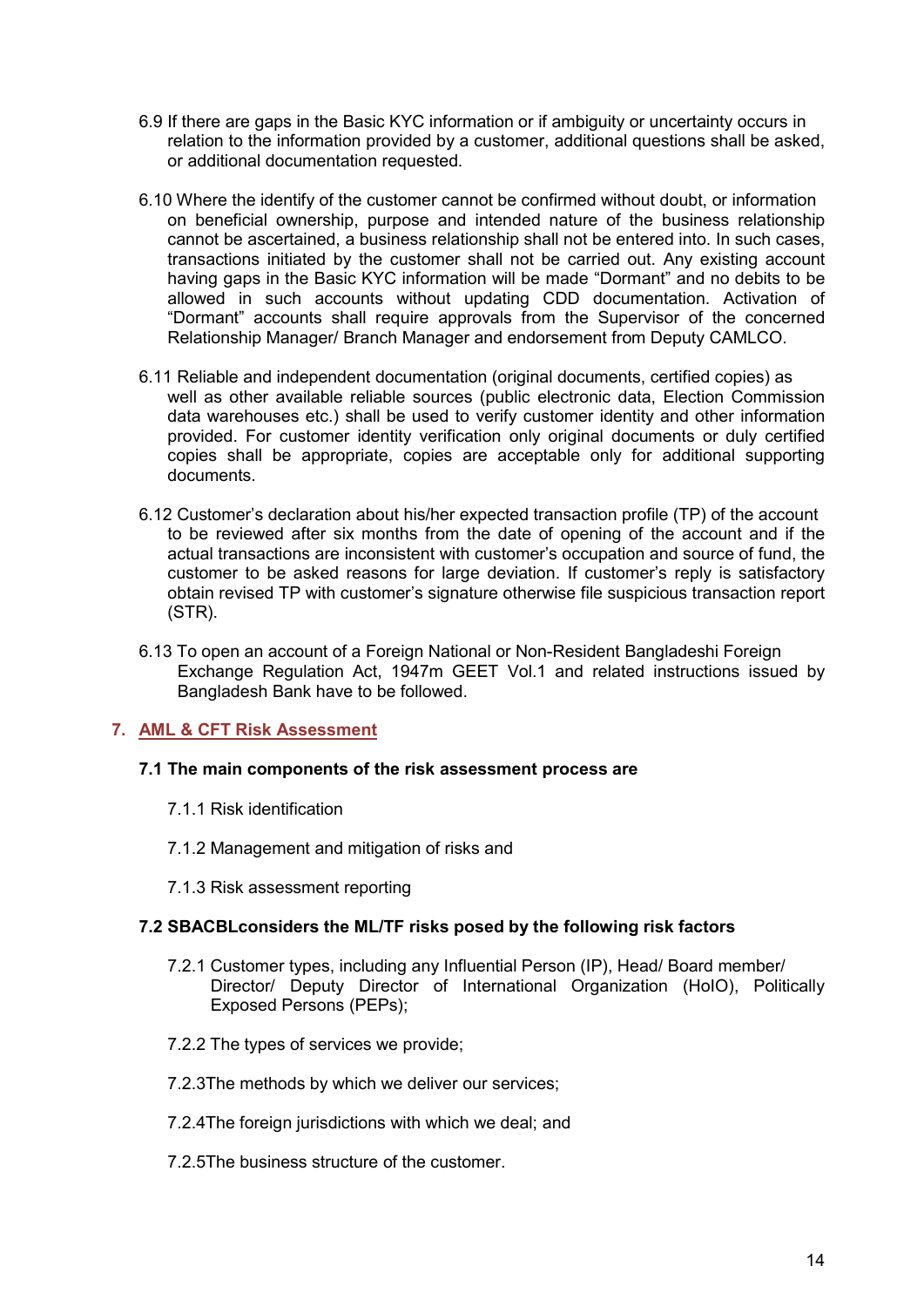#### 7.3 The risk assessment will provide the foundation for

7.3.1 The categorization of customers into different due diligence levels according to risk rating assigned.

7.3.2 The identification of situations and cases where monitoring and/or other additional risk mitigation measures will be required.

# 8. Risk Factors Considered

For the purposes of the Money Laundering Prevention Act 2012 (MLPA) & Anti-Terrorism Act 2009, in identifying its ML/TF risks, SBACBL has considered the risks posed by the five factors listed in section 7.2 above and set out in detail below. Thus, certain customer types, services, delivery methods, foreign jurisdiction considerations and business structures can pose a higher ML/TF risk

#### 8.1 High Risk Customer Types

8.1.1 The customer identity, origin of wealth or source of funds cannot be easily verified;

- 8.1.2 Where the structure of the customer/entity renders it difficult to identify the true controlling owner, or where there is no legitimate commercial rationale for the structure;
- 8.1.3 The customer is an IP/PEP/HoIO;
- 8.1.4Customers engaged in a business which involves the physical handling of significant amounts of cash (e.g. currency exchange house, money transmitters, dealers in high value goods, etc.) who routinely receive payment in cash;
- 8.1.5Customers who appear on governments lists, including sanction lists, or other credible sources which trigger risks in respect of corruption and/or criminal activity;
- 8.1.6Customers (not necessarily IP/PEP/HoIO) based in, or conducting business in or through, a high risk geographic location, or a geographic location with known higher levels of corruption or organized crime, or drug production/distribution;

8.1.7Charities and other "not for profit" organizations which are not subject to some form of regulatory monitoring or supervision.

- 8.1.8Professional service providers such as lawyers, accountants, investment brokers or other professionals holding accounts for their customers or acting on behalf of their customer and where we would be required to place an unreasonable reliance on the professional service provider;
- 8.1.9Requests for under levels of secrecy with a transaction;
- 8.1.10The customer's business activities place the customer in a high risk category (NGO, Trust, Cooperative Society, Charitable Organizations, Jewellery Business, Real estate business, Import-Export business, religious organization, mobile phone operator etc.)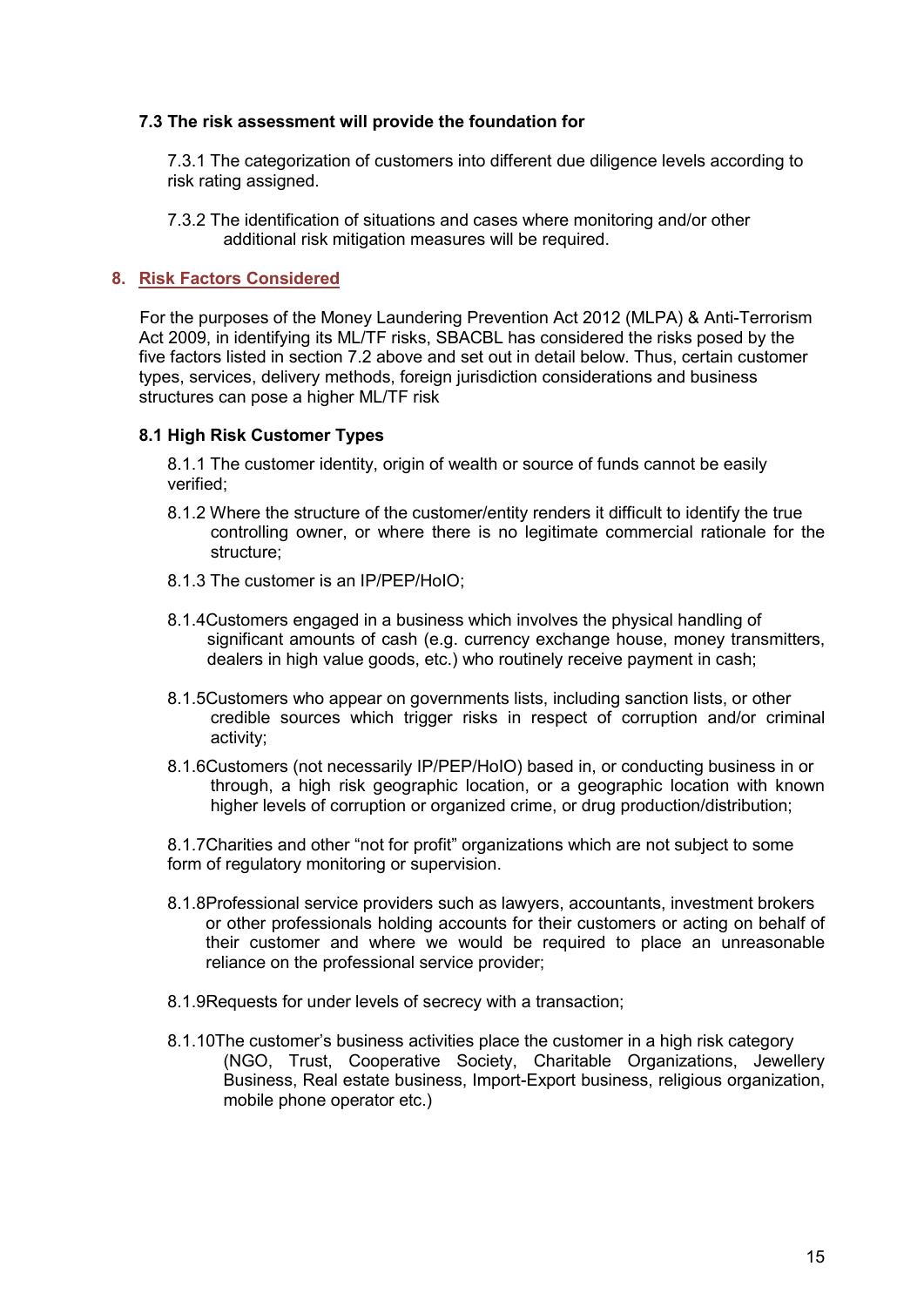#### 8.2 Politically Exposed Persons (PEP)/ Influential Persons (IP)/ Head of International **Organizations**

8.2.1 PEP is a foreign national who is or has, at any time in the preceding year, been entrusted with the following prominent public functions and an immediate family member or known close associate of such person. Domestic PEPs are called Influential Persons (IP):

8.2.1.1Heads and Deputy Heads of State, Heads of Government, including Heads and senior members of Royal Families

- 8.2.1.2Senior members of ruling party;
- 8.2.1.3Ministers, Deputy Ministers and Assistant Ministers;
- 8.2.1.4Members of Parliaments and/or national legislatures;
- 8.2.1.5Members of the governing bodies of major political parties;

8.2.1.6Members of supreme courts, of constitutional courts or of other high level judicial bodies whose decisions are generally not subject to further appeal, other than in exceptional circumstances;

8.2.1.7Secretary, Additional secretary, joint secretary in the ministries;

8.2.1.8Judges of supreme courts, constitutional courts or other high-level judicial bodies whose decisions are not subject to further appeal, except in exceptional circumstances;

8.2.1.9Governors, Deputy Governors, Executive Directors and General Managers of Central Bank;

8.2.1.10Heads of the armed forces, other high ranking members of the armed forces and heads of the intelligence services;

8.2.1.11Heads of state-owned enterprises;

8.2.1.12Members of the governing bodies of local political parties;

8.2.1.13Ambassadors, Charges d' Affaires or other senior diplomats;

8.2.1.14City Mayor or heads of Municipalities who exercise genuine political or economic power;

8.2.1.15Board members of state-owned enterprises of national political or economic importance.

8.2.2The Corporate RM/Priority Centre Manager/Branch Manager must identify whether any of their customer is PEP, IP or HoIO Once identified they need to apply enhanced due diligence (EDD) measures that is set out below:

8.2.2.1Determine whether a customer or the real beneficial owner of an account is a PEP or IP of HoIO;

8.2.2.2Obtain approval from business head and CAMLCO before opening an account of PEPs or their close associate and for opening an account of IP or HoIO or their close associate, obtain approval from CAMLCO or Deputy CAMLCO and area head;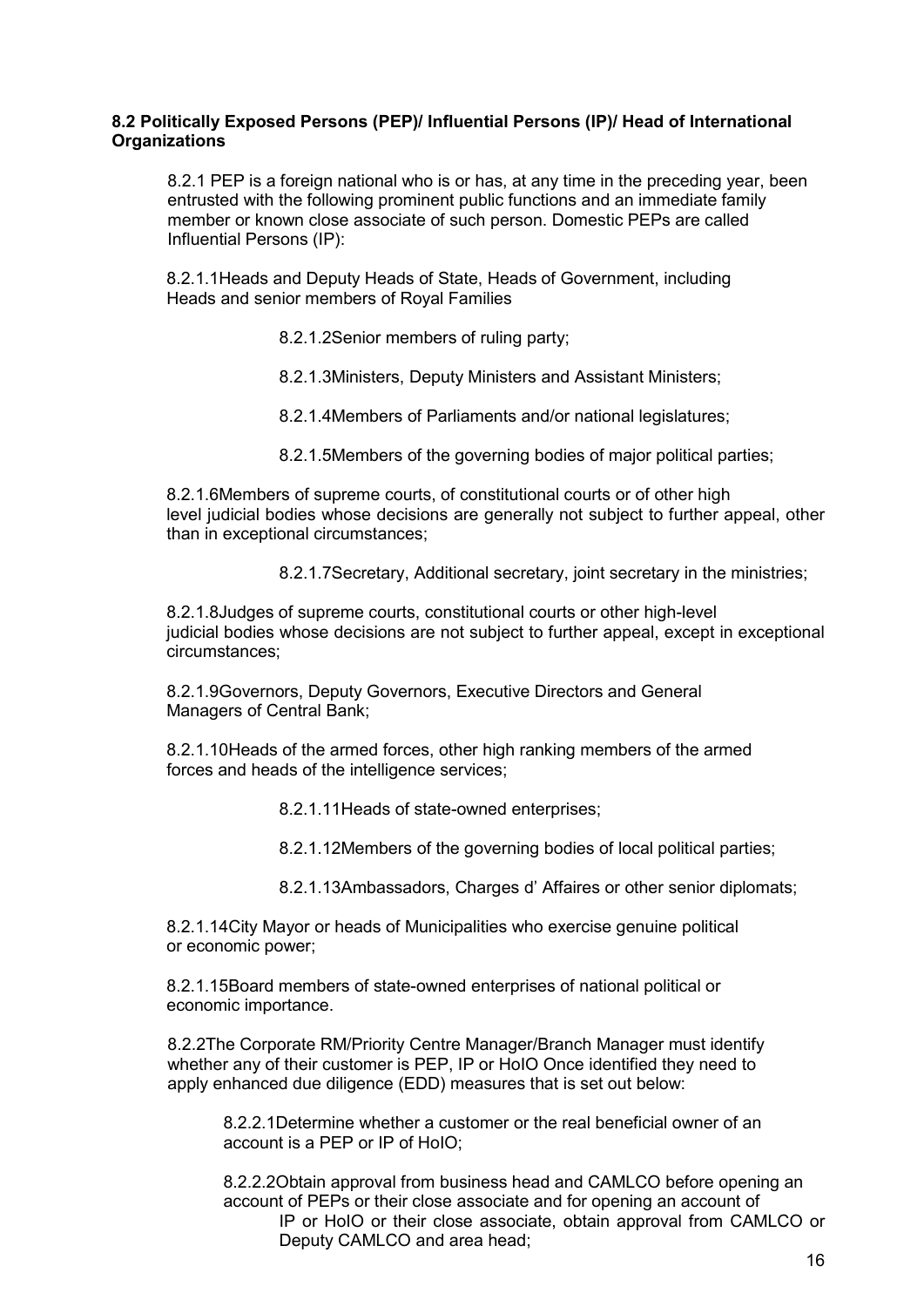- 8.2.2.3Take reasonable measures to establish the source of fund and to satisfy itself as to bona fides of the intended transactions of an IP/PEP/HoIO customer;
- 8.2.2.4Monitor their transactions on a regular basis; and
- 8.2.2.5Ensure the provisions of Foreign Exchange Regulation Act, 1947 and rules and regulations of

8.2.2.6Bangladesh Bank are compiled with in respect of foreign nationals and non-resident Bangladesh.

8.2.3The above PEP/IP procedures will also apply to a corporate or entity customer linked to a PEP/IP due to the existence of an individual within its corporate structure (i.e. director, shareholder, beneficial owner) who has controlling interest in the corporate or entity customer and meets the definition of a PEP/IP.

8.2.4Mandatory name screening of a PEP/IP, his/her family members and close associates must occur prior to on boarding.

- 8.2.5The Corporate RM/Priority Centre Manager/Branch Manager must conduct appropriate searches and obtain sufficient personal knowledge of the customer's profile, business, affairs and associations to enable the RM to identify any potential PEPs/IPs or PEP/IP linkages.
- 8.2.6The above PEP/IP procedures apply to Heads of International Organization (HoIO).
- 8.2.7All PEPs/HoIOs must be risk rated Mandatory Enhanced Due Diligence (EDD) and be managed by a relationship manager, or Branch Manager (BM) for retail banking relationships.
- 8.2.8All IP/PEP/HoIO are subject to enhanced due diligence (EDD), enhanced verification and enhanced on-going due diligence procedures in accordance with BFIU instructions.

#### 8.3Non-Face to Face

Products and services provided in a non-face to face process, i.e. when the customer has not been physically present for identification purposes may use e-KYC feature following BFIU Circular No. 25: "GUIDELINEs on e-KYC" on 08<sup>th</sup> January, 2020.

#### 8.4High Risk Types of Services Provided

SBACBL is a bank structured to provide asset management and cash management services to retail and wholesale customers. Although not necessarily, certain products, services and transactions in relation to them may pose a higher risk E.g. the following products and services may pose a high risk under certain circumstances:

8.4.1 Services where large amounts are transacted:

8.4.2Services involving structures intended to (or which can in practice) render a customer anonymous (e.g. accounts in the names of trusts or nominees of third persons);

8.4.3Products like credit cards, prepaid cards, locker service, remittance service etc.

8.4.4Priority Banking Services.

8.4.5Correspondent Banking Services.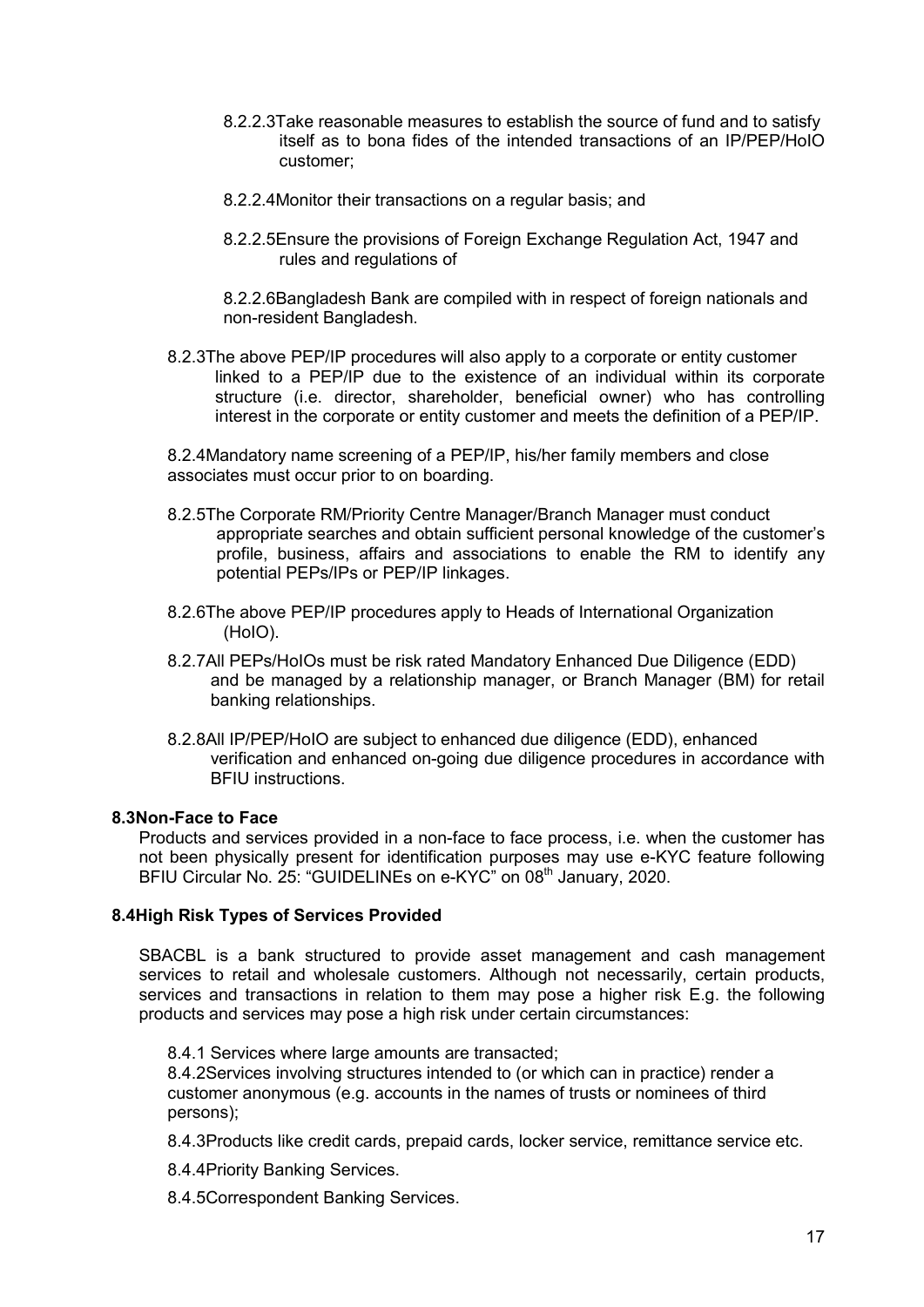#### 8.5Foreign Jurisdictions

Customers based in or conducting business through certain countries may pose a higher risk Criteria for identifying high risk countries are:

8.5.1Countries identified by credible sources as providing funding or support for terrorist activities or who have terrorist groups working within the country;

8.5.2.Countries subject to sanctions and embargos by the United Nations/OFAC/EU

etc.

.

8.5.3 Countries identified by credible sources as having significant levels of corruption and/or criminal activity;

8.5.4Countries identified by credible sources as lacking appropriate AML & CFT legislation;

8.5.5 Countries identified as Tax Heavens/Special Jurisdictions like Andorra, the Bahamas, Belize, Bermuda, the British Virgin Islands, the Cayman Islands, the Channel Islands, the Cook Islands. The Isle of Man, Mauritius, Lichtenstein, Monaco, Panama, St. Kitts, and Nevis.

8.5.6Countries identified by the FATF as Non-Co-operative Countries and Territories (NCCT) and or under FATF's ICRG process.

#### 8.6Complex Business Structures

- 8.6.1 Unduly complex structure means that a complex structure has been put in place for no apparent purpose, suggesting that it is mainly there to disguise the Beneficial Owners. Those responsible for approving the on-boarding of a customer with a complex structure must satisfy themselves that there is a legitimate and logical rationale for such a structure. They must document this in the CDD file. If they are not able to document a convincing rationale for the structure, they must record that the client uses an "unduly complex structure", as this will drive the client's risk rating.
- 8.6.2.The only exceptions to be above rule are for the following types of entities:
	- 8.6.2.1Entities with any of their principal shareholders being publicly listed company or its majority owned subsidiary;
	- 8.6.2.2Entities with any of their principal shareholders being a financial institution regulated by an equivalent regulator or its majority owned subsidiary (excluding a money service bureau);
	- 8.6.2.3Entities with any of their principal shareholders being a government or government entity or its majority owned subsidiary from a low or medium risk country; or
	- 8.6.2.4Entities with ay of their principal shareholders being a significant and well-established entity or its majority owned subsidiary.

#### 8.7Management and Mitigation of Risks

Before on-boarding a new client, the level of AML risk in the relationship must be assessed and the customer must be assigned into one either of following three risk levels and corresponding due diligence:

- 8.7.1 Enhanced Due Diligence (EDD);
- 8.7.2.Standard Due Diligence (SDD); or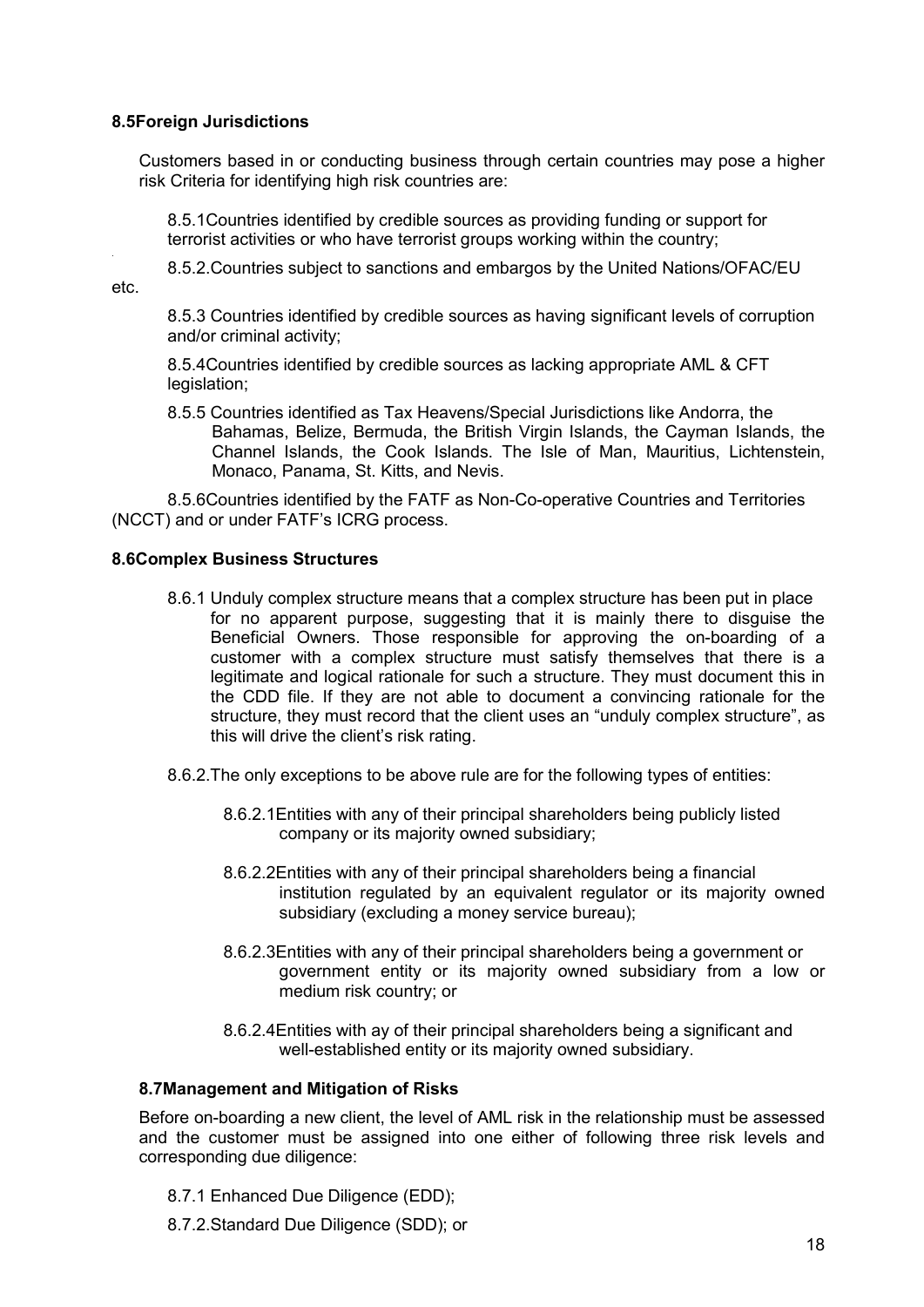#### 8.7.3Simplified Due Diligence

8.7.4Based on the risk assessment, the following measures shall be applied;

8.7.5Assigning risk level (low or high) to all customers, based on the risk assessment exercise.

- 8.7.6Applying Enhanced Due Diligence (EDD) measures to high risk customers.
- 8.7.7Monitoring of customers' activities and transactions carried out manually/automatically by the customer relationship manager/front line staff and ongoing customer due diligence.
- 8.7.8Escalating the decision regarding establishment of a relationship in the case of a high-risk customer, or (where appropriate) carrying out of a specific action, including procedures for the rejection or termination of customer relationships, and
- 8.7.9Whenever any new risk is identified or new product, processes and routines are introduced that needs mitigation, risk mitigation measures shall be considered and implemental in relation to each of new and existing customers, and new & existing products and services. If the identified risks cannot be mitigated immediately, an action plan shall be established.

#### 8.8Assigning Risk & Due Diligence Level

8.8.1 The risk ranking procedure for new customers is set out in Annexure D: KYC Profile Form. This Procedure must be followed by RM/Frontline staff to categories/rank a new customer and assess that new customer's risk profile as being High or Low.

8.8.2If the customer's risk rating is ranked as high risk, further Enhanced Due Diligence (EDD) procedures must be applied as described herein.

8.8.3The following circumstances shall indicate the high risk and Enhanced Due Diligence (EDD) level:

8.8.3.1A check against a sanction list or watch list reveals that the customer or persons associated with it potentially may be listed on one or more lists,

8.8.3.2Circumstances indicate that the customer (or persons associated with it, in the case of a customer that is a legal entity) is an IP/PEP/HoIO.

- 8.8.3.3The customers behavior or other circumstances indicate high risk,
- 8.8.3.4The customer, following the risk ranking procedure, is seen as representing high risk, e.g. due to customer, country, product and services and/or combination of risk factors;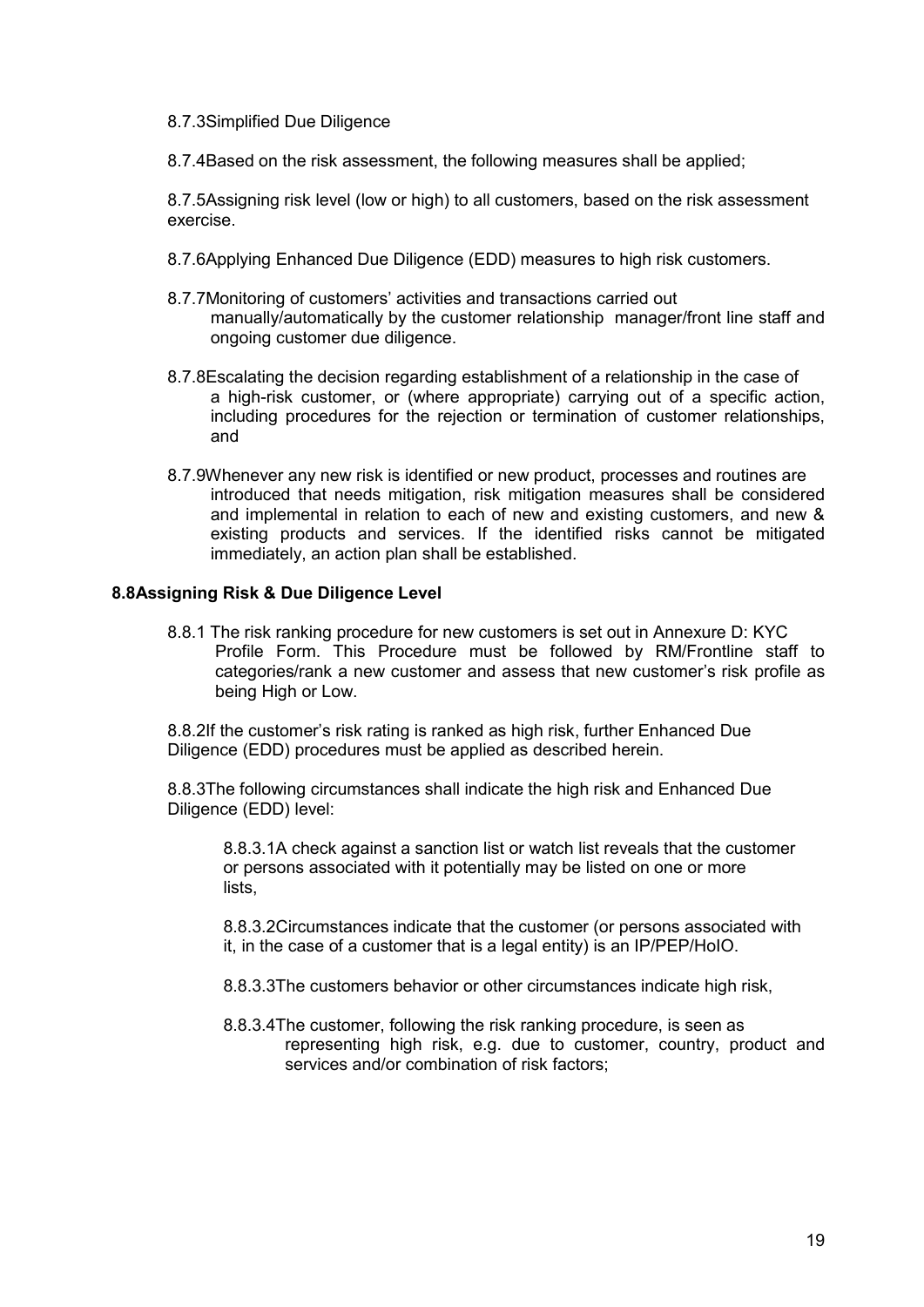## 9.Customer Due Diligence Levels:

Before on-boarding a new customer, the following three levels of due diligence will be applied as appropriate:

#### 9.1 Simplified Due Diligence

- 9.1.1 For transaction by Walk-in Customer not exceeding BDT 50,000/- (fifty thousand), name and address of sender/applicant and receiver/beneficiary and Photo ID and telephone number of sender/applicants need to be obtained only.
- 9.1.2 For the purpose of financial inclusion in opening or operating low risk accounts (School Student Account, Farmer's Account and other No-Frill (Account) to be used for specified purpose, simplified customer due diligence as above may be adopted.
- 9.1.3 To open an account under Agent Banking in rural areas, any of the following Photo ID documents shall suffice.

9.1.3.1Passport or

9.1.3.2NID

9.1.3.3NID with thumb impression

9.1.3.4Birth Registration Certificate (BRC) with Photo ID duly issued by anyone from the below list.

*Photo ID can be issued by anyone from the below list:*

- *Member of Parliament*
- *Mayor of City Corporation*
- *Deputy Mayor & Counsellor*
- *Gazetted officer*
- *Teacher of Public University*
- *Chairman & Vice Chairman of Upazila Parishad*
- *Chairman of Union Parishad*
- *Pourashava Mayor & Counsellor*
- *Professor of Private University*
- *Principal of Non-Government College*
- *Head Master of Non-Government School*
- *Notary Public*

9.1.4BFIU Circular No. 25: "GUIDELINEs on e-KYC" dated 08<sup>th</sup> January, 2020 can be followed for simplified due diligence.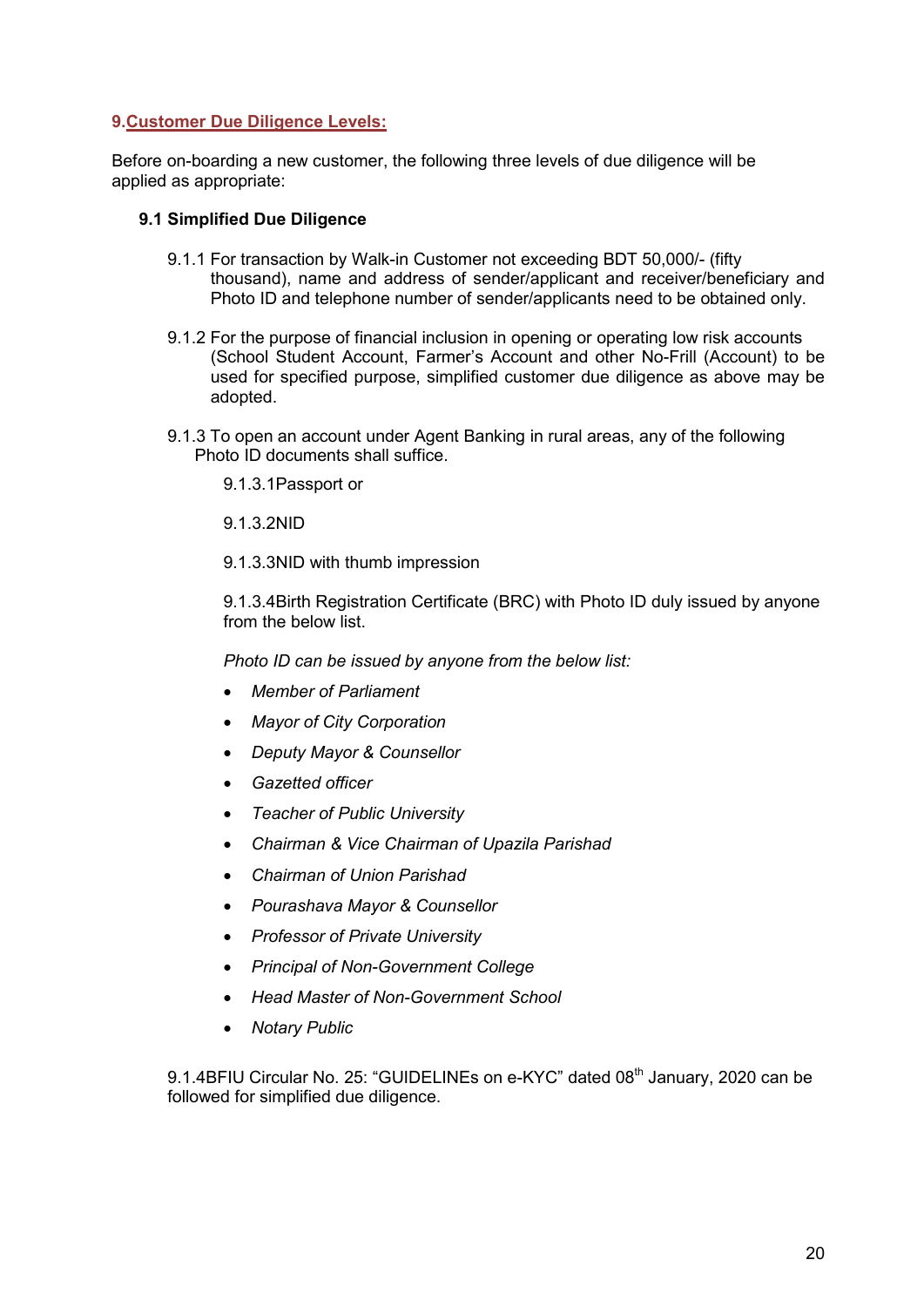### 9.2Standard Due Diligence (SDD)

9.2.1 CDD shall be performed at different stages mentioned below considering risk related to customer:

9.2.2 While establishing relationship with any customer rated as Low Risk;

9.2.3 Walk-in Customer making an Occasional Transaction of BDT 5,00,000/- (five lacs) and above;

- 9.2.4Beneficial Owner of each account shall be identified based on information collected from independent and reliable source as per satisfaction of the RM/Branch Manager. Identification of Beneficial Owner shall be ensured in the following ways:
	- 9.2.4.1If a customer operates account on behalf of an individual, complete and accurate identification information of that individual in addition to that of the customer must be obtained and preserved.
	- 9.2.4.2If an individual controls/influences a customer directly or indirectly, complete and accurate identification information of that individual shall be obtained and preserved;
	- 9.2.4.3In case of company, complete and accurate identification information of beneficial owner shall have to be collected and preserved; in this case, individual(s) holding 20% or more controlling/ownership interest in that company shall be considered as beneficial owner of the account.
	- 9.2.4.4If any natural person with shares, capital or voting rights of 20% or more in an entity cannot be identified, complete and accurate identification information of its Chief Executive Officer shall be obtained and preserved.

#### 9.3Enhanced Due Diligence (EDD)

- 9.3.1 Based on an assessment of ML/TF risk, following risk variables will trigger the requirement for additional CDD information and verification procedures to be performed (these depend upon customer type and that customer's risk profile)
- 9.3.2 Where the prospective customer (natural person, director, member of governing body, beneficiary or beneficial owner) is named in a government watch list or a credible sourced watch list;
- 9.3.3 Where the customer, who is an individual (natural person), is an IP/PEP/HoIO or is known to have a link to an IP/PEP/HoIO (this includes any directors, beneficial owners, beneficiaries and agents as the case may be);
- 9.3.4Foreign jurisdiction risk (individuals and legal entities) i.e. the place customer is domiciled (located) is considered high risk. This includes owners, shareholders. Trustees, Officers and beneficial owners and beneficiaries of such legal entities;

9.3.5In the case of a listed company, the foreign jurisdiction risk with respect to the location of the exchange on which the listed company is traded;

9.3.6The customer performs sophisticated activities and/or has links with high risk foreign jurisdiction;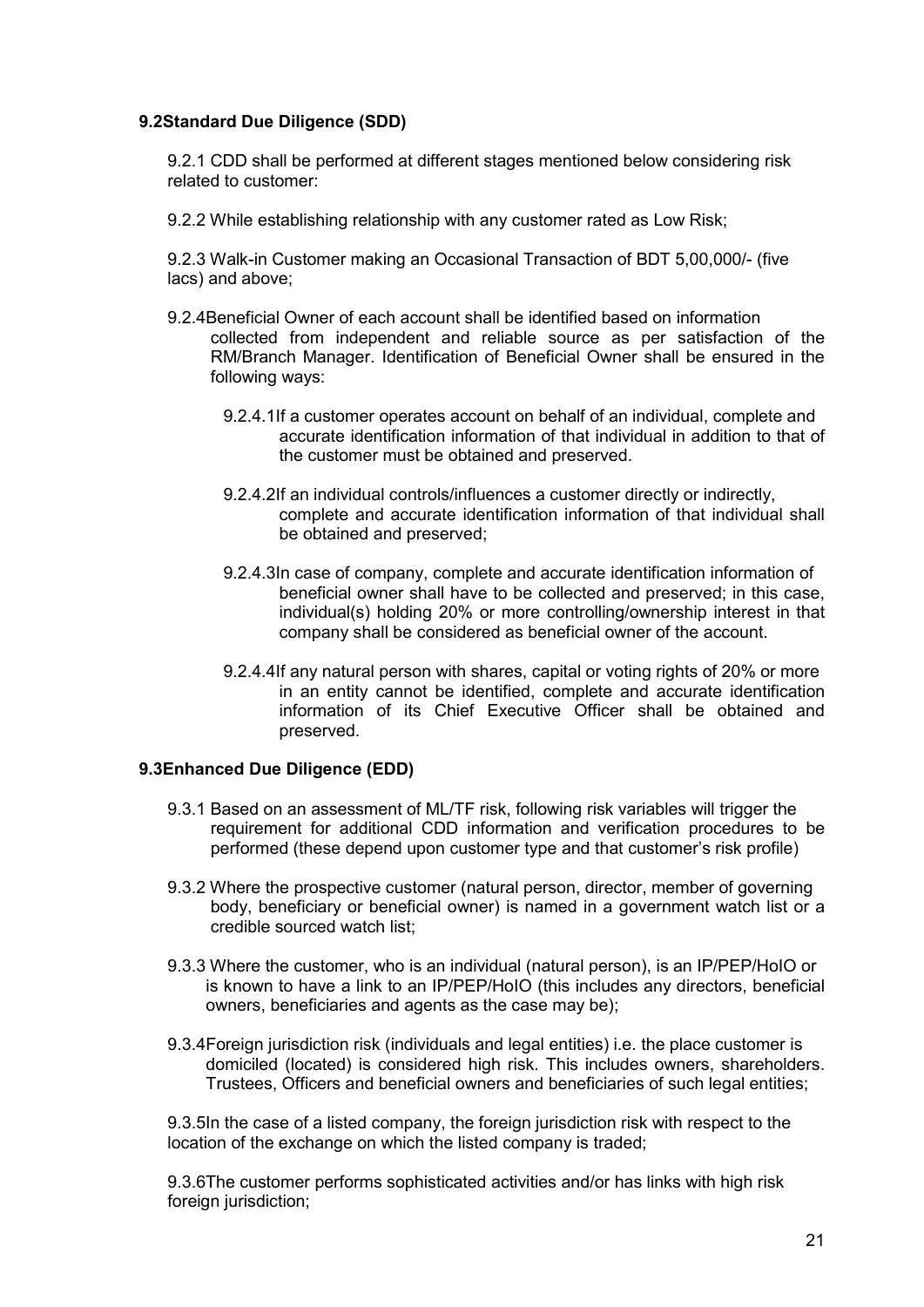9.3.7The customer's business activities place it in a higher risk category;

9.3.8Where intermediaries exist that are not Reporting Entities;

9.3.9Where the prospective customer is not physically present for identification purposes;

9.3.10Complex customer structures with numerous layers e.g. corporate, trusts;

9.3.11The customer structure does not support the disclosed business of that customer;

9.3.12Customer predominantly uses high risk products & services;

9.3.13Services to the customer is provided exclusively via the internet.

9.3.14The following measures shall be applied to all customers rated high risk as appropriate, however the first two measures are mandatory for all high-risk customers:

9.3.15Verification of the beneficial owners by reviewing supporting documents on beneficial ownership information provided by the client or third parties, such a shareholders register, and verification of the identity of the beneficial owners by obtaining a copy of the beneficial owner's identity card or passport;

- 9.3.16Screening the customer, beneficial owners and representatives of the customer manually/automatically against watch lists of UNSCR, OFAC, EU, UK, Canada, Australia, Bangladesh Governments, BFIU, and SBACBL's own black list provided in AML Solution (DataSoft: AML Velocity Suite), which is updated automatically when changes take place.
- 9.3.17Ask additional questions and request additional documentation, based on identified risks, ambiguities and uncertainties;
- 9.3.18Take adequate measures to establish the source of wealth and the source of funds of the high risk customers;
- 9.3.19Supplementary measures to verify the documents supplied, or require confirmatory certification by a competent authority or financial institution;
- 9.3.20All enhanced measures applied shall be documented and the records kept.
- 9.3.21If the relevant Relationship Manager/ Front line staff detect any suspicious activities/ transactions, internal SAR/STR reports must be raised with Deputy CAMLCO immediately. (Annexure E: STR/SAR Report Form).

#### 10. Area Head/ Unit Head, Business & Deputy CAMLCO Approvals Required for EDD **Customers**

- 10.1 When establishing or continuing with a business relationship with a high-risk customer; or
- 10.2Whether a transaction in an account should be processed pending completion of EDD process; or

10.3Whether the service should commence to be provided or continue to be provided to the customer subsequently categorized as high risk;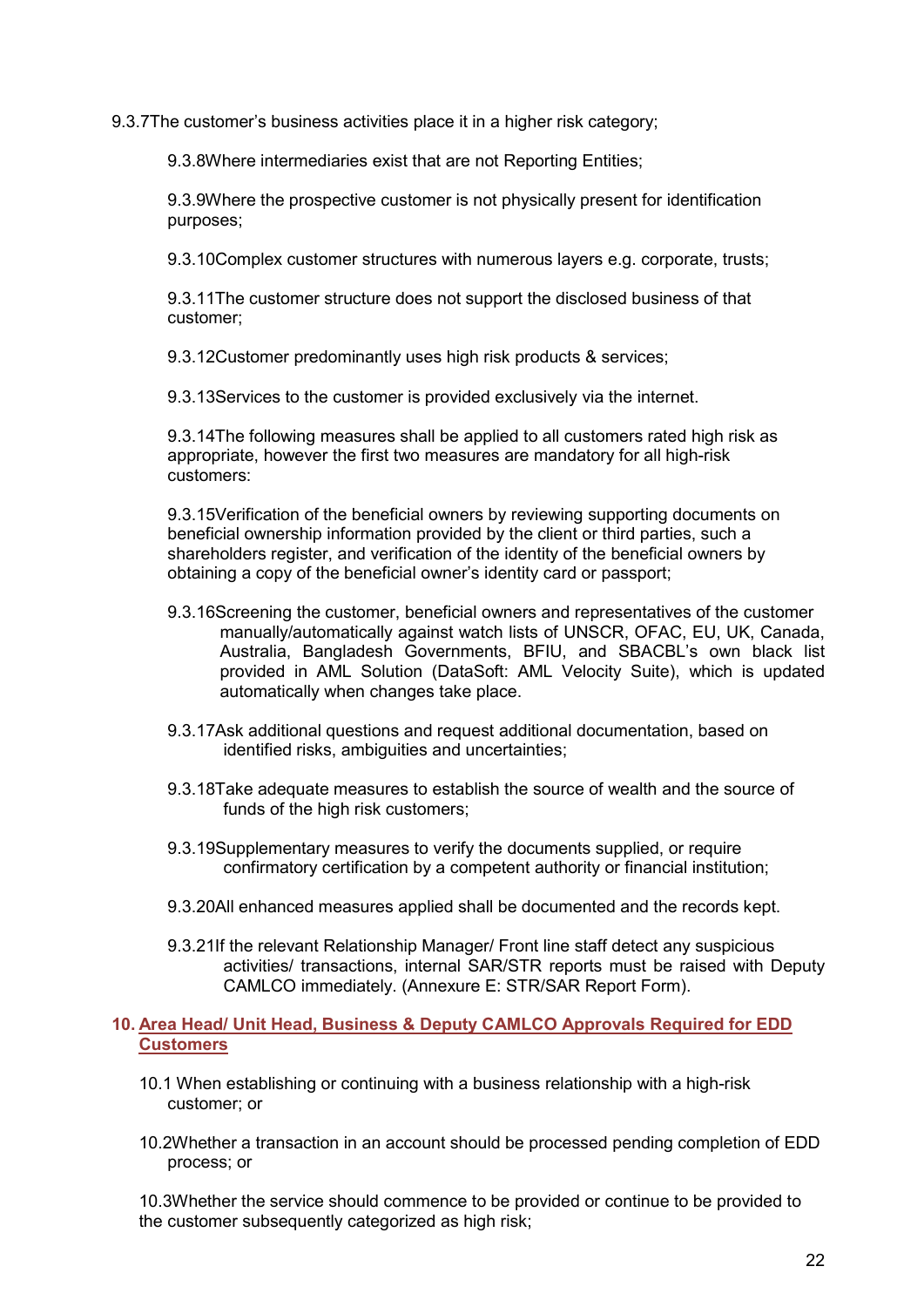#### 11. When CDD is not possible

If the customer is not cooperating or the collected information/data of the customer appears unreliable, that is, if the RM/Frontline staff cannot perform CDD by collecting and verifying satisfactory information on customer identification, they shall take the following measures:

11.1 RM/Frontline staff shall not open an account of such customer or shall not carry out transactions or if necessary, shall close the existing account;

11.3Branch shall preserve information on such accounts (CDD not possible) and shall send the same to AMLD. If necessary, AMLD shall bring such information to the knowledge of all other Branches;

11.4Where applicable, suspicious transaction/activity report on such customers shall be submitted.

#### 12. Ongoing Customer Due Diligence

- 12.1 The Relationship Managers /front line staff shall conduct ongoing due diligence of all customers to ensure that the CDD information is up to date. It shall be documented when a review was carried out and by whom.
- 12.2The reviews of existing customer's records shall also be performed when a transaction of significance takes place, when customer documentation standards change substantially, when there is a material change in the way that the account is operated or when customer relationship manager becomes aware at any time that it lacks sufficient information about an existing customer.
- 12.3The issue of changing the assigned risk level for a certain customer to higher risk or vice versa shall be handled by the BAMLCO/DAMLCO.
- 12.4Other procedures of ongoing customer due diligence include the following:
	- 12.4.1The Relationship Managers /front line staff will review transactions, including trading and electronic fund transfers, in the context of other account activity to determine if a transaction is suspicious;
	- 12.4.2Exception reports will be utilized to identify possible ML/TF risks and include monitoring transaction size, location, type, number and nature of the activity until automated transaction monitoring system is fully operational;
	- 12.4.3Deputy CAMLCO/AML & CFT Compliance Officer (s) will be responsible for monitoring adherence to this Policy and the regulatory requirements and will report suspicious activities to the appropriate authorities.
	- 12.4.4The BAMLCO/DAMLCO will conduct appropriate investigations before forwarding or reporting a suspicious matter to Deputy CAMLCO.
	- 12.4.5In addition to regular reviews, circumstances may arise in which an otherwise low risk customer will be elevated to high risk. For example, a customer on commencement of the relationship may be classified as low risk. However, after considering the customer's circumstances (such as financial resources) and as a result of a change in activities, the risk profile of the customer may be elevated to high.
	- 12.4.6In circumstances where the customer's risk profile is elevated, further measures and controls will be implemented to mitigate and manage against potential ML/TF risks including the following: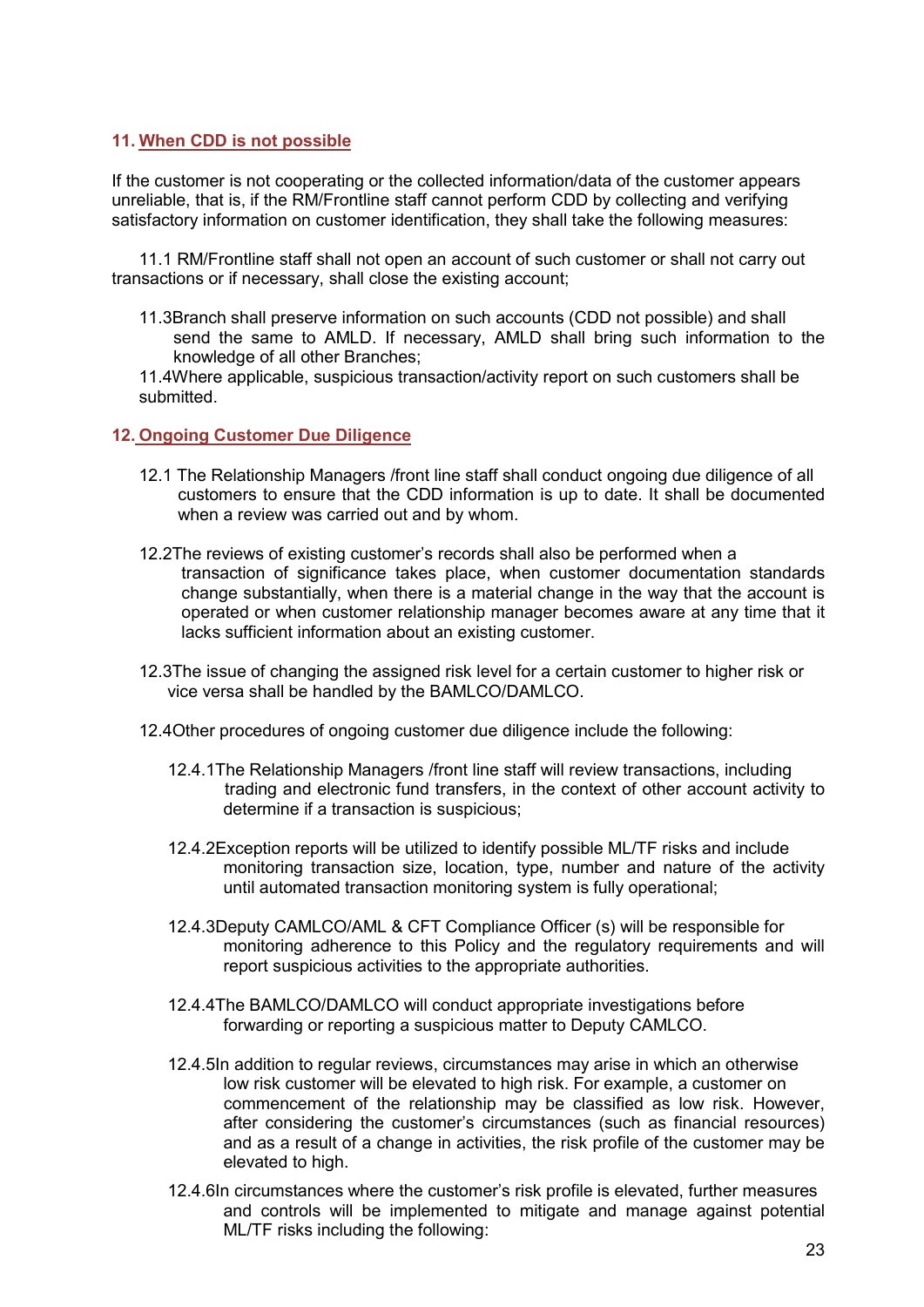12.4.6.1Immediate notification to all appropriate relationship manager / business units;

- 12.4.6.2Enhanced CDD information and verification procedures to be performed;
- 12.4.6.3An increase in the level of monitoring (i.e. in accordance with the new classification or rating of the customer risk, being high and monitoring intervals commensurate with the identified risk).

#### 13. Periodic CDD reviews

- 13.1 Periodic CDD reviews must be carried out on a regular cycle for all customers depending on their risk rating i.e. on annual basis for High Risk accounts and once every five years for Low Risk accounts. The transaction profile (TP) of the customers will be reviewed 6/12 (six or twelve) months after opening the accounts.
- 13.2The Corporate RM/Priority Centre Manager / Branch Manager is primarily responsible for conducting ongoing and periodic reviews. They may delegate their responsibilities to an appropriate person however, they cannot delegate ACCOUNTIBILITY.

#### 13.3 The following basic steps are required to be undertaken during periodic review of all accounts

- 13.3.1Visit or contact (letter/over phone/e-mail) customer to confirm if any CDD information has changed and collect updated documents as appropriate e.g. ID expired, trade license expired, address changed, missing Uniform AOF, photograph, source of fund doc. TIN certificate, Nominee docs etc.
- 13.3.2Reassess AML/CFT risks posed by the customer.
- 13.3.3Review TP (Transaction Profile) against actual transactions for past six months.
- 13.3.4Identify any changes in occupation/profession/business of the customer.
- 13.3.5Conduct EDD if review reveals IP/PEP/HoIO.
- 13.3.6Identification of BO (Beneficial Owner) and obtain KYC documents.
- 13.3.7Any changes in static data-like mobile number, address and email.
- 13.3.8Other information/documents as deemed necessary.
- 13.3.9Service Delivery will provide a list of information/document deficiencies to every branch based on which Corporate RM/Priority Centre Manager/Branch Manager will collect the wanting information / documents during the reviews. Service Delivery must perform independent check on periodic reviews done by the business segments.
- 13.3.10If changes are identified or deficiencies found, such information should be refreshed, re-obtained and re-verified This includes.
	- 13.3.10.1Purpose and reason for the business relationship and account(s);
	- 13.3.10.2Unwrapping of ownership structure of entities;
	- 12.3.10.3Identification and verification of directors/signatories/beneficial owners;
	- 13.3.10.4Business activity or job type;
	- 13.3.10.5Source of wealth;
	- 12.3.10.6IP/PEP/HoIO status;

13.3.10.7Sanctions status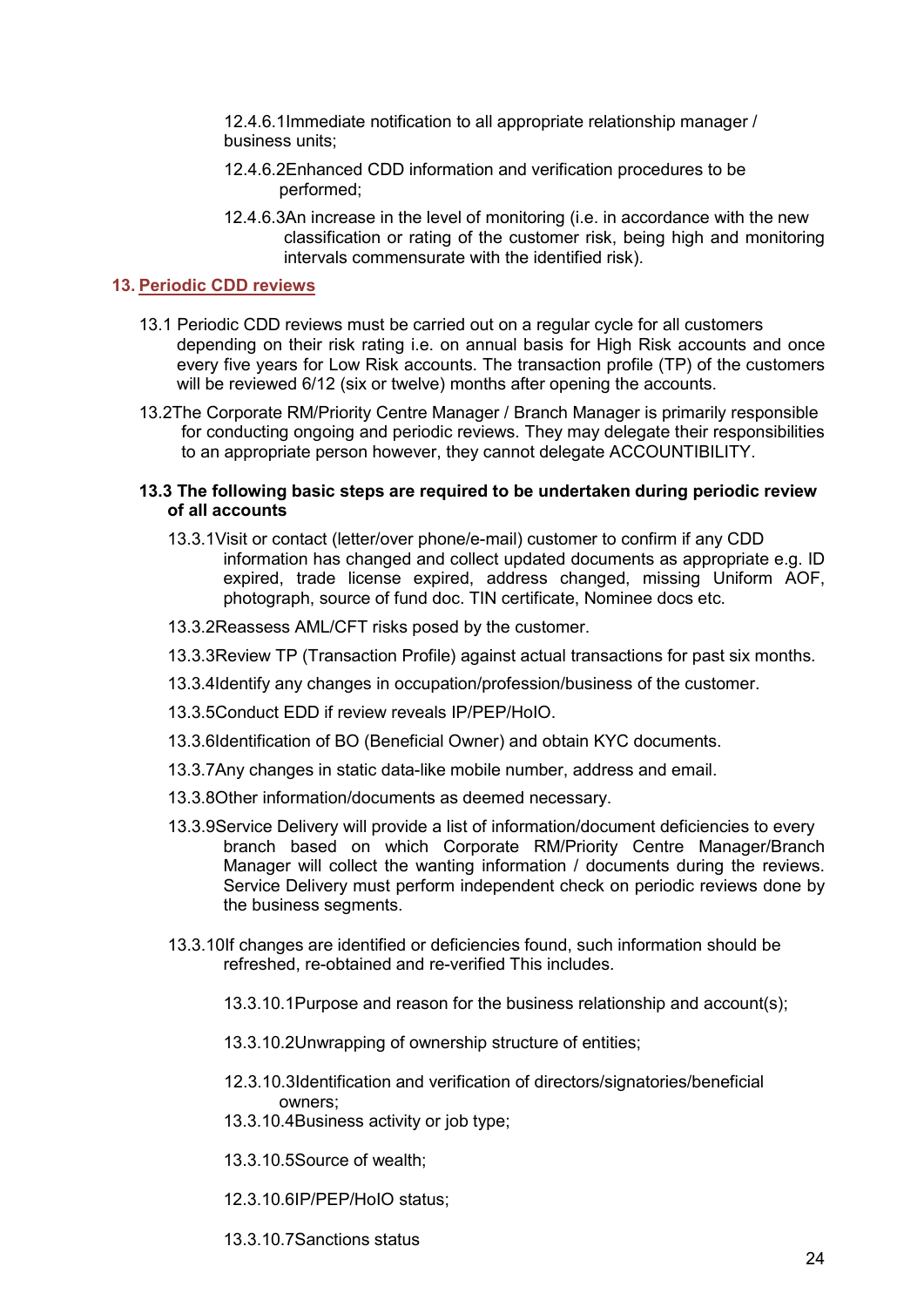13.3.11 There is no requirement to refresh/re-obtain identity documents or re-Verifyidentity where there is no change in information. Thus, where a customer's name, address, date of registration has not changed, it is not necessary to obtain documentary proof or evidence from the customer that there has been no change.

13.3.12Check that the activity in the customer's account, for the period since the previous review, is generally consistent with the SBACBL's understanding of the purpose and Transaction Profile (TP) of the account. Update TP if justified or file STR if appropriate.

13.3.13Ensure that information on the customer's PEP status remains current and review the customer's sanctions status by rescreening to ensure it is up to date. 14. Sanctions Screening

- 14.1 Name screening is the method by which the Bank prevents the on-boarding or retention of any customers who are prohibited under the SBACBL's AML Policy and Procedures or, who are named on sanctions lists because they represent a legal, compliance or reputation risk for the Bank.
- 14.2SBACBLuses third party service provider for sanction screening solution (Integrated with the FLORA Core Banking Software (CBS) ) which contains Sanctions lists of UNSCR, OFAC, UK, Canada, Australia, Bangladesh, BFIU, and SBACBL's own blacklist which are updated automatically when changes take place.

14.3All names that are collected as part of customer due diligence, i.e. customers and related parties must be screened at on boarding, and on a periodic basis against the above sanctions lists, PEP lists, adverse information, and other blacklists which contain the names of clients that the SBACBL either prohibits or restricts business with. Related parties include beneficial owners, nominees, mandate holders, directors and signatories of entities.

14.4All monetary transactions trade operations and related data related data (accounts, involved parties, vessels, ports, etc) are also to be individually screened against the above lists.

14.5Names must be recorded into the on-boarding systems (CBS and integrated with the FLORA Core Banking Software (CBS) exactly as spelled out in the identification documentation collected.

14.6Where documentation contains different spelling of the same name, all names must be screened to ensure that aliases are picked up.

14.7Where it is known that the alternative spelling is commonly used by the person or entity, the alternative name must be recorded as an alias and evidence of screening against that name must be recorded.

14.8Periodic customer rescreening on an ongoing basis, involves extracting names from static data systems and screening using integrated with the FLORA Core Banking Software (CBS)

14.9Any potential match must be satisfactorily resolved before any transaction is undertaken for the customer. The person on-boarding the client is responsible for working out whether the client is a true match against the entry in the system. Where it is a match, they must follow the instructions specified in the DataSoft: AML Velocity Suite Procedures and any relevant Departmental Operating Instructions. No business may be undertaken for the client until the match has been satisfactorily resolved.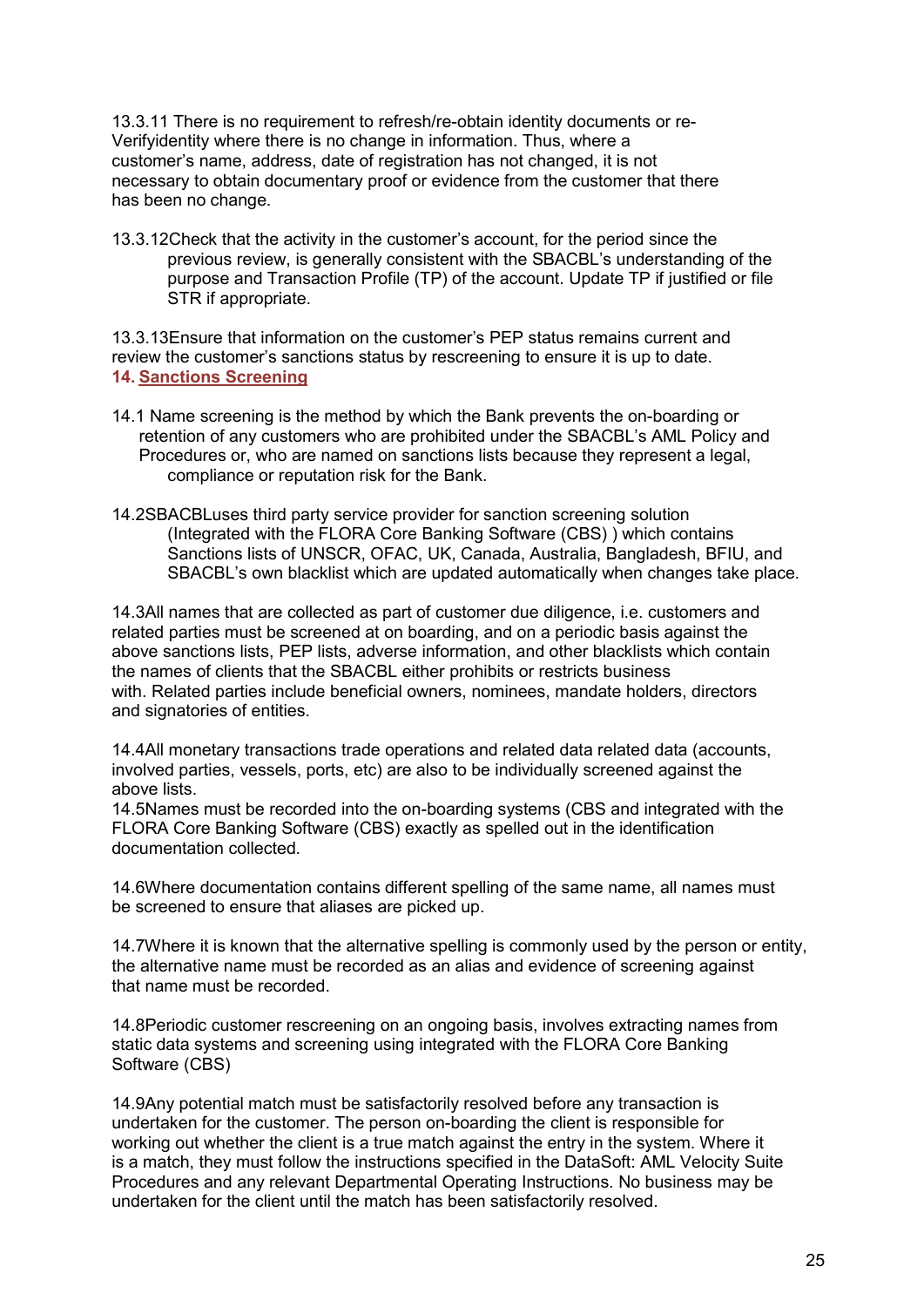- 14.10If the alert is determined to be a false match, the reasons why that conclusion has been reached must be documented and retained in the CDD record. General statements such as "match is not exact" are not sufficient- the precise reasons why the alert has been determined to be false must be documented (for example, birth dates of the client and the sanctioned person are different).
- 14.11 For true matches, subsequent steps will depend upon which list the client has matched against. Detailed instructions are included in the integrated with the FLORA Core Banking Software (CBS) integrated with the FLORA Core Banking Software (CBS) .However, customer matched as a Sanctioned Party must not be onboarded. Customers identified as IP/PEP/HoIO or as having adverse information against them must be treated in line with sections 8.2 and 9.3 above.

14.12 Any breach of sanctions regimes must be reported to the competent authorities in accordance with BFIU GUIDELINE. In such cases CAMLCO shall be notified. Service Delivery shall keep a logbook of accounts whose funds have been frozen.

#### 15. Transaction Monitoring

15.1 Transaction Monitoring involves monitoring customer transactions to detect unusual or suspicious transaction for reporting to BFIU.

- 15.2 Every Business and individual customer will normally make certain kind of transaction in line with their business / individual needs. This will be declared in a Transaction Profile (TP) at the time of opening account of the customer. Ideally any deviation from the normally expected TP should be reviewed with human judgment and interaction with customer. Such reviews may result in changing the expected profile or filing an STR.
- 15.3 The purpose of Transaction Monitoring is to be vigilant of any significant changes or inconsistencies in the pattern of transaction. Inconsistency is measured against the stated original purpose of the accounts i.e. the declared Transaction Profile (TP) of the Customer. Possible areas to monitor could be:
- 15.3.1 Transaction type
	- 15.3.2 Frequency
	- 15.3.3 Unusually large amounts
	- 15.3.4 Geographical origin/destination
	- 15.3.5 Changes in account signatories
- 15.4 The most effective method of monitoring of accounts is achieved through a combination of computerized and manual solutions. A corporate compliance culture, and properly trained, vigilant staff through their day-to-day dealing with customers, will form an effective monitoring method as a matter of course.
	- 15.5SBACBLis in the process of implementing automated transaction monitoring system under integrated with the FLORA Core Banking Software (CBS) which will include different "scenarios" and "floor levels" or limits for different transactions of different categories of customers to identity any transaction that appears to be suspicious, complex, or unusual.
	- 15.6Till such time as the automated transaction monitoring system is rolled out, monitoring of transactions based on "Transaction Profile (TP)" Exception Report" and "CTR Qualifying Report" is to be continued.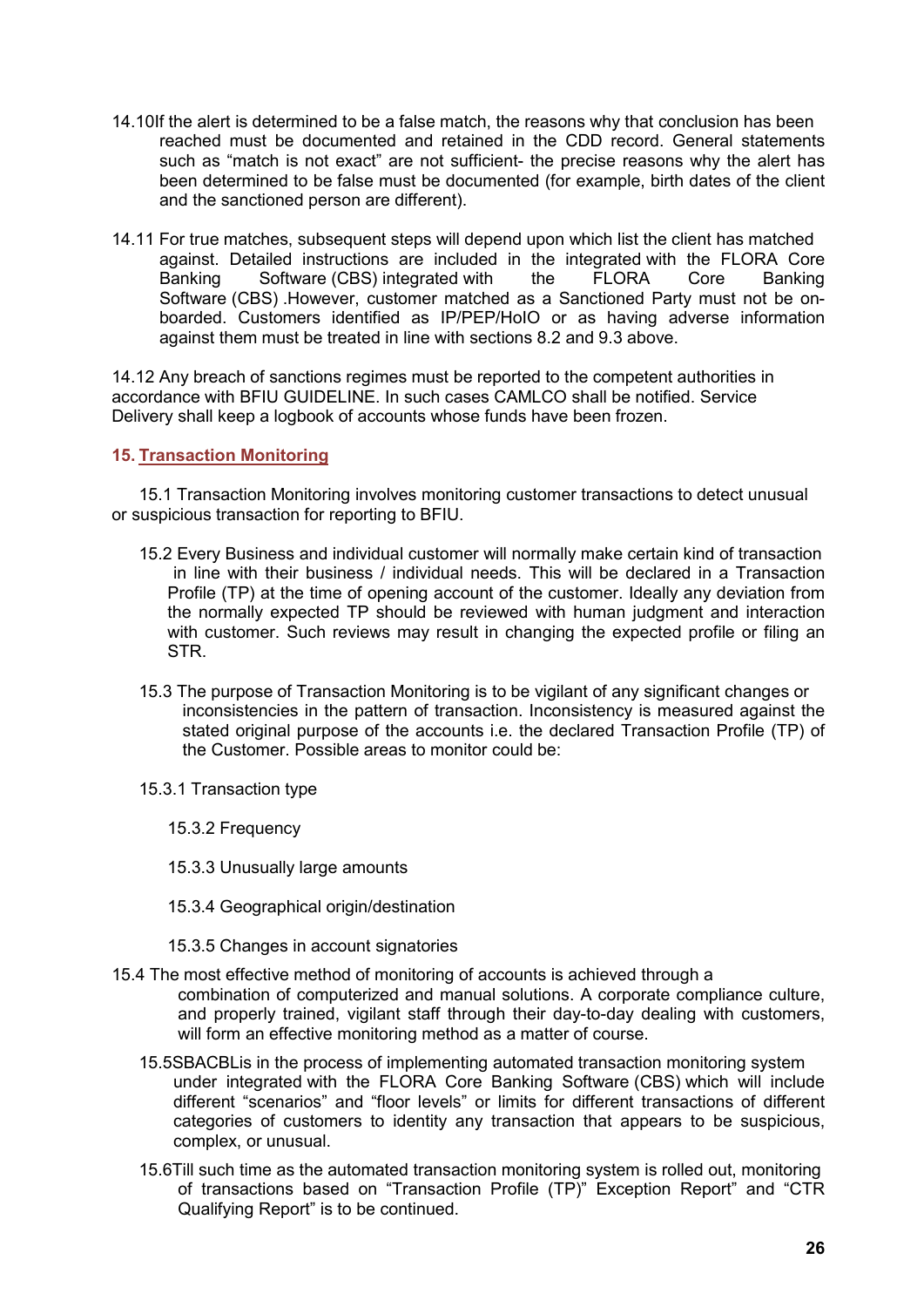15.7All complex, unusual transactions and transactions that apparently do not have any financial or justified purpose shall have to be monitored more carefully;

15.8RM/Frontline staff and BAMLCO must remain vigilant in identifying Structuring activity and where applicable raise STRs.

15.8Foreign Currency-Transaction and transaction conducted through electronic means shall also have to be considered for transaction monitoring.

#### 16. Suspicious Activity/Transaction Reporting (SAR/STR)

16.1 It is a regulatory obligation that all staff are required to make an internal report in respect of information that comes to them in the course of their employment with

- SBACBL where they;
- Know; or
- Suspect; or
- Have reasonable grounds for knowing or suspecting

that a customer is engaged in money laundering or terrorist financing. Failure to report in the above circumstances may leave the staff and the bank open to punishments.

- 16.2It is the responsibility of all staff to make the internal report to their respective BAMLCO/DAMLCO, who should acknowledge receipt, review the report and in turn forward the report (Annexure E: SAR/STR Reporting Form) to Deputy CAMLCO with BAMLCO/DAMLCO comments/recommendations.
- 16.3Suspicious Transaction Report (STR) is to be filed on a transaction or attempted transaction regarding which SBACBL suspects or has reasonable grounds to suspect that it involves proceeds of a crime, relate to terrorist financing, is complex, unusual or large, and does not have any apparent visible economic or lawful purpose.
	- 16.4Suspicious Activity Report (SAR) shall be reported on fake documents provided and/or attempted fraudulent transactions or when there are adverse media reports on the customer which SBACBLsuspects or has reasonable grounds to suspect to involve proceeds of crime or is related to terrorist financing.
	- 16.5When any attempt is made to structure transactions to overcome the threshold reporting requirements by conducting 2 or more transaction below the prescribed threshold amounts.

16.6Reports filed with BFIU on suspicious Money Laundering or financing of terrorism shall be recorded and kept confidential.

16.7It is prohibited to disclose to the customer concerned or to other third persons the fact that a report has been filed or that a Money laundering investigation is being or may be carried out.

16.8SBACBL must take all appropriate measures to protect employees and contractual staff who report suspicious activity from being exposed to threats or hostile action.

#### 17. Wire Transfer

17.1 "Wire transfer" refers to financial transactions where any bank or financial institution at the request of an applicant (individual or institution) pays, using electronic means, to a beneficiary person or organization with the help of a branch of another bank or financial institution.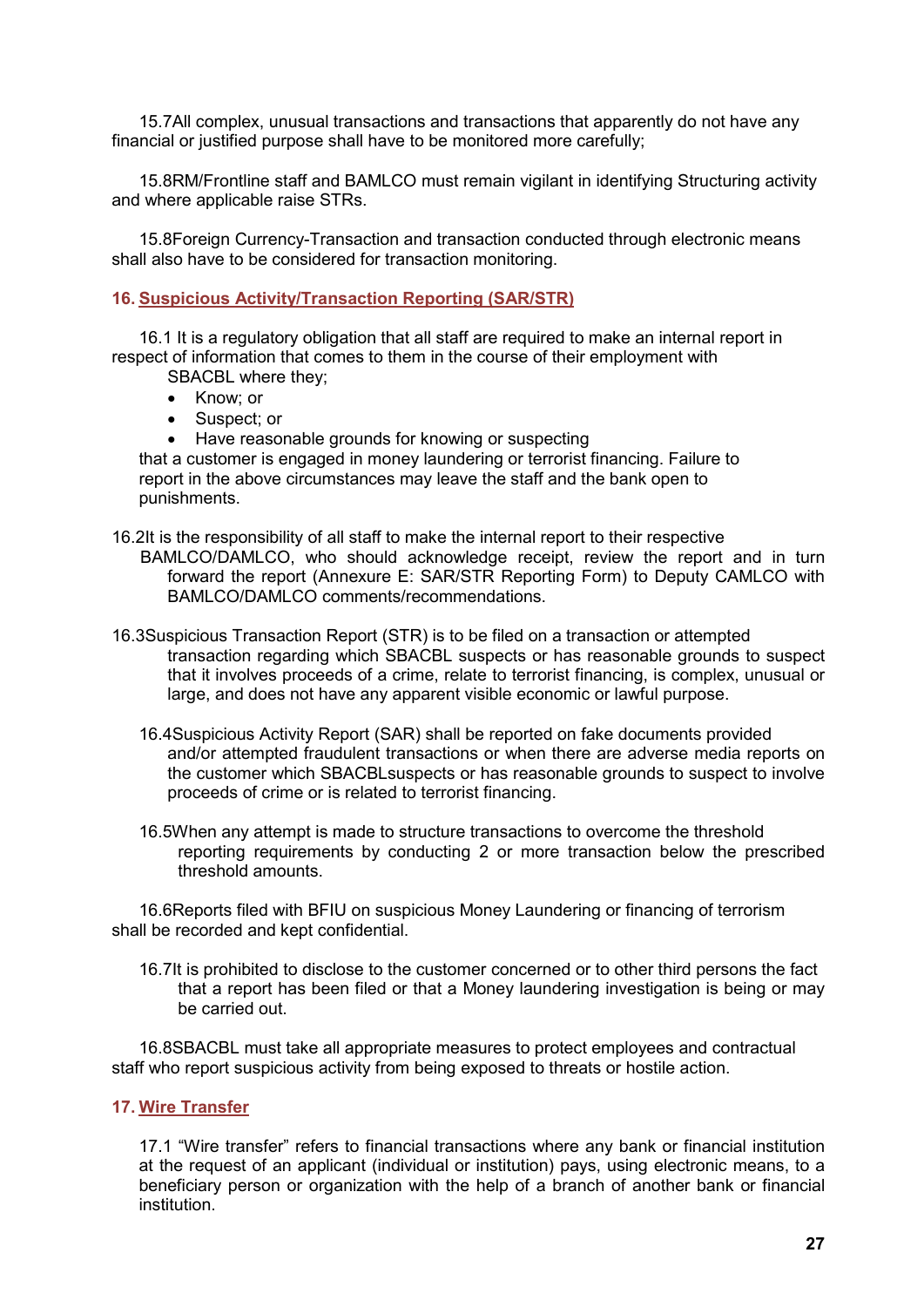# 17.2 Following Information to be collected for All Types of Wire Transfer

#### Cross-border wire transfer

17.2.1Accurate information of applicant to be obtained and sent to intermediary/ beneficiary bank for cross border wire transfer amounting USD 1,000.00 (One thousand) or above or equivalent all other foreign currency. Information of the applicant have to be retained irrespective of the amount remitted. In the above mentioned information account number of applicant and beneficiary or Unique transaction reference number in absence of account number will be included so that later on the transaction can be identified easily.

17.2.2While paying cross-border wire transfer money to beneficiary, information of the beneficiary has to be preserved.

17.2.3Where multiple cross-border wire transfer from a single applicant are bundled in a batch file for transmission to multiple beneficiaries, the batch file must contain accurate information of the applicant and complete information of beneficiaries. In addition,SBACBLCMO staff shall include the account number or unique transaction reference number of the applicant.

#### Domestic wire transfer

- 17.2.4In case of domestic wire transfer by the bank, applicable instructions mentioned in "Cross-border wire transfer" shall have to be complied with to obtain and verify identification information of the applicant and beneficiary;
- 17.2.5Similar information mentioned in section 17.2.4 above shall have to be retained for payment instruction/message for wire transfer using debit/credit card (excluding purchase of goods and services).
- 17.2.6Compliance of the above instruction is not mandatory for wire transfers favoring govt. / Semi-govt. / autonomous bodies. The instruction in section 17.2.4 is exempted for interbank transactions

#### Other Instructions applicable for Wire Transfer

17.2.7All relevant parties performing wire transfer activities must follow directives issued by Bangladesh Bank. BFIU from time to time and all applicable Acts or Rules and Regulations; and

17.2.8While undertaking wire transfer activities, SBACBL Trade Operations & CMO staff must ensure no Shell Bank is used or engaged and no money laundering, terrorist financing or proliferation of Weapons of Mass Destruction whatsoever is involved.

#### 17.3Instructions applicable for Ordering, Intermediary and Beneficiary Bank

#### Ordering Bank :

17.3.1Ordering bank shall ensure complete and accurate information of the applicant for wire transfer related transactions. Besides, meaningful information of the beneficiary shall be obtained by ordering bank. Such information must be preserved for at least 5 (Five) years and to be provided to competent authority at their request without any delay. Besides, ordering bank shall not conduct any cross border and domestic wire transfer activities without fulfilling the directives of "Cross-border wire transfer" & "Domestic wire transfer" of this policy.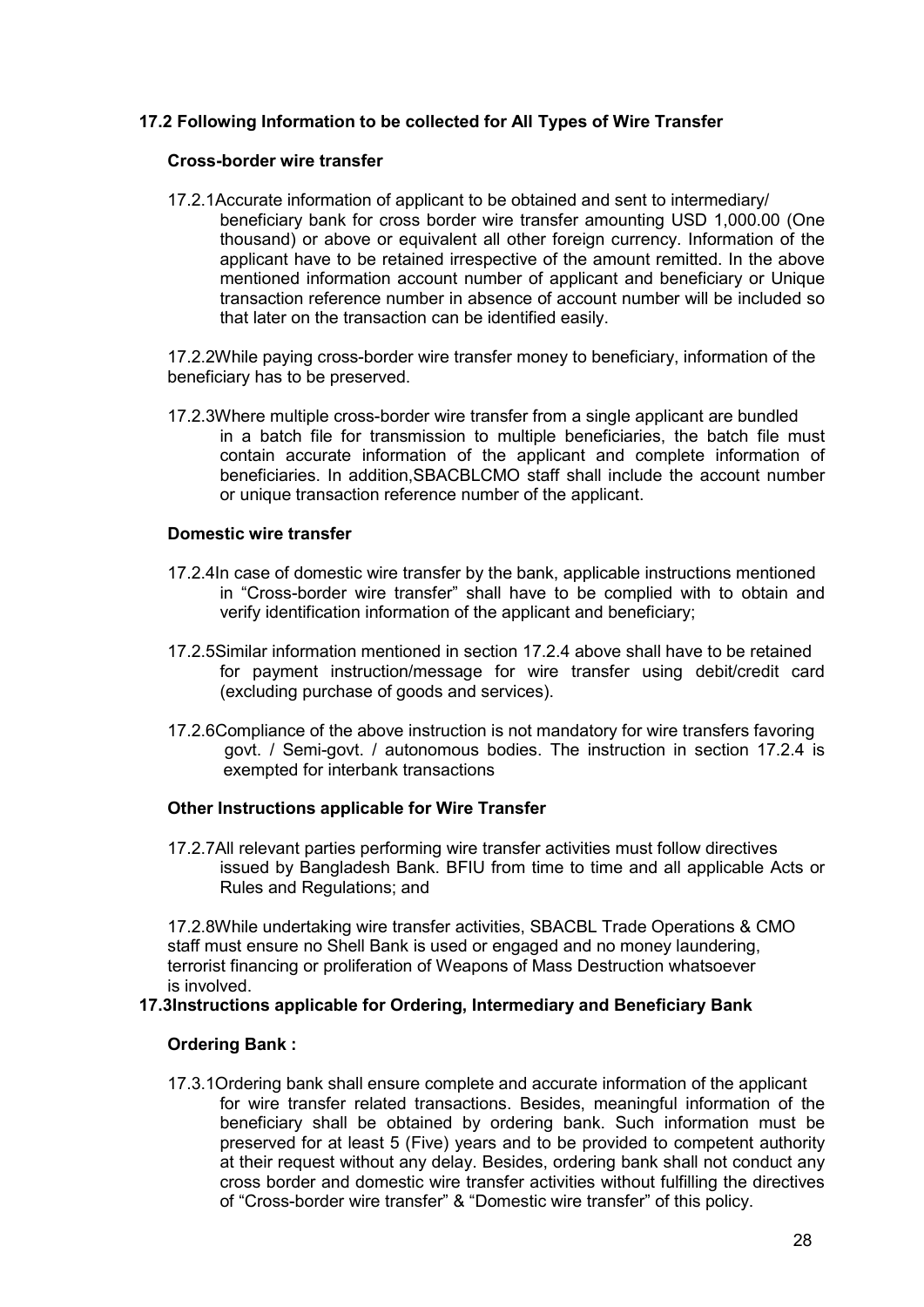#### Intermediary Bank:

- 17.3.2For both cross-border and domestic wire transfers; any bank working as an intermediary, between ordering bank and beneficiary bank, shall ensure that all applicant and beneficiary related information is retained. Appropriate measures shall have to be taken to identify information gap of the applicant and beneficiary. In addition, information received from ordering bank (from any other intermediary bank wherever applicable) shall have to be retained for at least 5(Five) years by the intermediary bank/organization; and
- 17.3.3When SBACBL acts as an intermediary bank, Trade Operations & CMO staff shall have effective risk-based procedures for execution, rejection, or suspension and the appropriate follow-up action of wire transfers that lack required originator information or required beneficiary information.

#### Beneficiary Bank:

- 17.3.4When SBACBL acts as a beneficiary bank, Trade Operations & CMO staff shall have effective risk-based procedures for to identify wire transfers that lack required originator or required beneficiary information. While making payment to receive/beneficiary, beneficiary bank shall obtain complete and accurate information of receiver/beneficiary and retain the same for at least 5(five) years; and
- 17.3.5When SBACBL acts as a beneficiary bank, Trade Operations & CMO staff shall have effective risk-based procedures for rejection, or suspension and the appropriate follow-up action of wire transfers that lack required originator information or required beneficiary information.

#### 18.Correspondent Banking

The following instructions must be complied with before establishing and continuing crossborder corresponding banking relationship so that banking system cannot be abused for money laundering or terrorist financing.

- 18.1 Before providing any correspondent banking services, approval from CAMLCO needs to be obtained after collecting information and being sure of the nature of business of the correspondent or respondent bank. Where applicable additional information as per "Annexure F: Correspondent Banking KYC", have to be collected from Open Source as well;
- 18.2 SBACBL shall establish corresponding banking relationship with a foreign bank only if it is satisfied that the Correspondent or Respondent bank is being supervised effectively by the relevant controlling authority;
- 18.3 No corresponding banking relationship can be established or maintained with any Shell Bank;
- 18.4No corresponding banking relationship can be established or maintained with any Correspondent or respondent bank that establishes corresponding banking relationship or maintains account or provides service to a Shell Bank;
- 18.5Enhanced Due Diligence (EDD) of the customer has to be performed while establishing or maintaining correspondent banking relationship with any bank in countries that are significantly deficient of Financial Action Task Force (FATF) standards (e.g. countries listed as High Risk and Non-Cooperative Jurisdictions in public document of FATF). Detailed information on the beneficial ownership of such banks and information about their policies and procedures on Preventing Money Laundering and Terrorist Financing shall have to be collected;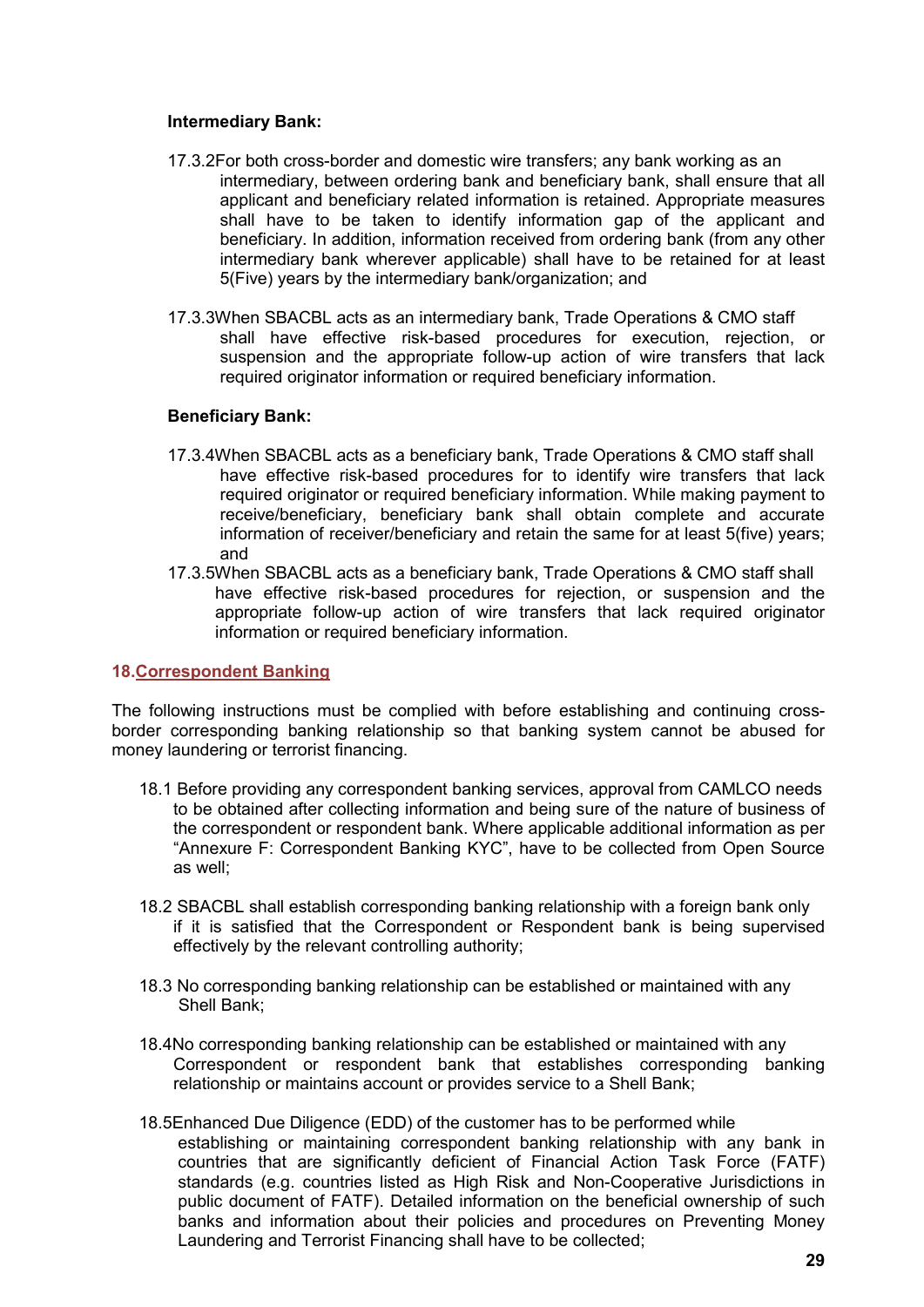18.6The following additional due diligence need to be performed when establishing correspondent banking relation with respondent banks that provides facilities to their customers to execute transactions through correspondent bank directly (that is Payable through accounts):

18.6.1It must be ensured that proper CDD on their customers by respondent bank hasbeen performed; and

18.6.2It has to be ensured that CDD information of relevant customer shall be supplied by the respondent bank upon request of the correspondent bank.

18.6.3The procedures set out above shall be followed during periodic reviews and re-evaluation of all existing corresponding banking relationships.

#### 19. Agent Banking

In order to operate agent banking activities SBACBL shall comply with the following instructions:

19.1 Along with Agents, SBACBL shall be equally liable for compliance of all money laundering and terrorist financing related regulations and instructions;

19.3Care must to be taken to identify and report suspicious transaction or activity of Agent and customers;

19.4SBACBL's AML Policy shall be included in Agent banking compliance program and suitable training for Agents and their staff must be arranged;

19.5While appointing agents steps mentioned below shall be followed for monitoring their activities;

19.6Complete and accurate identification of agents shall have to be ensured through proper verification or appointment process (Screening Mechanism) for selection of agents;

19.7Applicable procedures mentioned in section; 5 to 9 above to followed before on boarding any Agent;

19.8Annual Audit/Inspection on High Risk Agents shall be performed to verify status of compliance with AML/CFT regulations send the audit/inspection report to AMLD for onward submission to BFIU;

19.9Perform annual Audit/Inspection on Low and Medium Risk Agents every five years;

19.10Updated list of agents to be published on SBACBL's own website; and

19.11Separate list of agents terminated due to complaints/irregularity to be published on SBACBL's own website.

19.12In case of agent banking, applicable instructions of GUIDELINEs on e-KYC issued by BFIU can be followed.

#### 20. Record Retention

Data, documents and other information collected in order to comply with these Procedures ("CDD Records") must be retained and stored in a manner that meets legal and regulatory requirements.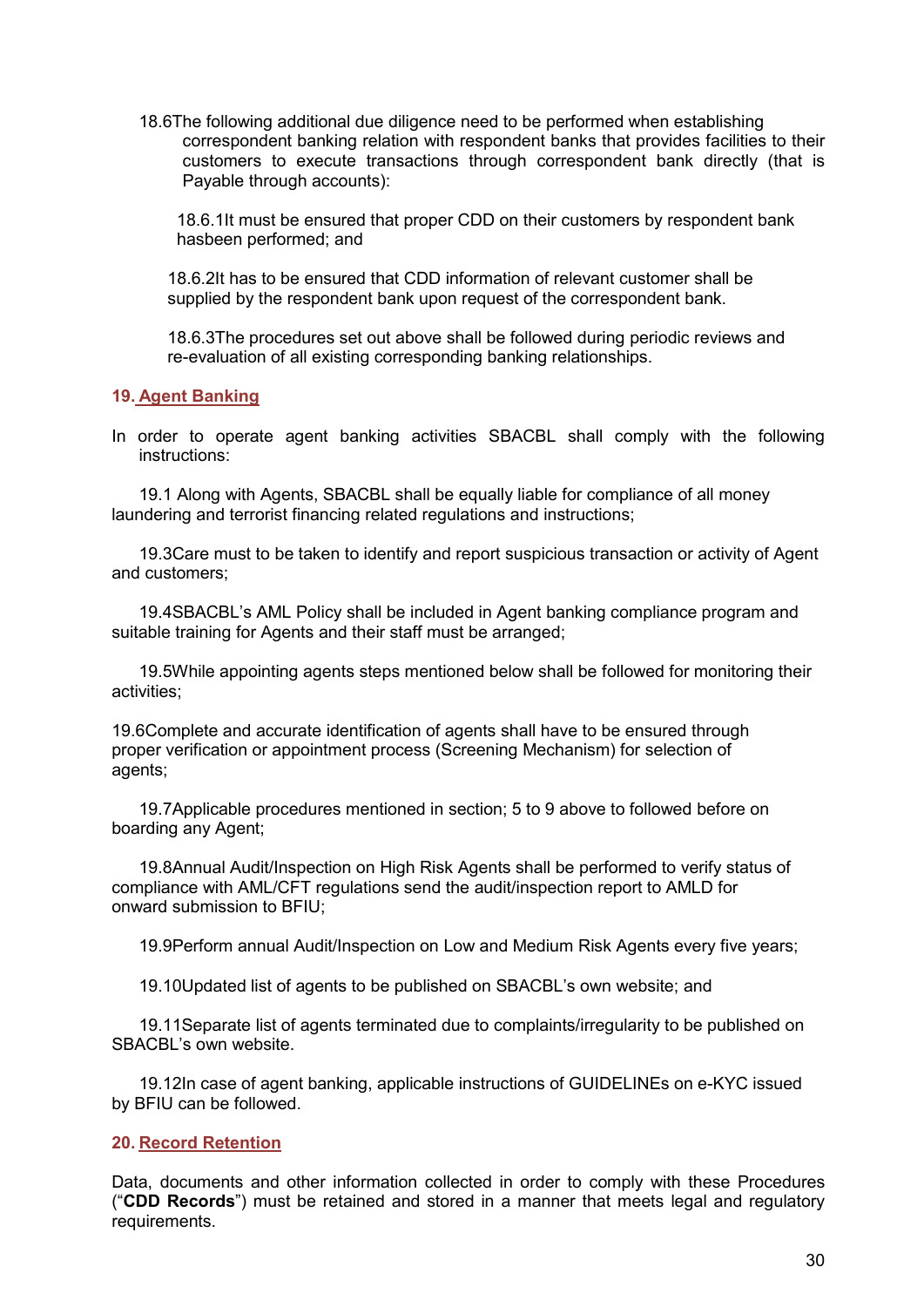### 20.1 Definition of CDD Records

CDD Records include all client and counterparty due diligence, verification and Know Your Customer (KYC) data, documents and other information that are required in order to comply with these Procedures. These include:

- 20.1.1Records of customer identification and information verification including descriptions of any document that was relied on, noting the type of document; any identification number, the place of issuance, and the date of issuance and expiration date; a description of the methods and the results of any measures undertaken to verify theidentifyof a customer; and a description of the resolution of each substantive discrepancy discovered when verifying the identifying information obtained;
- 20.1.2Records that show where has been reliance on agents or third parties to verify or certify customer documents, and what the nature of the reliance has been;
- 20.1.3Records on the beneficial ownership of the customer;
- 20.1.4Records that demonstrate the nature of the customer's business activities, purpose and reason for opening account or establishing relationship, source of funds and source of wealth;
- 20.1.5Records of searches carried out to determine whether a customer is a Politically Exposed Person/ Influential Person / Head of International Organization and of steps taken where PEPs/IPs/HoIOs are discovered;
- 20.1.6Records of the results of adverse Information searches;
- 20.1.7Records of the results of screening against sanctions and similar lists, and the steps taken to resolve them; and
- 20.1.8Records of any suspicious activity reporting, including internal reports made to Deputy CAMLCO where staff have concerns.
- 20.1.9Records of Half yearly AML compliance reports and other management reports;
- 20.1.10Records of all AML/CFT training and compliance monitoring reports;

#### 20.2 Minimum record Retention Period

20.2.1The minimum retention period for CDD Records is 5 years after account closure or the end of the customer relationship.

20.2.2The minimum retention period for records in respect of financial transactions is 5 years after the date of the transaction.

# 21. Recruitment

- 21.1 To mitigate the risk of Money Laundering, Terrorist Financing and Financing of Proliferation of Weapons of Mass Destruction,SBACBLshall ensure the following matters while recruiting officials/staff;
	- 21.2Screening mechanism in its recruitment process; and

21.3Post appropriate number of staff/officers adequately skilled in AML & CFT matters in the AML Department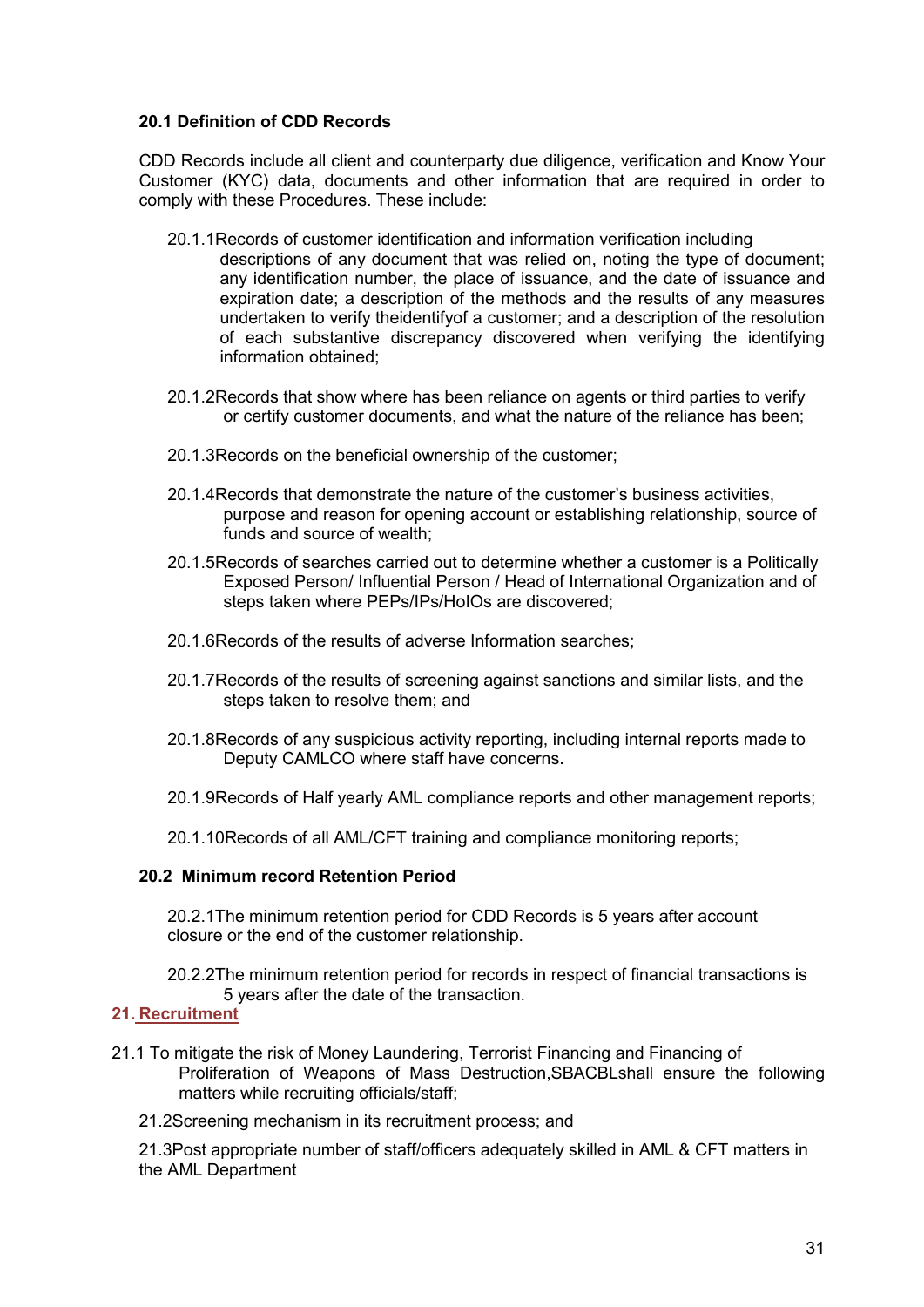# 22. Training

- 22.1 To ensure compliance on prevention of Money Laundering, Terrorist Financing and Financing of Proliferation of Weapons of Mass Destruction, SBACBL shall take following steps;
- 22.2AML/CFT awareness sessions for Board of Directors and MANCOM members to be held every year.

22.3Every employee must receive Basic AML/CFT awareness training within 6 (six) months of joining.

- 22.4All existing employees must receive Refresher AML/CFT training every two years.
- 22.5Specialist AML/CFT training which must include Customer Due Diligence and its role in protecting SBACBL must be received by Relationship Managers/BAMLCO and other front line Officers involved in opening customer accounts, FDR, Credit Cards, Prepaid Cards or providing any services.
- 22.6Relationship Managers/ BAMLCO and otherfrontline Officers whose roles involve CDD must be trained on appropriate elements of these Procedures. Corporate and Retail Business segments must ensure that this training is provided in a comprehensive and timely fashion.

22.7Appropriate training and/or courses for achieving professional certification shall be arranged for CAMLCO/Deputy CAMLCO and other AMLD Officers;

- 22.8Trade-based money laundering (TBML) training should be imparted to Officers involved in day-to-day trade processes roles. TBML training should form a core part of a bank's training calendar or training plan.
- 22.9In line with the AML Procedures, records of all training must be taken which show:
	- 22.9.1Dates training was given;
	- 22.9.2The nature of the training;
	- 22.9.3The names and ID number of the staff who received training; and
	- 22.9.4The results of the tests undertaken by staff, where appropriate.

These must be retained for at least five years.

#### 23. Customer Awareness

- 23.1 RM/Branch Managers/Priority Banking Managers/BAMLCO/frontline Officers should make customers aware of the reasons for taking different information and documents at the time of account opening and periodic reviews.
- 23.2Retail Banking Head to increase customer awareness on prevention of ML, TF and Proliferation of weapons of mass destruction through distribution of leaflets from time to time and display relevant posters in visible place of every branch; and
- 23.3Retail Banking Head shall arrange advertisement and documentary through mass and other media for awareness on preventing Money Laundering and Terrorist Financing.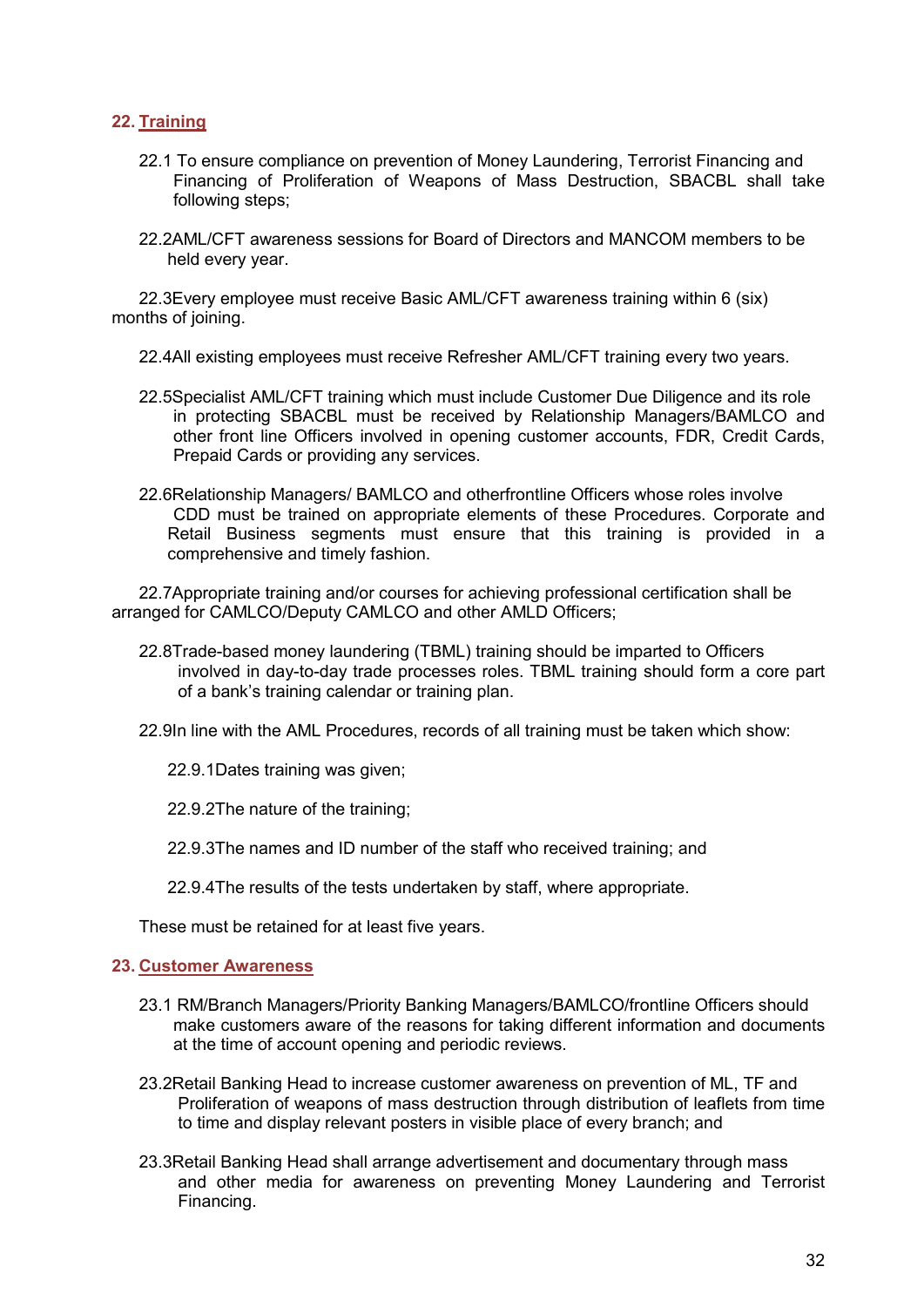

সাউথ বাংলা এগ্রিকালচার এ্যান্ড কমার্স ব্যাংক লিঃ

# CUSTOMER ACCEPTANCE POLICY-2022

# AML-CFT Division South Bangla Agriculture and Commerce Bank Limited

Revision on March-2022

Anti- Money Laundering Department (AMLD) SBAC Bank Limited BSC Tower 2-3 Rajuk Avenue, Motijheel ,Dhaka-1000 BANGALDESH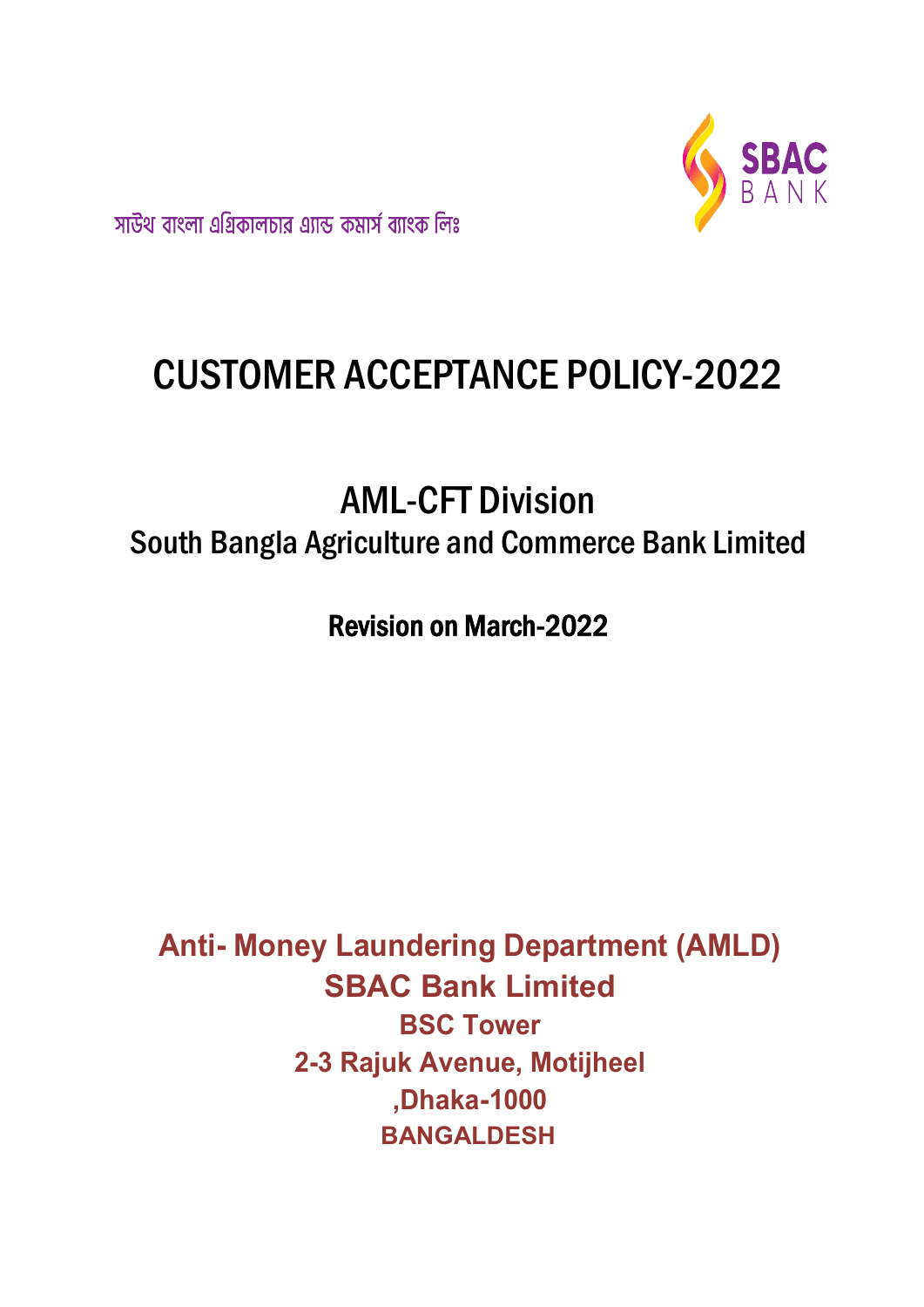# Focus Group

# Co-Ordinator: Mr. M Shamsul Arefin, Additional Managing Director & **CAMLCO**

Members: 1) Mr. Md. Altaf Hossain Bhuyan

- 2) Mr. Asif Khan, EVP & Head of Credit
- 3) Mr. Faisal Ahmed, EVP & Head of HRD
- 4) Mr. Md. Majibur Rahman, SVP & Head of AML & CFT Division and DCAMLCO
- 5) Mr. Md Abu Bayazid SK. SVP & Head BOD
- 6) Mr. Mohammad Marufur Rahman Khan, SVP & Head of ID
- 7) Mr. Md. Fakhrul Islam VP & Head of ICT (CC)
- 8) Mr. Mohammad Shafiul Azam, VP & Head of Card Division.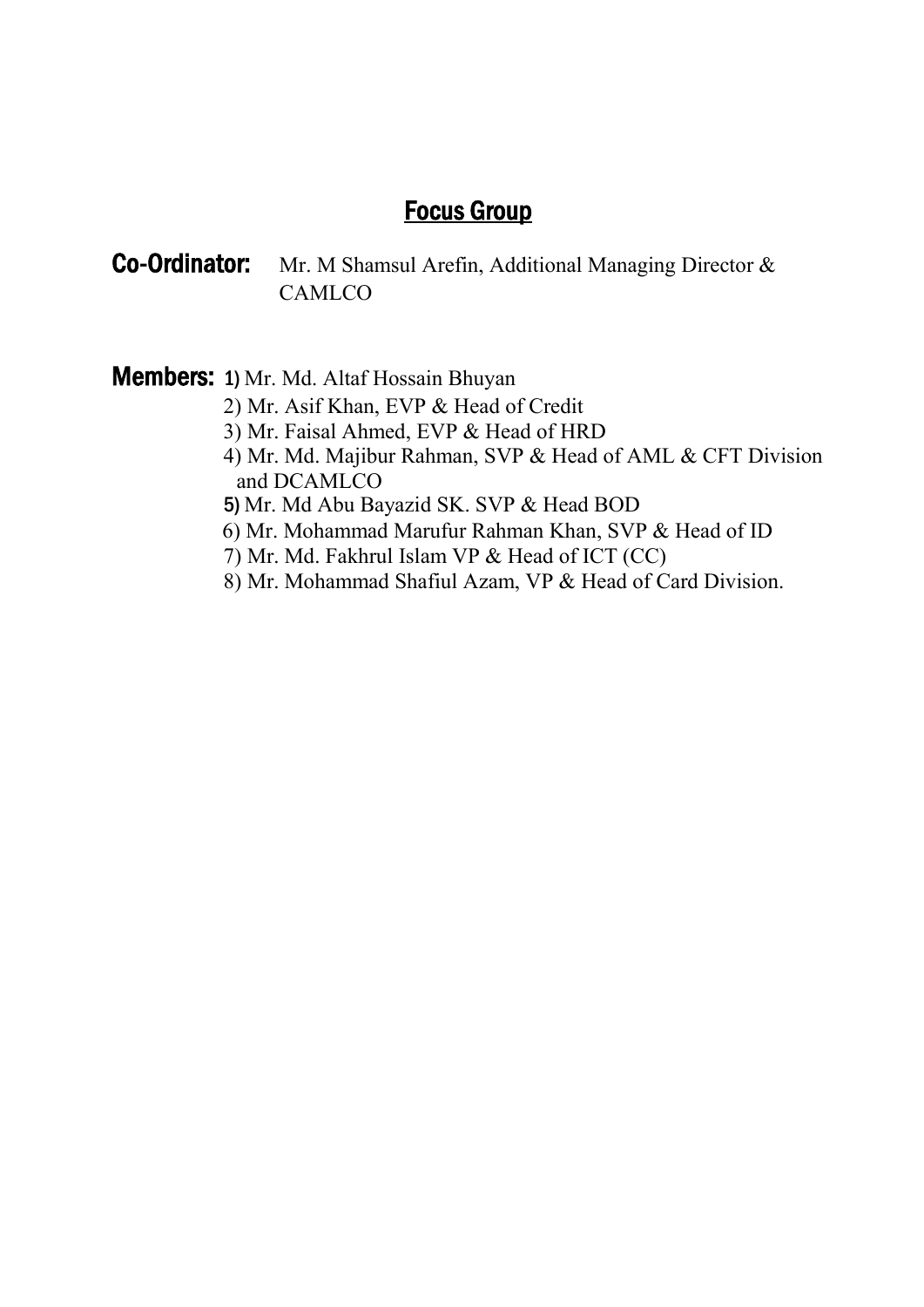# LIST OF ABBREVIATIONS

| <b>AD</b>      | <b>Authorized Dealer</b>                               |
|----------------|--------------------------------------------------------|
| AML            | <b>Anti Money Laundering</b>                           |
| <b>AOF</b>     | <b>Account Opening Form</b>                            |
| <b>ATA</b>     | <b>Anti-Terrorism Act</b>                              |
| <b>BAMLCO</b>  | <b>Branch Anti Money Laundering Compliance Officer</b> |
| <b>BFIU</b>    | <b>Bangladesh Financial Intelligence Unit</b>          |
| BO             | <b>Beneficial Owner</b>                                |
| <b>CAMLCO</b>  | <b>Chief Anti Money Laundering Compliance Officer</b>  |
| <b>CAP</b>     | <b>Customer Acceptance Policy</b>                      |
| <b>CBS</b>     | <b>Core Banking System</b>                             |
| <b>CCC</b>     | <b>Central Compliance Committee</b>                    |
| <b>CDD</b>     | <b>Customer Due Diligence</b>                          |
| <b>CFT</b>     | <b>Combating the Financing of Terrorism</b>            |
| <b>CPV</b>     | <b>Contact Point Verification</b>                      |
| <b>CRM</b>     | <b>Customer Relationship Management</b>                |
| <b>CTR</b>     | <b>Cash Transaction Report</b>                         |
| <b>DCAMLCO</b> | Deputy Chief Anti Money Laundering Compliance Officer  |
| <b>EDD</b>     | <b>Enhanced Due Diligence</b>                          |
| <b>E-TIN</b>   | <b>Electronic- Tax Identification Number</b>           |
| <b>FATCA</b>   | <b>Foreign Account Tax Compliance Act</b>              |
| <b>FATF</b>    | <b>Financial Action Task Force</b>                     |
| <b>FC</b>      | <b>Foreign Currency</b>                                |
| <b>FERA</b>    | <b>Foreign Exchange Regulation Act</b>                 |
| <b>GFET</b>    | <b>Guideline for Foreign Exchange Transactions</b>     |
| <b>HMT</b>     | <b>Her Majesty Treasury</b>                            |
| <b>IPs</b>     | <b>Influential Persons</b>                             |
| <b>KYC</b>     | <b>Know Your Customer</b>                              |
| ML             | <b>Money Laundering</b>                                |
| <b>NFCD</b>    | <b>Non-Resident Foreign Currency Deposit</b>           |
| <b>OFAC</b>    | <b>Office of Foreign Assets Control</b>                |
| <b>PEPs</b>    | <b>Politically Exposed Persons</b>                     |
| <b>RFCD</b>    | <b>Resident Foreign Currency Deposit</b>               |
| <b>RJSC</b>    | <b>Registrar of Joint Stock Companies and Firms</b>    |
| <b>RMA</b>     | <b>Relationship Management Application</b>             |
| <b>STR</b>     | <b>Suspicious Transaction Report</b>                   |
| <b>SAR</b>     | <b>Suspicious Activity Report</b>                      |
| <b>TF</b>      | <b>Terrorist Financing</b>                             |
| <b>TP</b>      | <b>Transaction Profile</b>                             |
| UN             | <b>United Nations</b>                                  |
| <b>UNSCR</b>   | <b>United Nations Security Council Resolution</b>      |
| US             | <b>United States</b>                                   |
| <b>NITA</b>    | Non Resident Investor's Taka Account                   |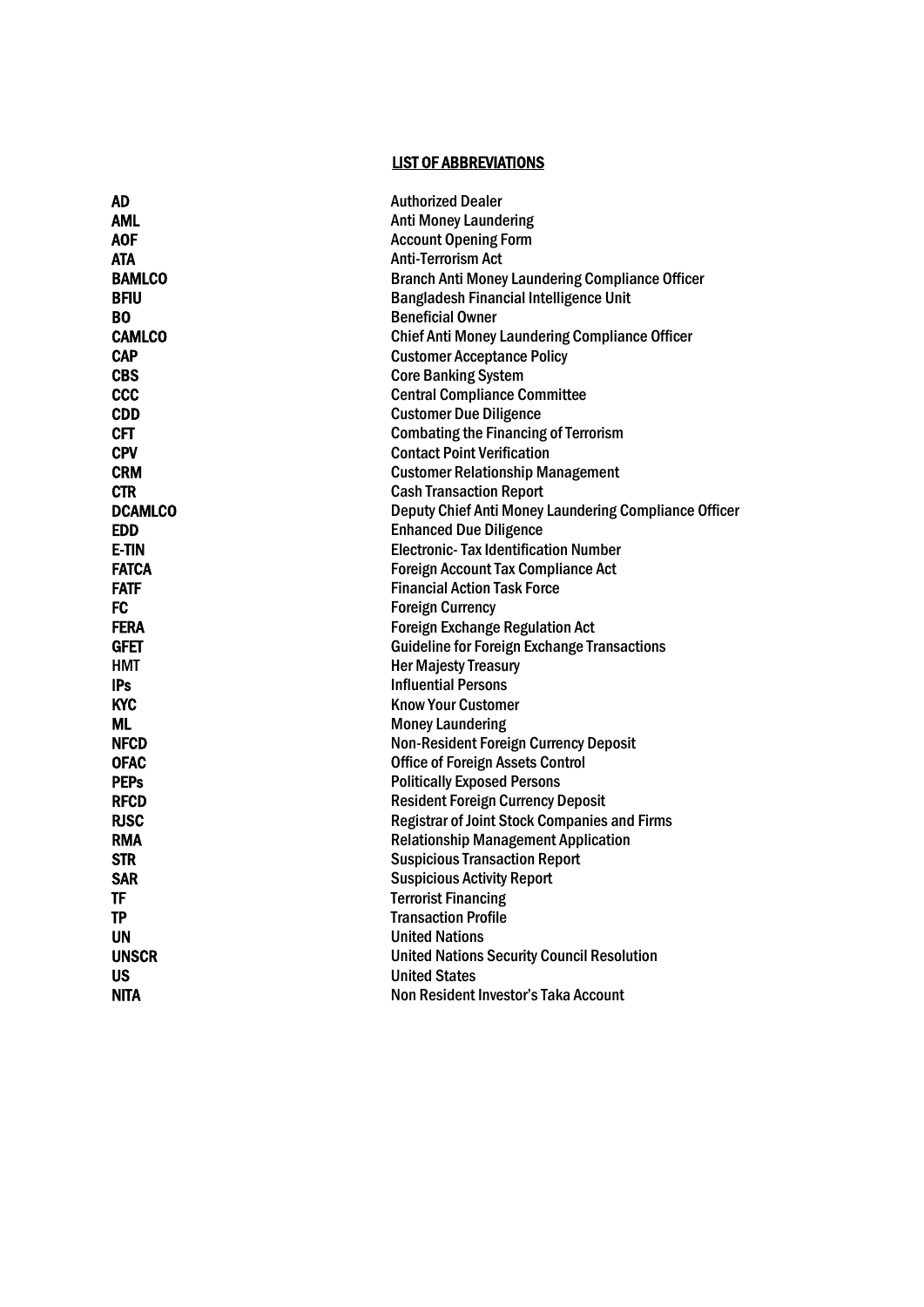# TABLE OF CONTENT CHAPTER-1

| <b>Chapter</b> | <b>Topic</b>                       | <b>Page-Number</b> |
|----------------|------------------------------------|--------------------|
| 1.0            | Introduction                       |                    |
|                |                                    |                    |
| 1.1            | Objectives/ Purpose of the Policy: |                    |
| 1.2            | Who is a customer?                 | 5                  |

# CHAPTER-2

| <b>Chapter</b>   | Topic                                                                                     | <b>Page-Number</b> |
|------------------|-------------------------------------------------------------------------------------------|--------------------|
| 2.0              | <b>Customer Assessment</b>                                                                | 6                  |
| 2.1              | Methodology for assessing customer                                                        | 6                  |
| $\overline{2.2}$ | <b>Risk Profiling of Customer:</b><br>2.2.1-Low Risk Customer<br>2.2.2 High Risk Customer | $6 - 7$            |
| 2.3              | Policy for acceptance of customer                                                         | $7 - 8$            |
| 2.4              | Policy for rejection of customer                                                          | $8-9$              |

# CHAPTER-3

| <b>Chapter</b>   | <b>Topic</b>                                                                       | <b>Page-Number</b> |
|------------------|------------------------------------------------------------------------------------|--------------------|
| 3.0              | <b>Account Opening Procedure And Required Documents</b>                            | 10                 |
| 3.1              | <b>General Public</b>                                                              | 10                 |
| $\overline{3.2}$ | General principles to be followed while opening account                            | $10 - 12$          |
| $\overline{3.3}$ | <b>Responsibilities</b>                                                            | 12                 |
| $\overline{3.4}$ | Customer type wise account opening and operating procedure<br>special check points | $12 - 16$          |
| 3.5              | Document or strategy for verification of address                                   | 16                 |
| 3.6              | Indicative list of Standard Documents for Account Opening &<br>Verification        | 16-26              |
| 3.7              | <b>Persons without Standard Identification Documentation</b>                       | 26                 |
| 3.8              | Conclusion                                                                         | 27                 |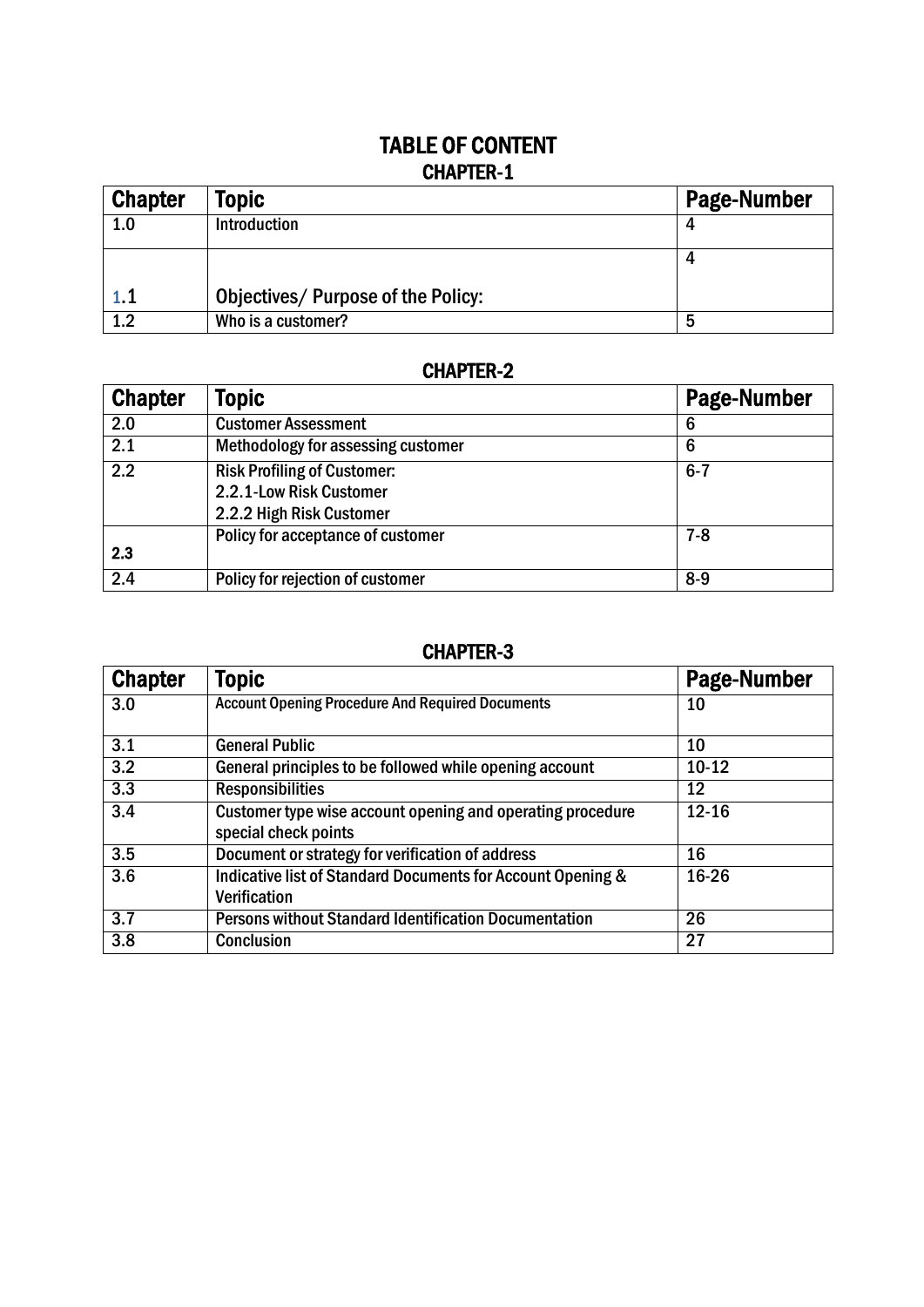# CHAPTER-1

# 1.0 INTRODUCTION

In accordance with the BFIU master circular 26 dated 16/06/2020, it is mandatory to prepare and time to time review "Customer Acceptance Policy (CAP)" for all banks. To comply the directives of the circular AML & CFT Division review existing "Customer Acceptance Policy" of our bank.

Customer is the main aspect for bank business. Increasing competition is forcing banks to pay much more attention to satisfy customers. Our motto is to extend our best services to the customers. Although, customers are the focal point of bank activities, sometimes they pose the risk of money laundering and financing of terrorism thereby putting the interest of bank at stake, an integral part of CDD, is vital and most effective defense against Money Laundering (ML) and Terrorism Financing (TF). As such the inadequacy or absence of KYC standards can result in serious customer and counter-party risks, especially reputation, operational, legal and compliance risks.

As per Sec. 25 of Money Laundering Prevention Act, 2012 (amendment 2015), each bank requires to keep complete and accurate information of its customers. It is also the responsibility of each bank to identify suspicious transactions proactively and report the same to BFIU. Pursuant to above legal requirements, Money Laundering and Terrorist Financing Risk Management Guidelines, Circulars issued by BFIU and in relation to international standard, the bank has developed the Customer Acceptance Policy (CAP) and review the same.

# 1.1 Objectives/ Purpose of the Policy:

A concrete Customer Acceptance Policy is very important so that inadequate understanding of a customer's background and purpose for utilizing a bank account or any other banking product/service may not expose the bank to a number of risks. Therefore, SBAC Bank adopts a riskbased approach and procedures for assessing and effectively managing the risk of its services being used for ML and TF purposes. The primary objectives/purpose of the Customer Acceptance Policy is -

- i. to manage any money laundering and terrorist financing risk that the services provided by the bank may be exposed to;
- ii. to prevent the bank from being used, intentionally or unintentionally, for ML/TF purposes;
- iii. to identify customers who are likely to pose a higher than average risk.

#### Policies are appended as under:

- i. To enable the Bank to know/understand the customers and their financial dealings better which, in turn, would help the Bank to manage risks prudently
- ii. To put in place appropriate controls for detection and reporting of suspicious activities in accordance with applicable laws or laid down procedures
- iii. To comply with applicable laws and regulatory guidelines
- iv. To ensure that the concerned staffs are adequately trained in KYC, AML, CFT procedures.

The customer acceptance policy of bank should not be used against the less privileged people or the people who have not proper identification document. It should encourage the ultimate goal of transparent, accountable and inclusive financial system in Bangladesh.This policy is applicable to all domestic branches/concerned Head Office Divisions/Departments/subsidiaries of the Bank and is to be read in conjunction with related operational guidelines issued from time to time.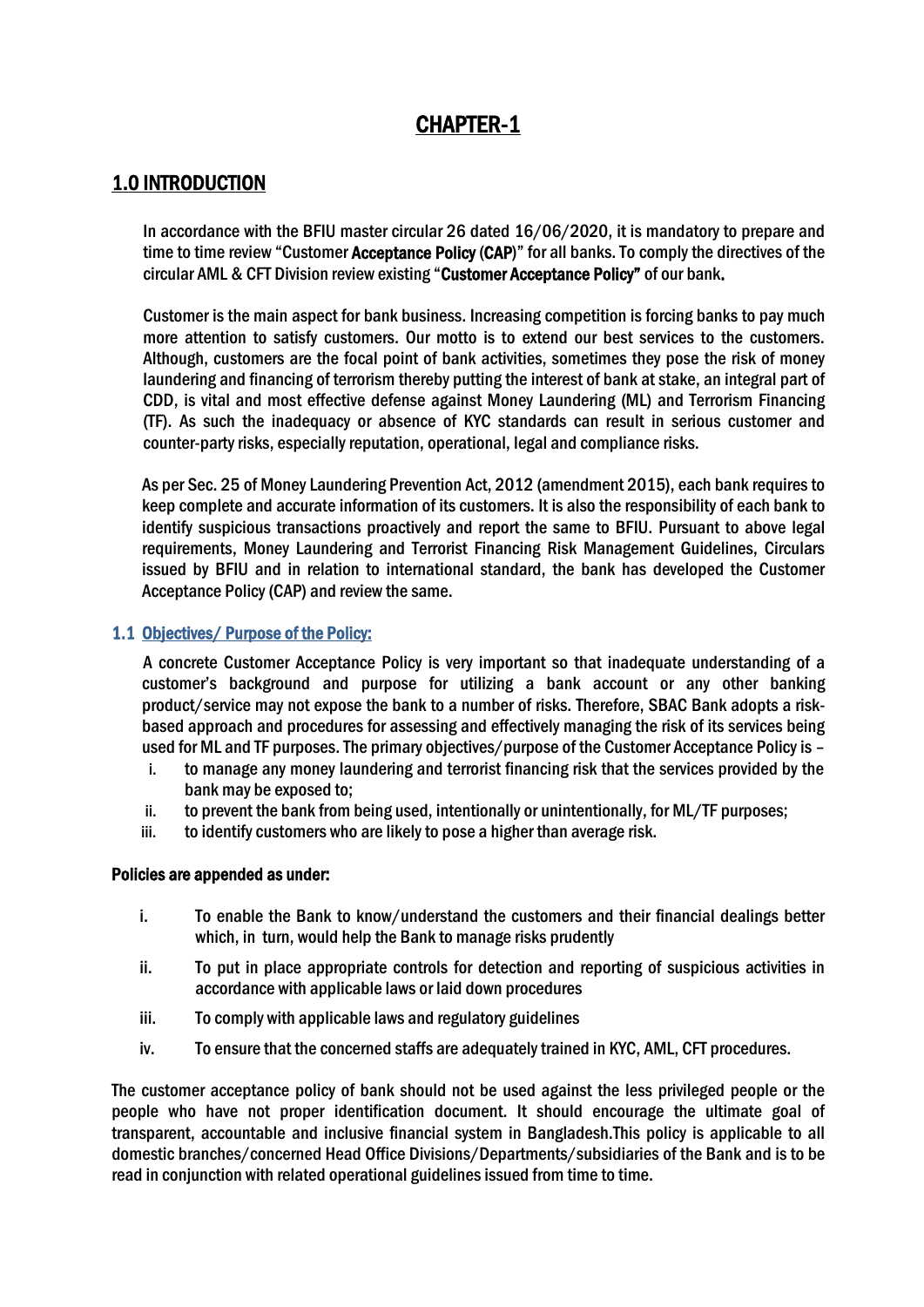# 1. 2 Who is a customer?

For the purpose of identification and verification of KYC Procedure a 'Customer' is defined in BFIU Circular No. 26 dated 16.06.2020, as under:

- i. The person or entity that maintains an account /have business relationship with the Bank;
- ii. True Beneficial Owner\* of bank account or of business relations, in whose behalf an account is operated/maintained directly or indirectly; in this regard briefly discussed in Guidelines on Beneficial Ownership.
- iii. Professional intermediaries (such as Lawyer, Law Firm, Chartered Accountants etc.) engaged for conducting/operating accounts of account holder, trusts or actual beneficial owner of transaction under the existing legal infrastructure;
- iv. Any individual or entity in a single transaction conducted a high value\*\* occasional transaction or any person or entity involved in a financial transaction that may pose significant reputational and other risks to the institution.
- v. Any Person or entity defined as "Customer" by BFIU from time to time.

# \*\*In this case if a transaction appears abnormal in relation to the usual transaction of the concerned person or entity

that transaction will be treated as -"High Value".

Beneficial Owner would be identified for each and every account. By following process, the actual beneficial owner of

the account would be confirmed:

- i. If any customer operates accounts on behalf of other person, in that case bank will obtain & retain correct and complete information of that person other than customer.
- ii. Seemingly if any person controls/influences any customer directly or indirectly, bank will obtain & retain correct and complete information of that person other than account holder.
- iii. In case of company, controlling shareholder or individual shareholder holding 20% and more shares shall be considered as beneficial owner, bank will obtain & retain correct and complete information of those persons.
- iv. If it is not possible to identify any natural person in context of above sl.no ii) & iii), in that case bank will obtain & retain correct and complete information of MD/CEO as beneficial owner.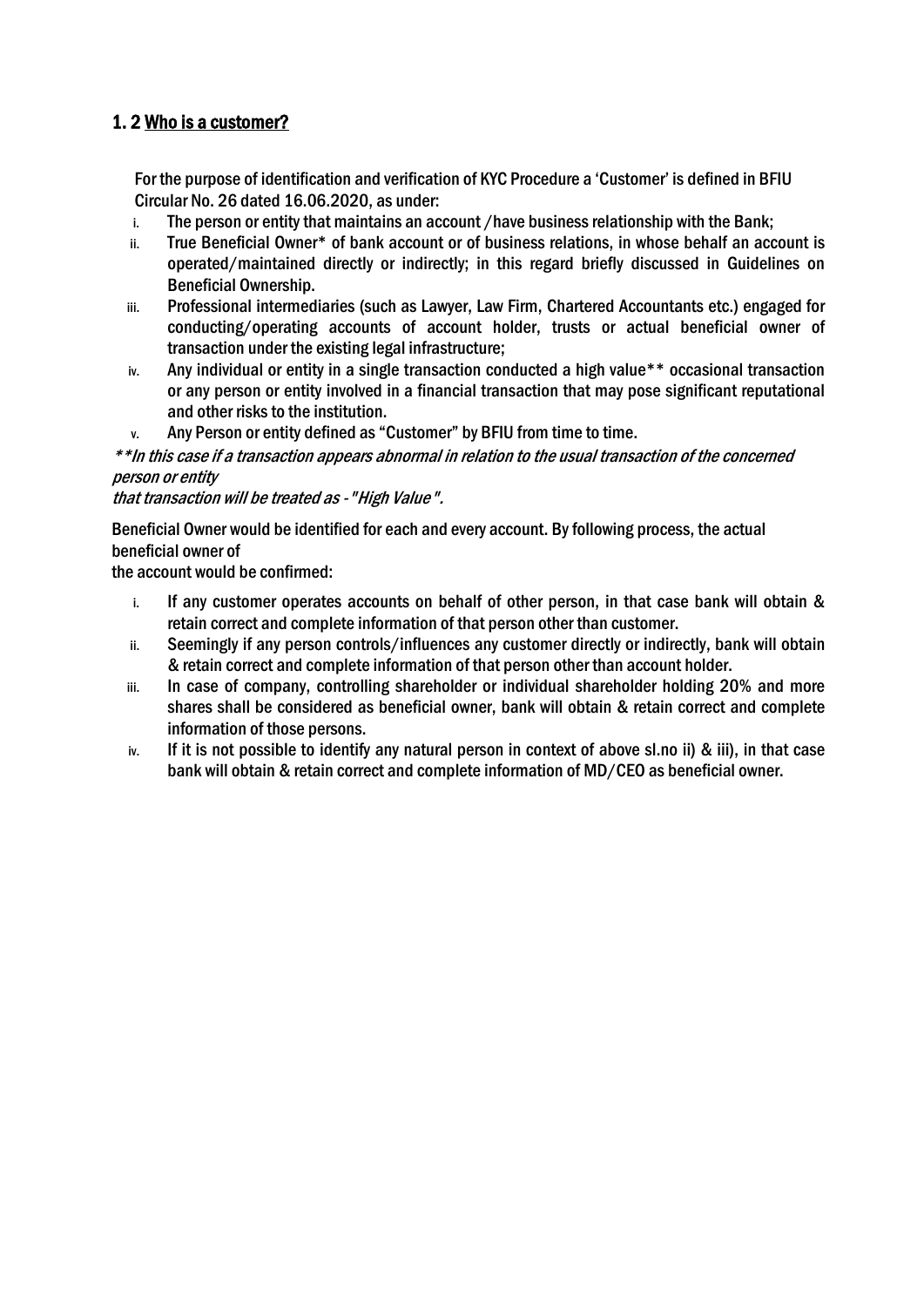# CHAPTER-2

# 2.0 CUSTOMER ASSESSMENT:

## 2.1 Methodology for assessing customer

In preparing the policy, following indicators/factors have been considered to assess customers:

- i. Customers' background
- ii. Country of origin and country where it operates
- iii. Information available for verifying the customer's identity
- iv. Politically Exposed Persons (PEPs), Influential Persons (IPs) and chief/ senior officials of International Organizations, their family members/ close associates
- v. Linked accounts
- vi. Customer's profession or nature of business
- vii. Monthly income/ Net worth
- viii. Presence of beneficial owner
- ix. Existence of customer details in sanction lists/ banned list
- x. Existence of customer name in adverse media
- xi. Presence of customer in branch during opening account and availing services
- xii. Risk profile of customer based on risk register
- xiii. Mode of marketing the products/ services to the customer
- xiv. Estimated transaction profile
- xv. Other risk indicators

# 2.2 Risk Profiling of Customer:

The branch shall prepare a profile for each new customer in a matrix prescribed by BFIU based on the indicators/factors indicated above. The nature and extent of due diligence shall depend on the risk perceived by the branch.

#### 2.2.1 Low Risk Customers:

Individuals and entities whose identities and sources of wealth can be easily identified and transactions in whose accounts are expected to be low (as per transaction profile) and conform to the known profile may be categorized as low risk. The illustrative examples of low risk customers could be salaried employees whose salary structures are well defined, people belonging to lower economic standards of the society whose accounts show small balances and low turnover, Government Departments and Government owned companies, regulators and statutory bodies etc.

#### 2.2.2 High-Risk Customers:

Customers that is likely to pose a higher than average risk to the bank may be categorized as high risk depending on customer's background, nature and location of activity, country of origin, sources of funds and transaction profile etc. Branch should use judgment in addition to the risk rating in KYC profile form, and have to be extra cautious while dealing with following customers:

- i. Individuals and entities whose identities and sources of wealth are difficult to identify and transactions in whose accounts are high (as per matrix);
- ii. Persons in business/industry or trading activity where the area of his residence or place of business has a scope or history of unlawful trading/business activity;
- iii. Where the customer profile is uncertain and/or doubtful according to the perception of the branch ;
- iv. Customers subject to sanctions under UNSCR sanction list, the Office of Foreign Assets Control (OFAC), EU, HMT, adverse media list and organizations banned by Bangladesh Government;
- v. Politically Exposed Persons (PEPs), Influential Persons (IPs) and Chief/ Senior Officials of International Organizationtheir family members/ close associates;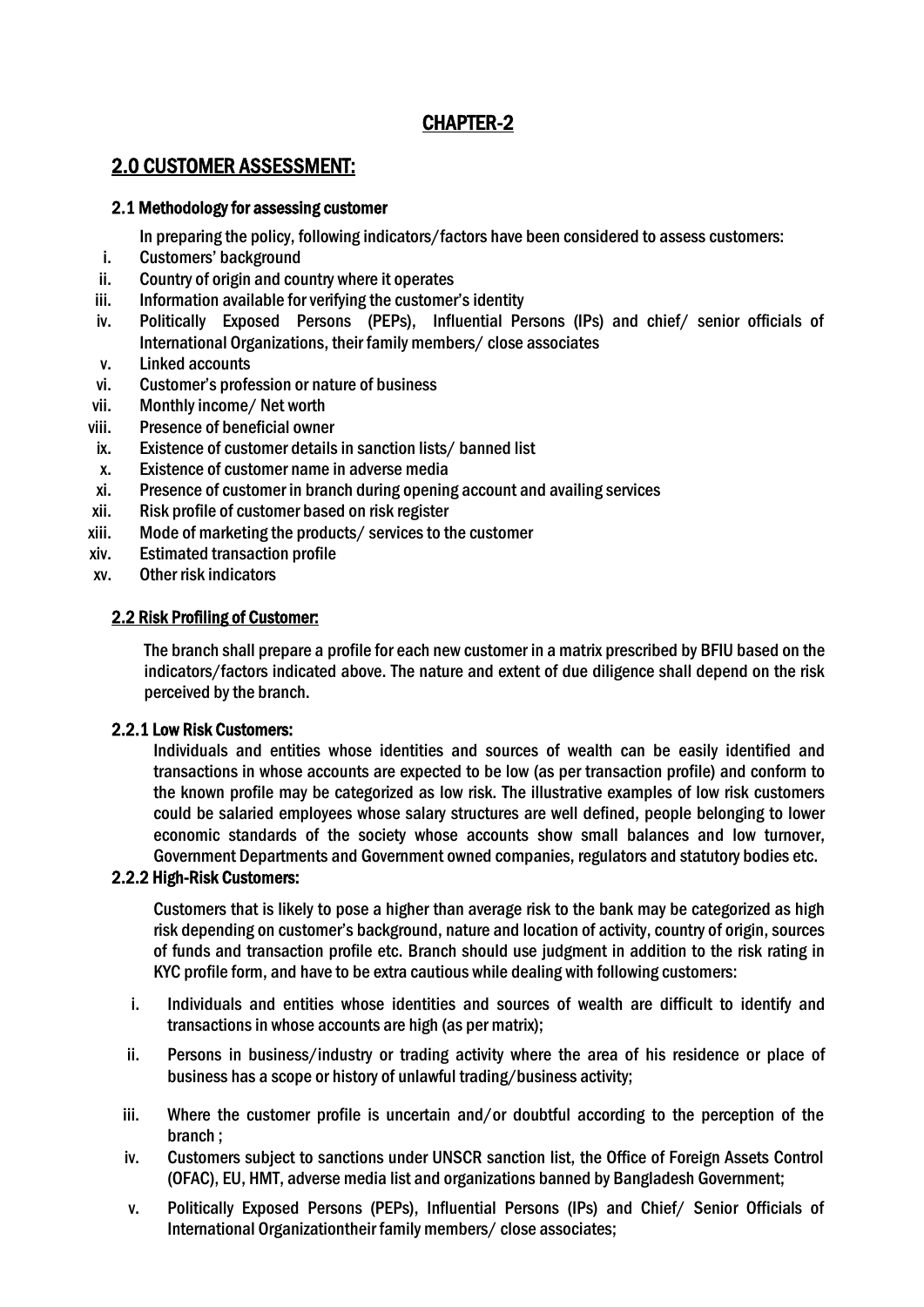- vi. Trusts, Charities, NGOs and organizations that receive donations;
- vii. High net worth individual/ entity;
- viii. Companies having close family shareholding or beneficial ownership;
- ix. Firms with 'sleeping partners;
- x. Those with dubious reputation as per available public information;
- xi. Non-face-to-face customer;
- xii. Circumstances, in which a customer is permitted to act on behalf of another person/entity (mandate holder/power of attorney holder);
- xiii. Customers from countries that:
	- $\triangleright$  Do not comply adequately with the FATF recommendations;
	- $\triangleright$  Are perceived to have high levels of corruption
	- $\triangleright$  Are considered high-risk countries in terms of ML & TF (countries under sanctions etc.)

# 2.3 Policy for acceptance of customer:

## 2.3.1. Individual:

A citizen of Bangladesh who is an adult person of 18 years of age or more, who are competent to enter into contract can open account in individual name or in joint names.

## 2.3.2 Existing Customer:

Branch must ensure that one customer will have only one identification code (CIF) though he/she/it may has more than one account with the bank.

# 2.3.3 The following concerns can open account on completion of due diligence:

- i. Proprietorship:
- ii. Partnership;
- iii. Joint Stock Company;
- iv. Limited Companies
- v. NGO, Club, Charitable Organization, Social Organization;
- vi. Local Authorities;
- vii. Executor/ Administrator/ Trustee;
- viii. Liquidator etc.

# 2.3.4 Non-Resident Bangladeshi:

Non-Resident Bangladeshi can open account through Bangladeshi Mission or legal representative or permanent employee posted abroad or correspondent bank complying with the regulation of Foreign Exchange Regulation Act and Guideline for Foreign Exchange Transactions (GFET).

#### 2.3.5 Customers who want to open Foreign Currency Account:

Resident Bangladeshi, Non-Resident Bangladeshi and Foreign Nationals can be allowed to open Foreign Currency (FC) Account with AD Branches observing formalities & existing law, policy (including GFET-Vol.1) and instructions.

### 2.3.6. Correspondent institution:

Other banks (Local or Foreign) can be allowed to establish Correspondent Relationship as well as SWIFT RMA (Relationship Management Application) with SBAC Bank after completion of due diligence & KYC formalities subject to approval from the Senior Management of the bank.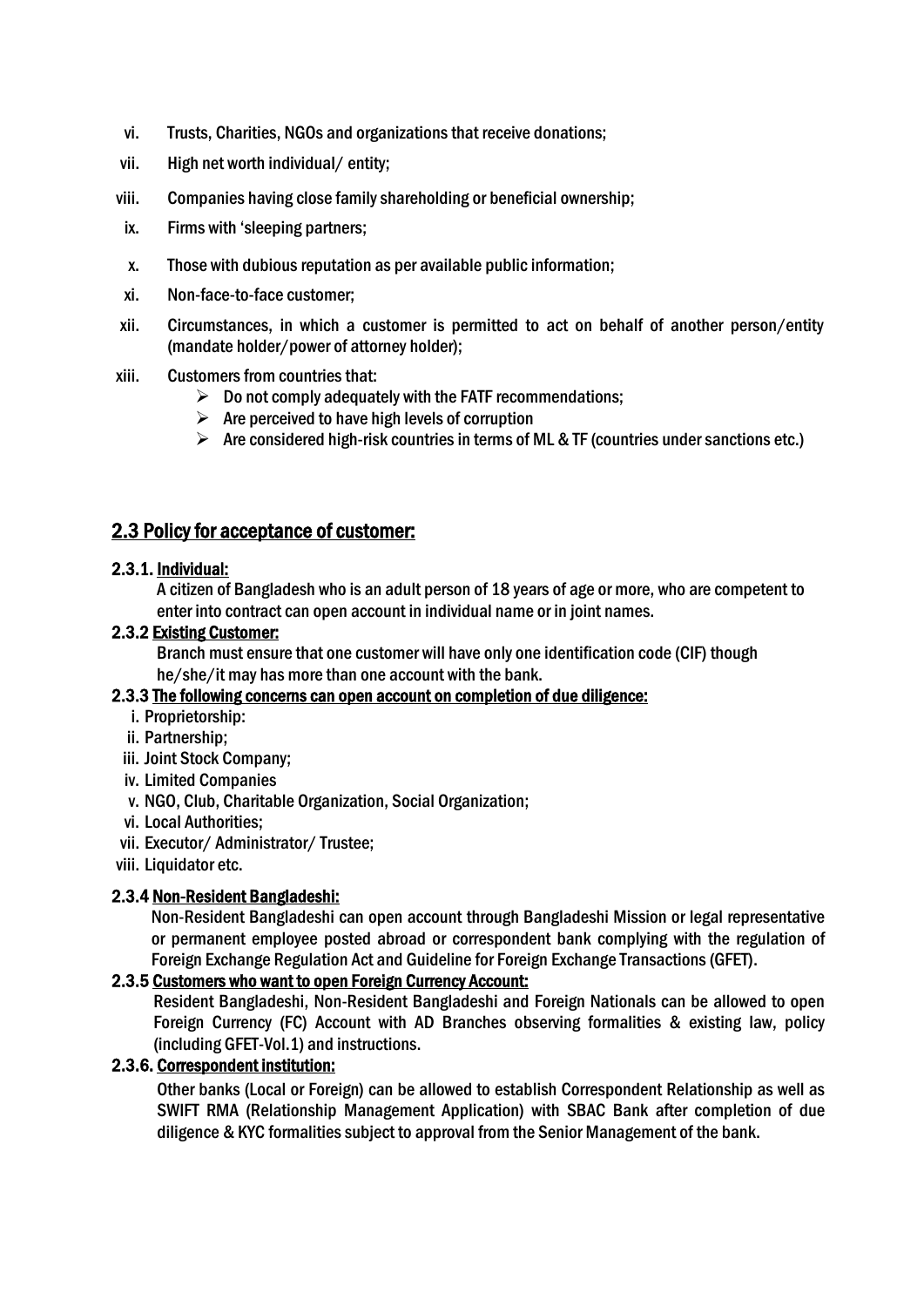#### 2.3.7. Politically Exposed Persons (PEPs)/ Influential Persons (IPs)/ Chief/ Senior Officials of International Organization posing higher risk or a family member or known close associate of a foreign PEPs, IPs/Chief of International Organization :

PEPs/ IPs/ Chief or Senior Officials of international organization posing higher risk or a family member or known close associate of a foreign PEPs,IPs/Chief of International Organization can be allowed to open an account with the approval of CAMLCO of the bank. Enhanced due diligence to be exercised for establishing and maintaining relationship with these accounts.

#### 2.3.8. Special type of customer(s):

There are different types of people who cannot comply fully with the terms & conditions, laws, rules etc. to become customer, should be considered separately and they may be termed as special customers. Special care should be taken while opening and allowing operation of these accounts. All the required documents are to be obtained maintaining guidelines and acceptable procedure protecting bank's interest. Some examples of special customers are as follows:

#### i. Minor:

A minor is a person who has not attained to the age of 18. Accounts of minor may be opened, which shall be operated by his/her legal guardian up to the date of his/ her attaining majority.

#### ii. Illiterate Person:

Illiterate person(s) can open and operate accounts under his/her/their thumb impression in presence of Branch Manager/ Deputy Manager of the Branch. For withdrawal of money the illiterate person/persons must come personally and shall put thumb impression on the cheques in presence of Branch Manager/ Deputy Manager where he/she/they opened the account.

#### iii. Blind Person:

Blind person(s) can be allowed to open account. Such accounts should be carefully handled by the bank. For withdrawal of money the blind person(s) must come personally and put his/her/their thumb impression/signature on the cheque in the presence of Branch Manager/ Deputy Manager where he/she/they opened the account.

#### iv. Purdanashin Ladies:

Accounts of Purdanashin Ladies can open accounts in presence of female official, in absence of female officials Br . Manager/Deputy Br. Manager will apply their own satisfactory judgment and they have been properly introduced & identified by a respectable party know and acceptable to the Bank.

#### v. Underprivileged Persons:

Special care to be taken for the people who are financially or socially disadvantaged people i.e. street children account, farmer's account etc.

#### 2.4 Policy for rejection of customer:

#### 1. Accounts in fictitious name or numbered account:

- i. No account shall be opened in anonymous or fictitious name;
- ii. No account shall be opened without having name, address, signature etc.

2.. Lunatic, person of unsound mind, bankrupt will not be allowed to open account

**3.Activities of customer:** No account should be opened for customers whose activities are not consistent with the information available about them, their professional activity, their risk profile and the sources of the funds.

4. Payable Through Account: Bank will not allow third parties to use its Correspondent Bank Account(s) i.e. in the form of Payable through Account.

5. ML/TF/PF Suspicious Account:No account will be opened of the persons or entities who are involved in Money Laundering, Terrorist Financing & Proliferation Financing.

6.Insolvent: No individual account in the name of an insolvent shall be opened.

7. ShellBank: Bank shall not establish correspondent relationship with shell bank [A shell bank is defined as a bank incorporated in a jurisdiction in which it has no physical presence and which is unaffiliated with a regulated financial group] and the bank which is maintaining relationship with shell bank.

8. Shell Company: A company that is incorporated but has no significant asset or operation. These companies are often used by fraudulent operators as fronts in many money laundering schemes.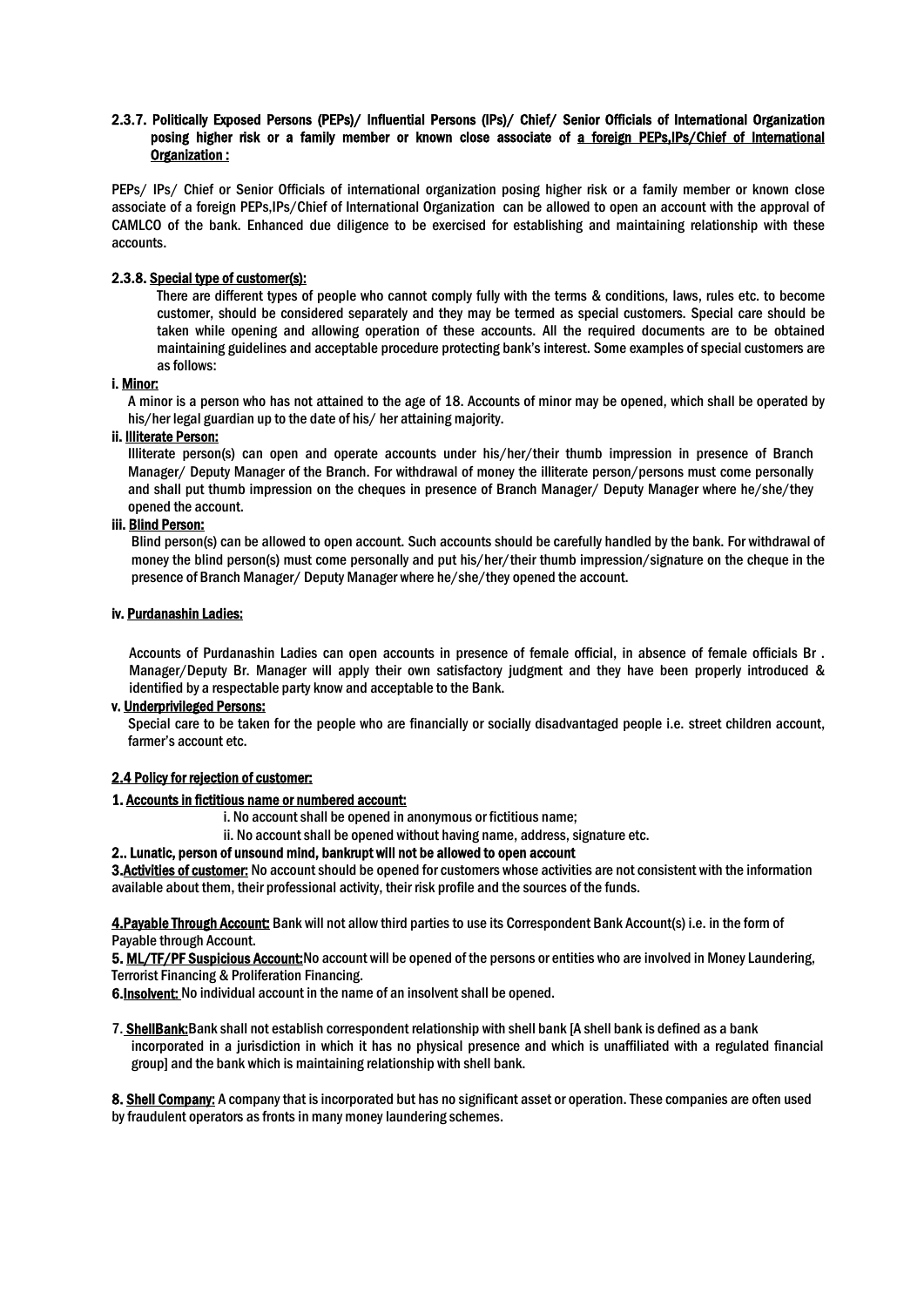#### 9. Existence in Sanctions list & Local Banned List:

No account shall be opened or operated in the name of any persons or entities listed under United Nations Security Council Resolutions (UNSCRs), OFAC list, EU list, HMT list, Local Banned list & Adverse media list or their close alliance on suspicion of involvement in terrorist or terrorist financing activities and proscribed or enlisted by Bangladesh Government or any sanction list provided by BFIU.

10.Inadequate KYC Standards - Branches shall not open an account, where the branch is unable to apply appropriate Customer Due Diligence (CDD) measures, i.e.,

- $\geq$  any individual or entity whose identities cannot be confirmed,
- $\triangleright$  any individual or entity whose beneficial owner cannot be identified,
- $\triangleright$  any individual or entity whose information on the purpose and intended nature of the business cannot be obtained,
- $\triangleright$  who do not provide all required information, or
- $\triangleright$  who have provided information that is false, or
- $\triangleright$  who have provided information that contains significant inconsistencies that cannot be resolved after further investigation.

#### 11. Instructions issued by BFIU from time to time would be followed in this regard.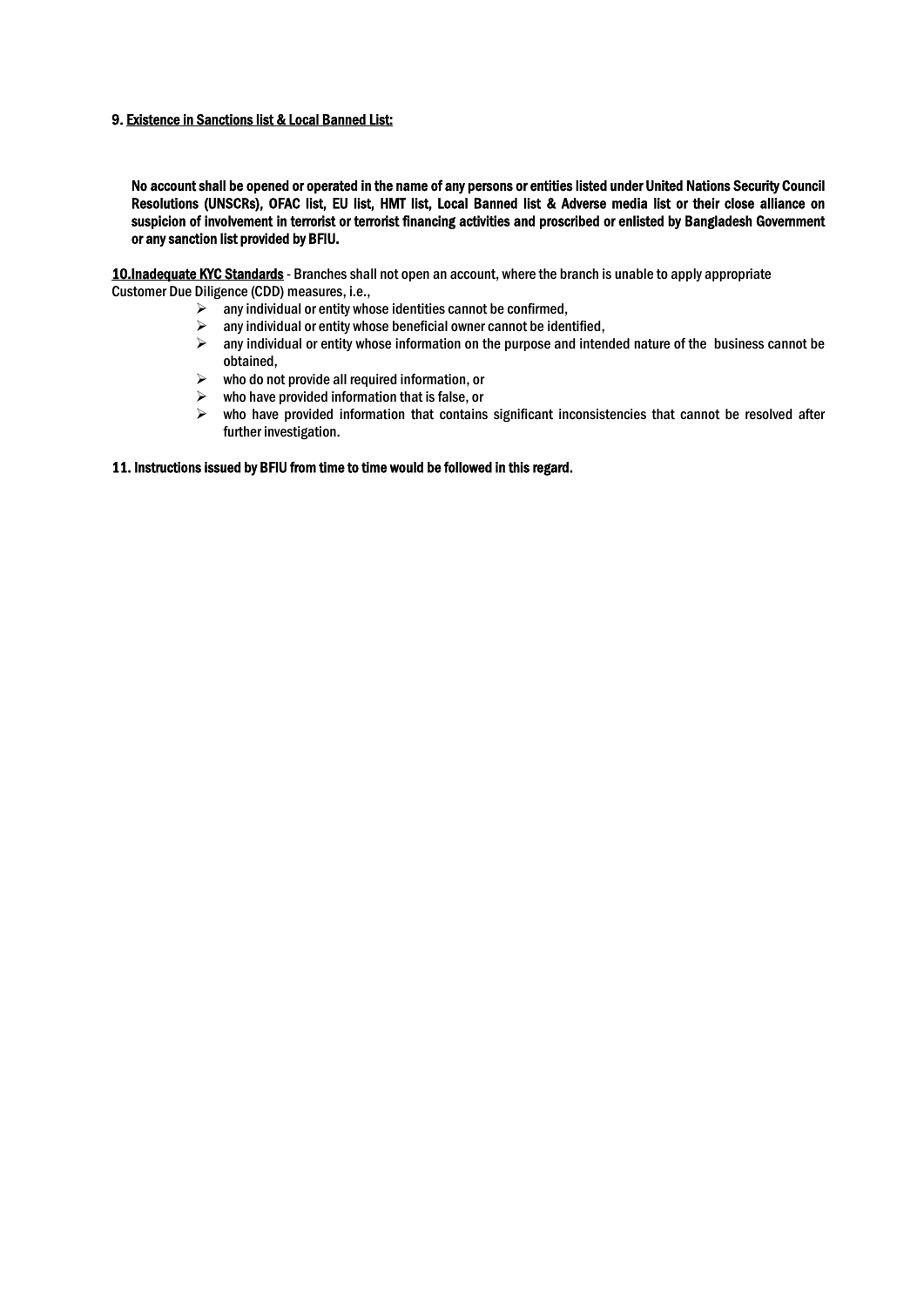# CHAPTER-3

# 3.0 ACCOUNT OPENING PROCEDURE AND REQUIRED DOCUMENTS

#### 3.1 General Public

Special care to be taken for general public to provide Banking service especially for people who are financially or socially disadvantaged as the Customer Acceptance Policy should not so restrictive that it results in a denial of access by the above category people

# 3.2 General principles to be followed while opening account:

| 1.1 | Customer approaches the Branch to open account or the branch officials or sourcing officials (BM/DM/Designated<br>Officer) approach the customer to open an account with the Bank.                                                                                                                                                                                                                                                                                                                                                                                                                                                                                                                                                                                                                                                                                                                                                                                                                                                                                                                                                                                                                                                                                                                             |
|-----|----------------------------------------------------------------------------------------------------------------------------------------------------------------------------------------------------------------------------------------------------------------------------------------------------------------------------------------------------------------------------------------------------------------------------------------------------------------------------------------------------------------------------------------------------------------------------------------------------------------------------------------------------------------------------------------------------------------------------------------------------------------------------------------------------------------------------------------------------------------------------------------------------------------------------------------------------------------------------------------------------------------------------------------------------------------------------------------------------------------------------------------------------------------------------------------------------------------------------------------------------------------------------------------------------------------|
| 1.2 | The customer is appraised by the branch official as per SBAC Bank Customer Acceptance Policy. The customer is<br>apprised of the documents required as per the indicative list of standard documents which are mentioned in<br>section 3.6to open account.                                                                                                                                                                                                                                                                                                                                                                                                                                                                                                                                                                                                                                                                                                                                                                                                                                                                                                                                                                                                                                                     |
| 1.3 | Customer submits the required documents and duly filled in AOF -                                                                                                                                                                                                                                                                                                                                                                                                                                                                                                                                                                                                                                                                                                                                                                                                                                                                                                                                                                                                                                                                                                                                                                                                                                               |
|     | Note:- Customer submits photocopies of documents along with the originals (original to be returned after<br>verification) as required.                                                                                                                                                                                                                                                                                                                                                                                                                                                                                                                                                                                                                                                                                                                                                                                                                                                                                                                                                                                                                                                                                                                                                                         |
| 1.4 | SBAC Bank official has a face to face discussion with customer. Simultaneously, documents are also checked by<br>the SBAC Bank official. After discussion with the customer and checking the documents, branch identifies-<br>whether there is/ are any beneficial owner(s) of the account. If yes, branch obtains information of beneficial<br>i.<br>owner(s) in individual information form and documents in support of the same.<br>whether the account holder or individual linked with the account is/are politically exposed person(s)/<br>ii.<br>influential person(s)/ top official(s) of any international organization posing higher risk or a family member<br>or known close associate of a foreign PEPs, IPs/Chief of International Organization. If yes, branch performs<br>enhanced CDD and submits the AOF along with supporting documents to CAMLCO seeking approval for<br>opening the account.<br>whether the customer belongs to high risk category as per risk register or as per KYC profile. If yes, branch<br>lii.<br>performs enhanced CDD.<br>whether the customer is a US person as per FATCA.<br>iv.<br>- If yes, branch obtains document and information as per SBAC Bank circular<br>-If no, branch official has the FATCA Assessment form filled up and signed by the customer. |
| 1.5 | Branch official compares the photocopies of the documents with originals.<br>If satisfied, branch official affixes original seen stamp and attests the photocopies of the documents submitted.                                                                                                                                                                                                                                                                                                                                                                                                                                                                                                                                                                                                                                                                                                                                                                                                                                                                                                                                                                                                                                                                                                                 |
| 1.6 | Branch official verifies the authenticity of as well as information in NID with Election Commission (EC) database<br>through a web link to EC. Branch official enters the NID number and date of birth for verification.<br>If the screen shows that "Verification is Failed", branch official rejects the customer.<br>In case of successful verification, branch official compares the image with the hard copy of NID. If everything<br>matches, branch official takes printout of the same and preserves it with AOF with verification seal, signature and<br>date on it. If there is any mismatch of information between the two, branch official rejects the customer.                                                                                                                                                                                                                                                                                                                                                                                                                                                                                                                                                                                                                                   |
| 1.7 | Customer has him/her introduced by an existing account holder or a reputable person, acceptable to the bank.<br>Branch official checks whether the photograph of account holder is attested by introducer and the signature of the<br>introducer matches with the one available in CBS.<br>Note: Introducer is maintaining regular CD/SB/SND account (not dormant or closed), has sufficient<br>balance in the account, has regular transaction in his account, well known to the bank.                                                                                                                                                                                                                                                                                                                                                                                                                                                                                                                                                                                                                                                                                                                                                                                                                        |
| 1.8 | Customer puts his/her signature at the appropriate places in the AOF and other submitted forms in presence of the<br>Branch official or sourcing official.                                                                                                                                                                                                                                                                                                                                                                                                                                                                                                                                                                                                                                                                                                                                                                                                                                                                                                                                                                                                                                                                                                                                                     |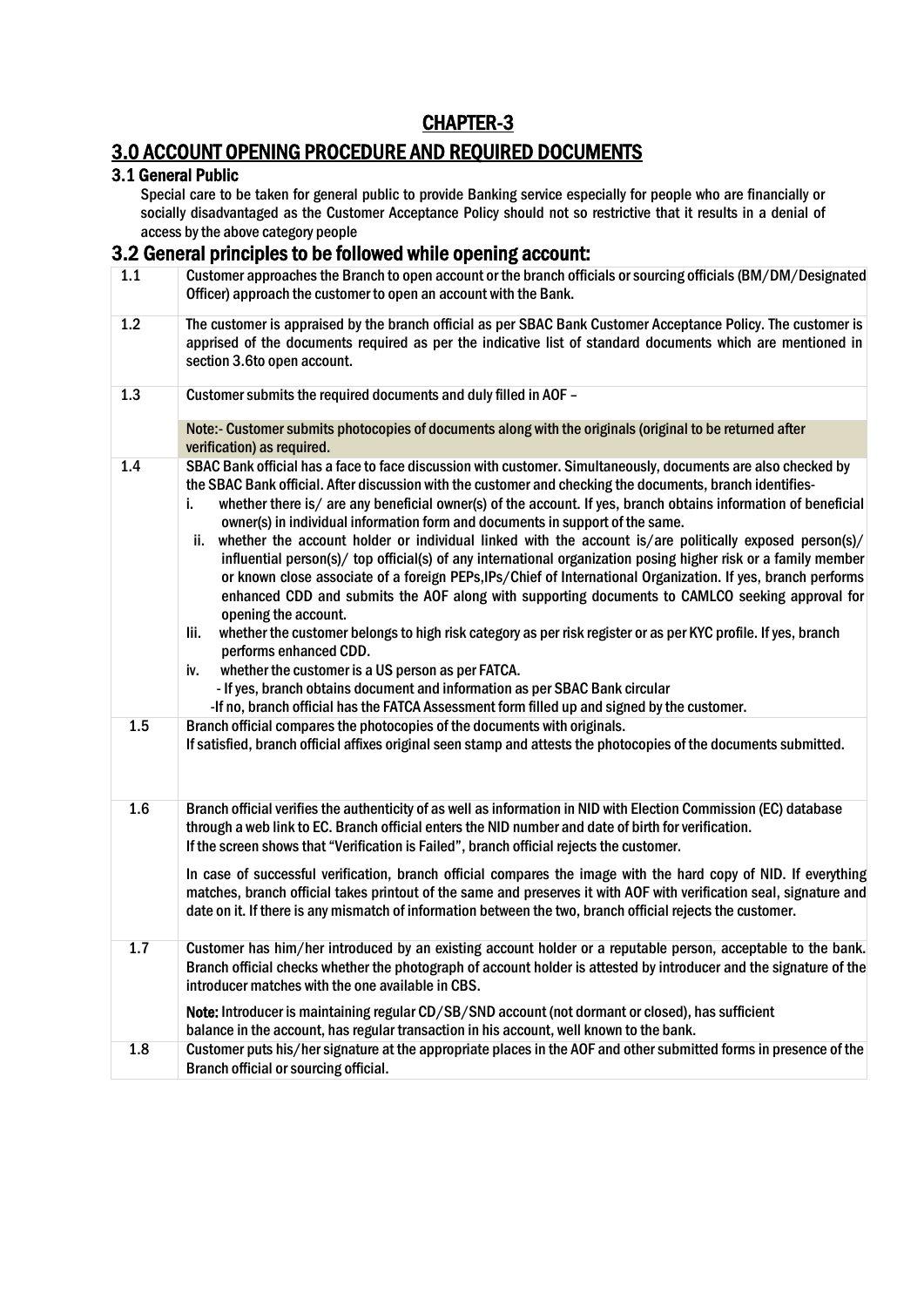| 1.9  | Branch/sourcing official asks the customer whether he/she is maintaining account relationship with any of the<br>SBACBank branches. If the customers remember/disclose any existing account, branch official will check the<br>information with CBS.                                                                                                                                                                                                                                                                                                                                                                                                                                                                                                                                                                                                           |
|------|----------------------------------------------------------------------------------------------------------------------------------------------------------------------------------------------------------------------------------------------------------------------------------------------------------------------------------------------------------------------------------------------------------------------------------------------------------------------------------------------------------------------------------------------------------------------------------------------------------------------------------------------------------------------------------------------------------------------------------------------------------------------------------------------------------------------------------------------------------------|
| 1.11 | If the customer declares to have no prior relationship with SBAC Bank, branch official performs duplicate checking<br>based on the customer's information.                                                                                                                                                                                                                                                                                                                                                                                                                                                                                                                                                                                                                                                                                                     |
| 1.12 | Branch official admits all the signatures of the customer in AOF and other submitted forms.                                                                                                                                                                                                                                                                                                                                                                                                                                                                                                                                                                                                                                                                                                                                                                    |
| 1.13 | Branch official forwards the AOF along with supporting documents to BM for approval.                                                                                                                                                                                                                                                                                                                                                                                                                                                                                                                                                                                                                                                                                                                                                                           |
| 1.14 | If satisfied, BM approves and puts the signature in the AOF and other required documents.                                                                                                                                                                                                                                                                                                                                                                                                                                                                                                                                                                                                                                                                                                                                                                      |
|      | If, not satisfied, BM returns the AOF along with the supporting documents to respective branch official seeking<br>more documents/clarifications.                                                                                                                                                                                                                                                                                                                                                                                                                                                                                                                                                                                                                                                                                                              |
|      | Branch official asks for documents from the customer as introduced by the Branch Manager.                                                                                                                                                                                                                                                                                                                                                                                                                                                                                                                                                                                                                                                                                                                                                                      |
|      | Upon receiving such addition/supporting documents from the customer and again send the AOF to the BM for<br>approval.                                                                                                                                                                                                                                                                                                                                                                                                                                                                                                                                                                                                                                                                                                                                          |
| 1.15 | Branch official creates new Customer ID with required fields in CBS.                                                                                                                                                                                                                                                                                                                                                                                                                                                                                                                                                                                                                                                                                                                                                                                           |
| 1.16 | The new Customer is screened against different sanction list i.e. UNSCR, OFAC, EU, HMT and list of entities banned<br>by Bangladesh Government as well as the adverse media list and screening report is generated.<br>If no match is found after screening, no authorization is required, branch official proceeds further marking<br>i.<br>it as "no match" and keeping the report with AOF.<br>If any match is found against the Customer information, branch verifies other information with the match<br>ii.<br>details:<br>I.<br>If it is a clear mismatch, authorized official at branch selects the level of mismatch, marks the                                                                                                                                                                                                                       |
|      | screening result as false positive, takes printout of the report and preserve the same with AOF.<br>If the branch official feels to take opinion of higher authority in case of any confusion or doubt,<br>Ш.<br>he/she escalates the issue to BAMLCO.<br>If the BAMLCO finds it false positive, he/she selects the level of mismatch, marks the screening result as<br>iii.                                                                                                                                                                                                                                                                                                                                                                                                                                                                                   |
|      | false positive and takes printout of the report. BAMLCO also instructs branch official to preserve the<br>report with AOF.<br>If the BAMLCO finds enough reason to consider the match as true positive, he/she escalates the issue to<br>iv.<br>D-CAMLCO of AML & CFT Division or his designate for guidance and acts as per guideline. BAMLCO also<br>instructs branch official to preserve the relevant documents & correspondences in a file.                                                                                                                                                                                                                                                                                                                                                                                                               |
| 1.17 | Assigned authorizer verifies the information in AOF & supporting documents.                                                                                                                                                                                                                                                                                                                                                                                                                                                                                                                                                                                                                                                                                                                                                                                    |
| 1.18 | Branch official creates a new account with the newly created Customer ID.                                                                                                                                                                                                                                                                                                                                                                                                                                                                                                                                                                                                                                                                                                                                                                                      |
| 1.19 | Branch official shares the account number with the customer to facilitate deposit of initial amount (in cash)<br>through bank's deposit slip and keeps the bank's copy for further reference.                                                                                                                                                                                                                                                                                                                                                                                                                                                                                                                                                                                                                                                                  |
| 1.20 | After account creation, branch verifies the address(es) of account holder through any of the following means:<br>i. Sending thanks letter to each account holder and introducer and receiving acknowledgement receipt. In case of<br>non-receipt of this acknowledgement or any unsatisfactory answer from the account holder or the introducer,<br>branch must take necessary measure.<br>ii. Physical verification of address by branch official<br>iii. Obtaining copy of utility bill/utility card on satisfaction of the branch official (not beyond 3 months old). The bill<br>should be in the name of the applicant (individual, proprietor, partner etc.) or his/her/their parent's name; If the<br>verification report is positive:<br>If the address mentioned in AOF is found correct and customer resides/ conducts business activity there, then |
|      | branch official issues cheque book and/or debit card to the customer.                                                                                                                                                                                                                                                                                                                                                                                                                                                                                                                                                                                                                                                                                                                                                                                          |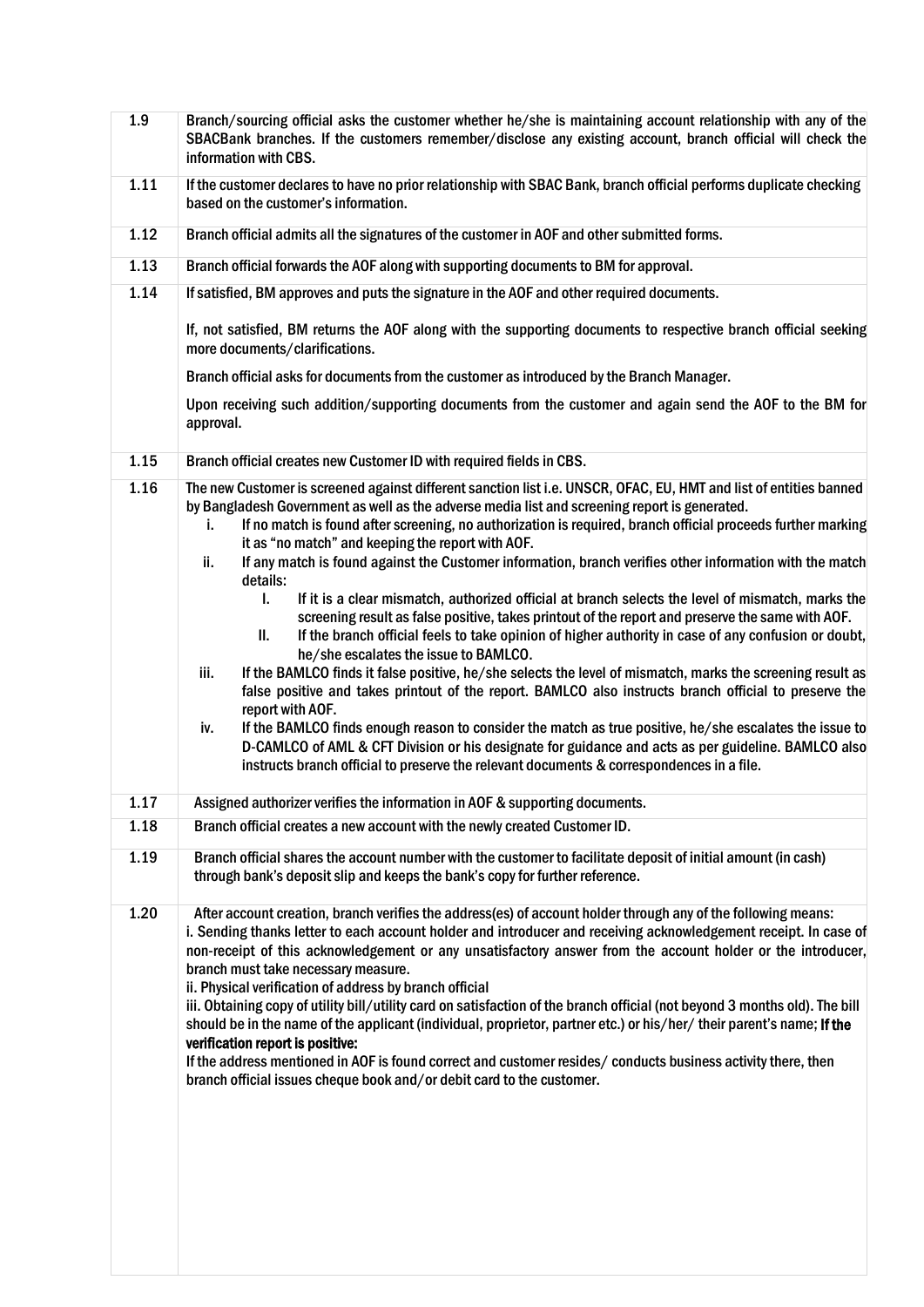|      | If the verification report is negative:<br>If the address mentioned in AOF is found incorrect or the address is correct but customer does not<br>reside/conduct business activity there, branch writes comment in special instruction and takes initiative to verify<br>the address once again. Branch does not deliver cheque/ debit card to the customer until verification of the<br>address.<br>If the verification report is again negative, branch official requests the customer to provide details of his/her<br>residence/ business address.<br>i. Branch arranges physical visit to the address by branch official if not visited earlier.<br>If the address is found correct and customer resides/ conducts business activity there, branch<br>L.<br>official submits a visit report, makes the account operative and issues cheque book and/or debit<br>card. |
|------|---------------------------------------------------------------------------------------------------------------------------------------------------------------------------------------------------------------------------------------------------------------------------------------------------------------------------------------------------------------------------------------------------------------------------------------------------------------------------------------------------------------------------------------------------------------------------------------------------------------------------------------------------------------------------------------------------------------------------------------------------------------------------------------------------------------------------------------------------------------------------|
|      | ΙΙ.<br>Otherwise, branch official closes the account with the approval of competent authority, giving prior<br>notice to the customer.<br>ii. If the customer does not respond or cooperate, branch official follows II of the above.                                                                                                                                                                                                                                                                                                                                                                                                                                                                                                                                                                                                                                     |
| 1.21 | Relevant others documents and information to be obtained.                                                                                                                                                                                                                                                                                                                                                                                                                                                                                                                                                                                                                                                                                                                                                                                                                 |
| 1.22 | All the account opening documents are preserved with AOF.                                                                                                                                                                                                                                                                                                                                                                                                                                                                                                                                                                                                                                                                                                                                                                                                                 |
|      |                                                                                                                                                                                                                                                                                                                                                                                                                                                                                                                                                                                                                                                                                                                                                                                                                                                                           |
| 1.23 | Transaction profile is entered into the system by maker and the same is approved by checker.<br>Note: Transaction profile (TP) is maintained to monitor fund movement activity of customer's Account. Transaction<br>profile (TP) is monthly (expected/approximate) limit declared by customer on number of transactions, maximum<br>amount and total amount for cash, clearing, transfer, foreign remittance, export-import and others. Initial TP is<br>monitored with actual transactions and updated (if required) within six months/twelve month of account opening<br>as per BFIU Circular.                                                                                                                                                                                                                                                                         |
| 1.24 | Branch official completes KYC profile form both in hard copy and CBS.<br>Branch official completes KYC profile form for beneficial owner both in hard copy and CBS (where applicable).                                                                                                                                                                                                                                                                                                                                                                                                                                                                                                                                                                                                                                                                                    |
| 1.25 | Checker (BM) verifies the KYC details in hard copy as well as in system.<br>Note:-<br>KYC to be updated if there is any change in customer information. If any change in TP affects the KYC, then KYC to<br>be updated.<br>KYC of high risk accounts to be updated every 01 years<br>KYC of low risk accounts to be updated on every 05 years                                                                                                                                                                                                                                                                                                                                                                                                                                                                                                                             |

# 3.3 Responsibilities

The responsibility of implementation of the policy is to be attributed primarily to the account opening officer, Branch Anti Money Laundering Compliance Officer (BAMLCO) and the Manager of the Branch. Whole responsibilities for implementation of this policy shall lie with the Bank.

# 3.4 Customer type wise account opening and operating procedure special check points:

Branch is required to be certain about the customer's identity and underlying purpose of establishing relationship with the bank and should collect sufficient information up to its satisfaction. While establishing and maintaining relationship, Customer Due Diligence measures to be conducted based on:

- i. Type of customers;
- ii. Business relationship with the customer;
- iii. Type of banking products; and;
- iv. Transaction carried out by the customer.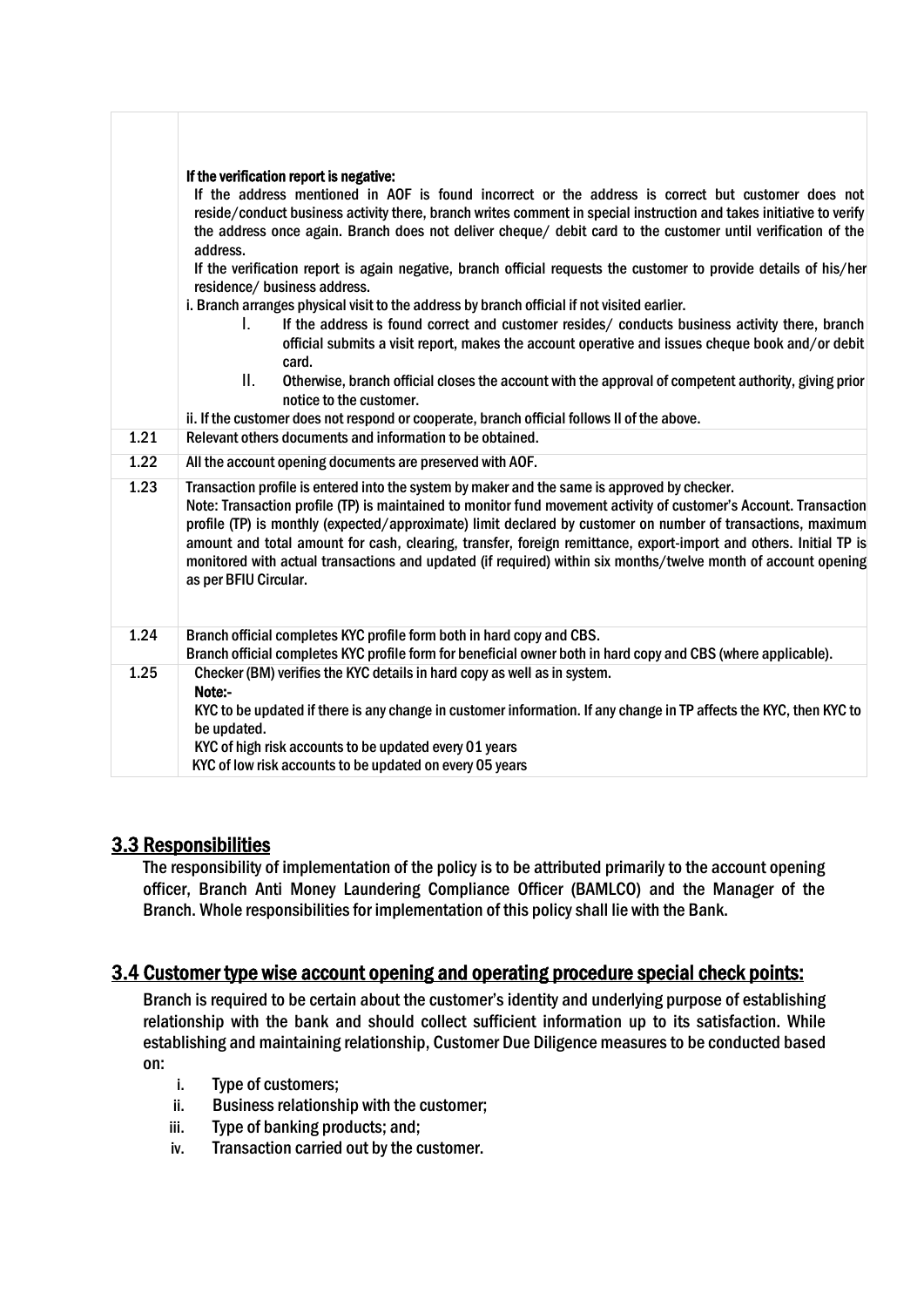While considering the above, some due diligence need to be performed in addition to the ones described under general principles:

| <b>Customer Type</b>                           | <b>Procedure</b>                                                                                                                                                                                                                                                                                                                                                                                                                                                                                                                                                                                                                   |
|------------------------------------------------|------------------------------------------------------------------------------------------------------------------------------------------------------------------------------------------------------------------------------------------------------------------------------------------------------------------------------------------------------------------------------------------------------------------------------------------------------------------------------------------------------------------------------------------------------------------------------------------------------------------------------------|
| Individual                                     | 1. In case, customer is involved in multiple profession/ business, bank shall consider nature of business with<br>highest risk rating while completing KYC profile form.                                                                                                                                                                                                                                                                                                                                                                                                                                                           |
| <b>Joint Account</b><br><b>Holder</b>          | <b>Bank shall:</b><br>i. Ensure the purpose of opening joint account;<br>ii. Identify the relationship between/among the applicants;<br>iii. Complete due diligence for all the applicants;<br>iv. Complete separate KYC for all the applicants. Highest risk grading shall be the risk grading of the<br>account                                                                                                                                                                                                                                                                                                                  |
| <b>Existing</b>                                | <b>Bank shall:</b>                                                                                                                                                                                                                                                                                                                                                                                                                                                                                                                                                                                                                 |
| <b>Customer</b>                                | i. Ensure the purpose of opening an additional account;<br>ii. Make sure that the account is opened under the same CRM;<br>iii. Update information of CRM supported by document if there is any change (in compliance with SBAC<br>BankGB manual).                                                                                                                                                                                                                                                                                                                                                                                 |
| Self employed<br>individuals/<br>professionals | Bank shall collect document(s) in support of profession/written declaration on "self employment".                                                                                                                                                                                                                                                                                                                                                                                                                                                                                                                                  |
| Proprietorship                                 | <b>Bank shall:</b><br>Complete KYC for the concern as well as for the proprietor;<br>Accounts opened in the name of proprietary concern shall be operated by the proprietor. Any person<br>i.<br>other than proprietor shall be allowed to operate the account if authorized to do so either by<br>mandate or power of attorney;<br>Have all account opening documents signed with seal;<br>ii.<br>Not accept nominee for proprietary concern as per section 103 of Bank Company Act 1991<br>iii.<br>(Amendment 2013).                                                                                                             |
| <b>Partnership Firm</b>                        | <b>Bank shall:</b><br>i. Study the clauses under partnership deed and prefer deed that is registered;<br>ii. Complete KYC for the firm as well as for the partners;<br>iii. Complete due diligence for all the partners;<br>iv. Have all account opening documents signed with seal;<br>v. Not accept nominee for Partnership Firm as per section 103 of Bank Company Act 1991<br>(Amendment2013).                                                                                                                                                                                                                                 |
| <b>Limited Company</b>                         | <b>Bank shall:</b><br>Examine the control structure of the entity, identify the beneficial owner (as per BFIU circular);<br>i.<br>ii.<br>Ascertain the power of the signatories with regard to the operation of the account as per Board<br><b>Resolution/Articles of Association;</b><br>Complete due diligence for all the signatories and directors;<br>iii.<br>Complete KYC for the limited company as well as for Beneficial Owner(s);<br>iv.<br>Have all account opening documents signed with seal;<br>۷.<br>Not accept nominee for Limited Company as per section 103 of Bank Company Act 1991<br>vi.<br>(Amendment 2013). |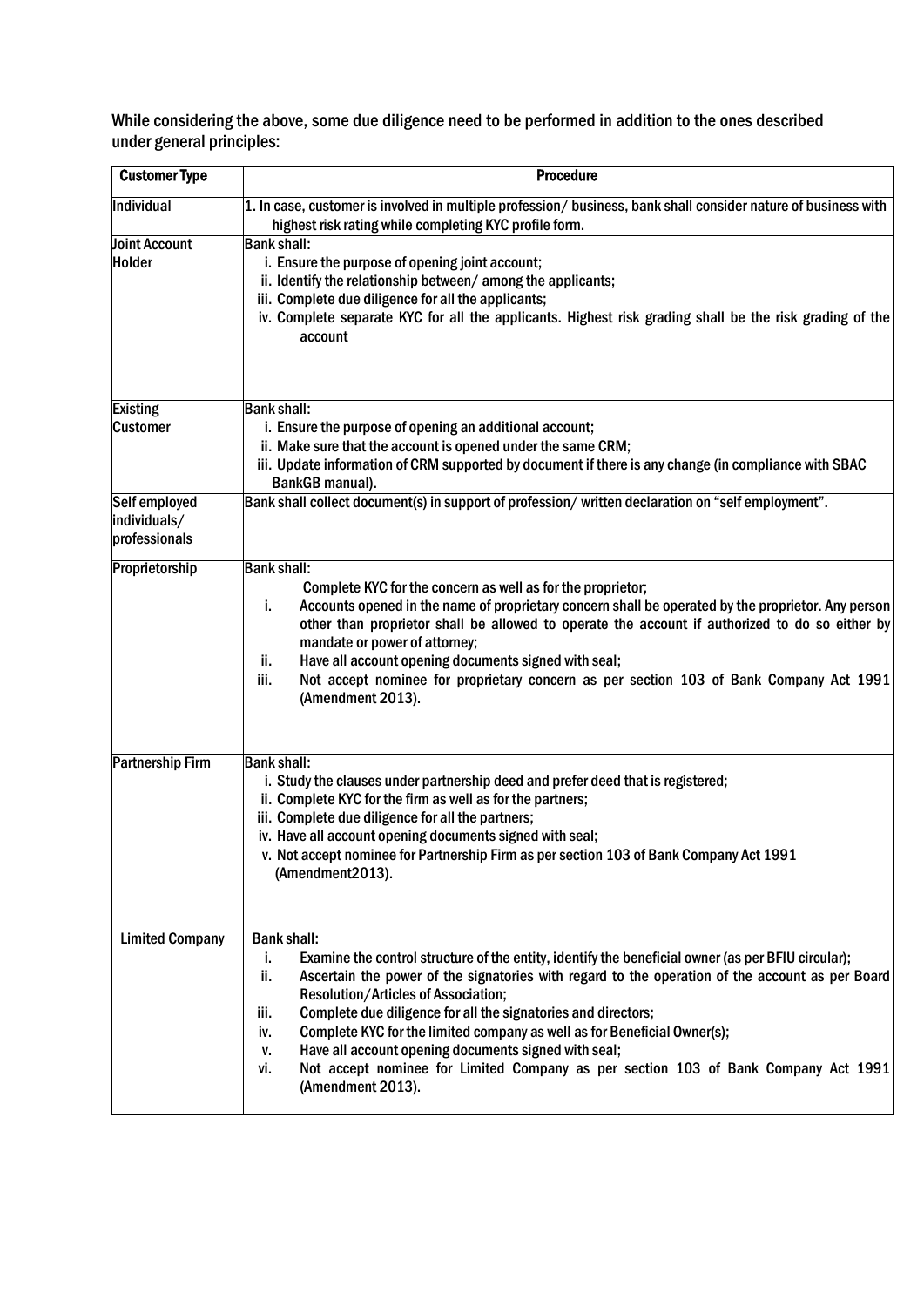| Executors,                   | <b>Bank shall:</b>                                                                                                                                                                          |
|------------------------------|---------------------------------------------------------------------------------------------------------------------------------------------------------------------------------------------|
| Administrator,               | i. Determine whether the customer is acting on behalf of another person as executor/                                                                                                        |
| <b>Trustee</b>               | administrator/trustee. If so, obtain satisfactory evidence of the identity of the executor/                                                                                                 |
|                              | administrator/trustee and of the persons on whose behalf they are acting;                                                                                                                   |
|                              | ii. Ensure power of signatories during operation of the account as per the trust deed.                                                                                                      |
| NGO, Club,                   | <b>Bank shall:</b>                                                                                                                                                                          |
| Charitable                   | Check the resolution from the board/governing body/executive committee and specify the<br>j,                                                                                                |
| Organization,                | persons authorized to operate the account;                                                                                                                                                  |
| Social                       | Obtain an undertaking as well as fresh resolution from Governing Body/Board of<br>ii.                                                                                                       |
| Organization,                | Trustees/Executive Committee /sponsors to inform the bank about any change of control or                                                                                                    |
| Societies, and               | ownership during operation of the account.                                                                                                                                                  |
| Associations etc.            |                                                                                                                                                                                             |
|                              |                                                                                                                                                                                             |
|                              |                                                                                                                                                                                             |
|                              |                                                                                                                                                                                             |
| Foreign                      | <b>Bank shall:</b>                                                                                                                                                                          |
| <b>Nationals</b>             | i. Ensure the purpose of opening account;                                                                                                                                                   |
|                              | ii. Check whether the individual have enough documents to support his/her stay in Bangladesh;                                                                                               |
|                              | iii. Follow Foreign Exchange Regulation Act, 1947 and Guideline for Foreign Exchange Transaction                                                                                            |
|                              | meticulously.                                                                                                                                                                               |
|                              |                                                                                                                                                                                             |
| <b>Non Resident</b>          | <b>Bank shall:</b>                                                                                                                                                                          |
| Bangladeshi                  | Ensure the purpose of opening account;<br>i.                                                                                                                                                |
|                              | Check whether the individual have enough documents to support his/her stay outside<br>ii.                                                                                                   |
|                              | Bangladesh;                                                                                                                                                                                 |
|                              | Make sure that copies of identity and residence proof documents sighted in original by the bank<br>iii.                                                                                     |
|                              | official or duly attested by representative of bank in respective country / Bangladesh Embassy                                                                                              |
|                              | or high-commission/through legal representative to the satisfaction of the bank;                                                                                                            |
|                              | Foreign Exchange Regulation Act, 1947 and Guideline for Foreign Exchange Transaction to be<br>iv.                                                                                           |
|                              | followed meticulously.                                                                                                                                                                      |
| <b>Politically</b>           | <b>Bank shall:</b>                                                                                                                                                                          |
| <b>Exposed</b>               | Ensure the purpose of opening account;<br>j.                                                                                                                                                |
| Persons (PEPs),              | Obtain prior approval from CAMLCO, Head Office for opening account in the name of<br>ii.                                                                                                    |
| <b>Influential</b>           | PEPs/IPs/ Senior Officials or Chief of International Organization (IO) and their family                                                                                                     |
| Persons, Senior              | members or close associates.                                                                                                                                                                |
| <b>Officials or Chief of</b> | Perform Enhanced CDD measures while establishing and maintaining relationship with<br>iii.                                                                                                  |
| International                | PEPs/IPs/Senior Official or Chief of International Organization (IO) and their family members                                                                                               |
| Organization, their          | or close associates considering the accounts as high risk.                                                                                                                                  |
| family members and           | Ensure KYC to be completed properly;<br>iv.                                                                                                                                                 |
| close associates             | Ensure Transaction Monitoring of account, source of fund and risk categorization of the<br>٧.                                                                                               |
|                              | customer;                                                                                                                                                                                   |
|                              | Follow BFIU Circular No. 26 dated 16.06.2020 directives meticulously;<br>vi.                                                                                                                |
|                              | Perform all formalities as detailed in Foreign Exchange Regulation Act, 1947 and Guidelines<br>vii.<br>for Foreign Exchange transactions to be followed meticulously and TP to be obtained. |
| <b>Salaried</b>              | In case of high officials of government office bank shall perform enhanced CDD                                                                                                              |
| <b>Employees</b>             | measures.                                                                                                                                                                                   |
| Government                   | <b>Bank shall:</b>                                                                                                                                                                          |
| <b>Organization</b>          | i. Ensure purpose of opening the account;                                                                                                                                                   |
|                              | ii. Ensure the identification of signatory (identity, designation, authority to operate) supported by                                                                                       |
|                              | documents and update the same from time to time as required;                                                                                                                                |
|                              | iii. Ensure that Government accounts are not opened in the personal names of the Government                                                                                                 |
|                              | Official(s).                                                                                                                                                                                |
|                              |                                                                                                                                                                                             |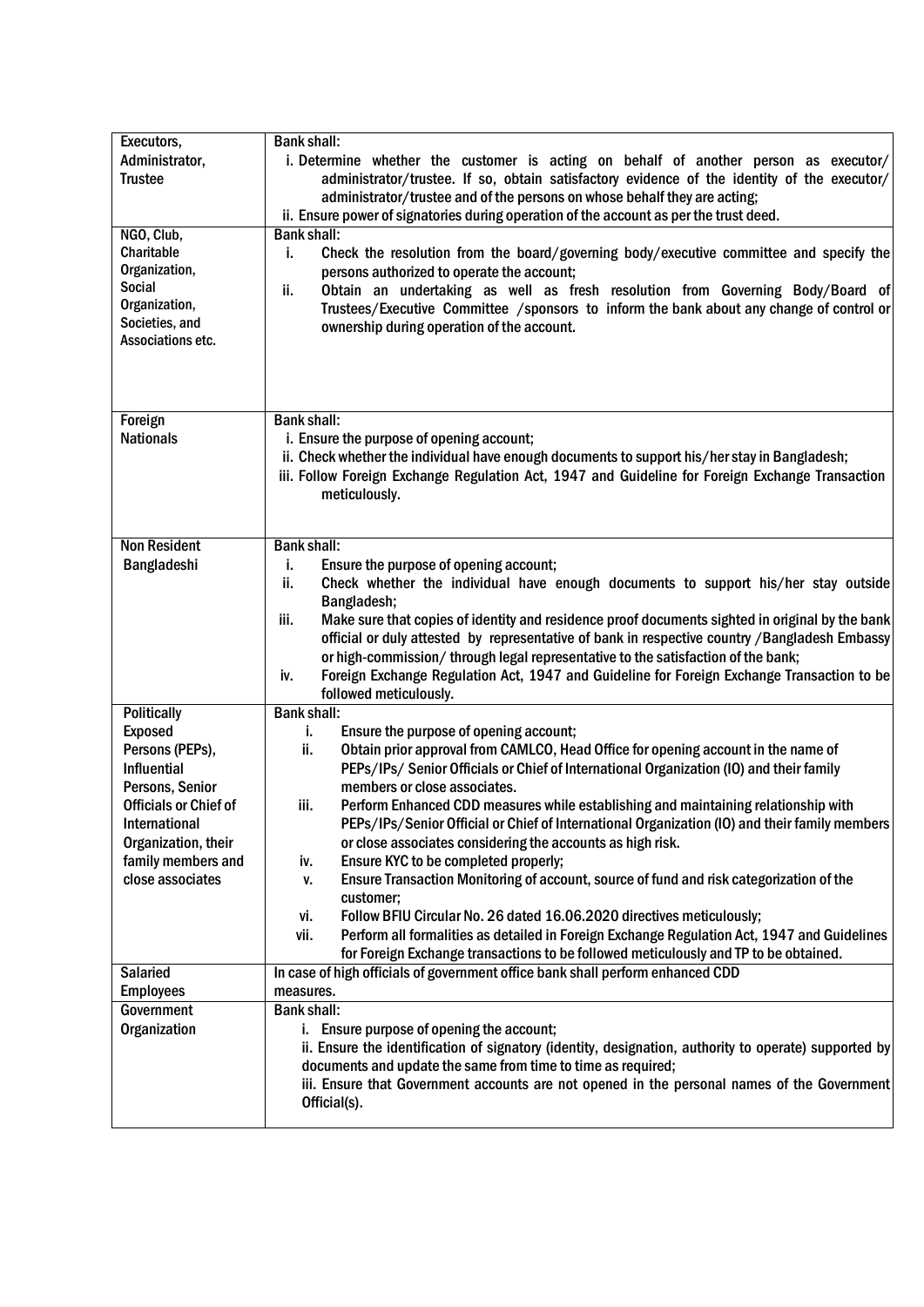| account-based<br>customers                                                                                                       | ii. Bank will apply CDD on Walk-in customers and on-line customers following BFIU Circular No. 26<br>dated 16.06.2020 directives meticulously.                                                                                                                                                                                                                                                                                                                                                                                                                                                                                                                                                                                                                                                                                                                                                                                                                                                                                                                                                                                                                                                                                         |
|----------------------------------------------------------------------------------------------------------------------------------|----------------------------------------------------------------------------------------------------------------------------------------------------------------------------------------------------------------------------------------------------------------------------------------------------------------------------------------------------------------------------------------------------------------------------------------------------------------------------------------------------------------------------------------------------------------------------------------------------------------------------------------------------------------------------------------------------------------------------------------------------------------------------------------------------------------------------------------------------------------------------------------------------------------------------------------------------------------------------------------------------------------------------------------------------------------------------------------------------------------------------------------------------------------------------------------------------------------------------------------|
| Correspondent<br><b>Bank/Institution</b>                                                                                         | <b>Bank shall:</b><br>Follow Foreign Exchange Regulation Act, 1947 and Guideline for Foreign Transaction<br>j.<br>meticulously;<br>ii.<br>Gather sufficient information to understand fully the nature of the business of the<br>correspondent/respondent bank while entering into any kind of correspondent banking<br>arrangement;<br>iii.<br>Check information on correspondent bank's management, major business activities, level of<br>AML/CFT compliance, purpose of opening the account, identity of any third party entities<br>that will use the correspondent banking services, and regulatory/supervisory framework in<br>the correspondent's/respondent's country;<br>Ascertain publicly available information whether the correspondent bank has been subject<br>iv.<br>to any money laundering or terrorist financing investigation or regulatory action;<br>Complete the AML & CFT Questionnaire for Correspondent Relationship available with BFIU<br>٧.<br>Circular No. 26, dated June 16, 2020;<br>Obtain approval of CAMLCO prior to establishing relationship as well as continuing existing<br>vi.<br>relationship;<br>vii.<br>Perform enhanced monitoring on an ongoing basis and KYC to be reviewed regularly. |
| <b>Customer who wants to</b><br>open Resident<br><b>Foreign Currency</b><br><b>Deposit (RFCD)</b><br>Account:                    | <b>Bank shall:</b><br>Ensure the purpose of opening account;<br>j.<br>ii.<br>Persons ordinarily resident in Bangladesh may open RFCD account with foreign exchange<br>brought in at the time of their returns from travel abroad;<br>Resident persons may open this account at any time after their return to Bangladesh;<br>iii.<br>Foreign currency deposited in this account is freely convertible into Taka. Deposited foreign<br>iv.<br>currency may easily be sent abroad through Banking channel;<br>Foreign Exchange Regulation Act, 1947 and Guideline for Foreign Exchange Transaction and<br>٧.<br>circulars issued from respective department of Bangladesh Bank to be followed<br>meticulously;                                                                                                                                                                                                                                                                                                                                                                                                                                                                                                                           |
| <b>Customer who wants to</b><br>open Non-Resident<br>Foreign<br><b>Currency Deposit</b><br>(NFCD) Account<br><b>Special Type</b> | <b>Bank shall:</b><br>i. Ensure the purpose of opening account;<br>ii.NFCD account may be opened in our Authorized Dealer branches by -<br>- Bangladeshi working/residing abroad;<br>- Bangladeshi having dual nationality residing abroad;<br>- Bangladeshi nationals serving with missions of Bangladesh in foreign countries;<br>- Officers/staff of the government/semi-government organizations/ nationalized Banks and<br>employees of<br>corporate body posted abroad or deputed with international and regional agencies in foreign<br>countries<br>against foreign currency remitted through Banking channel or brought in cash;<br>iii. This account may be opened in US Dollar, Pound Sterling & EURO;<br>iv. Foreign currency deposited in this account is freely convertible into Taka. Deposited foreign currency<br>may<br>easily be sent abroad through Banking channel. Moreover, foreign currency in cash may be taken from<br>this account while visiting abroad;<br>v. Foreign Exchange Regulation Act, 1947 and Guideline for Foreign Exchange Transaction and<br>circulars<br>issued from respective department of Bangladesh Bank to be followed meticulously.                                                  |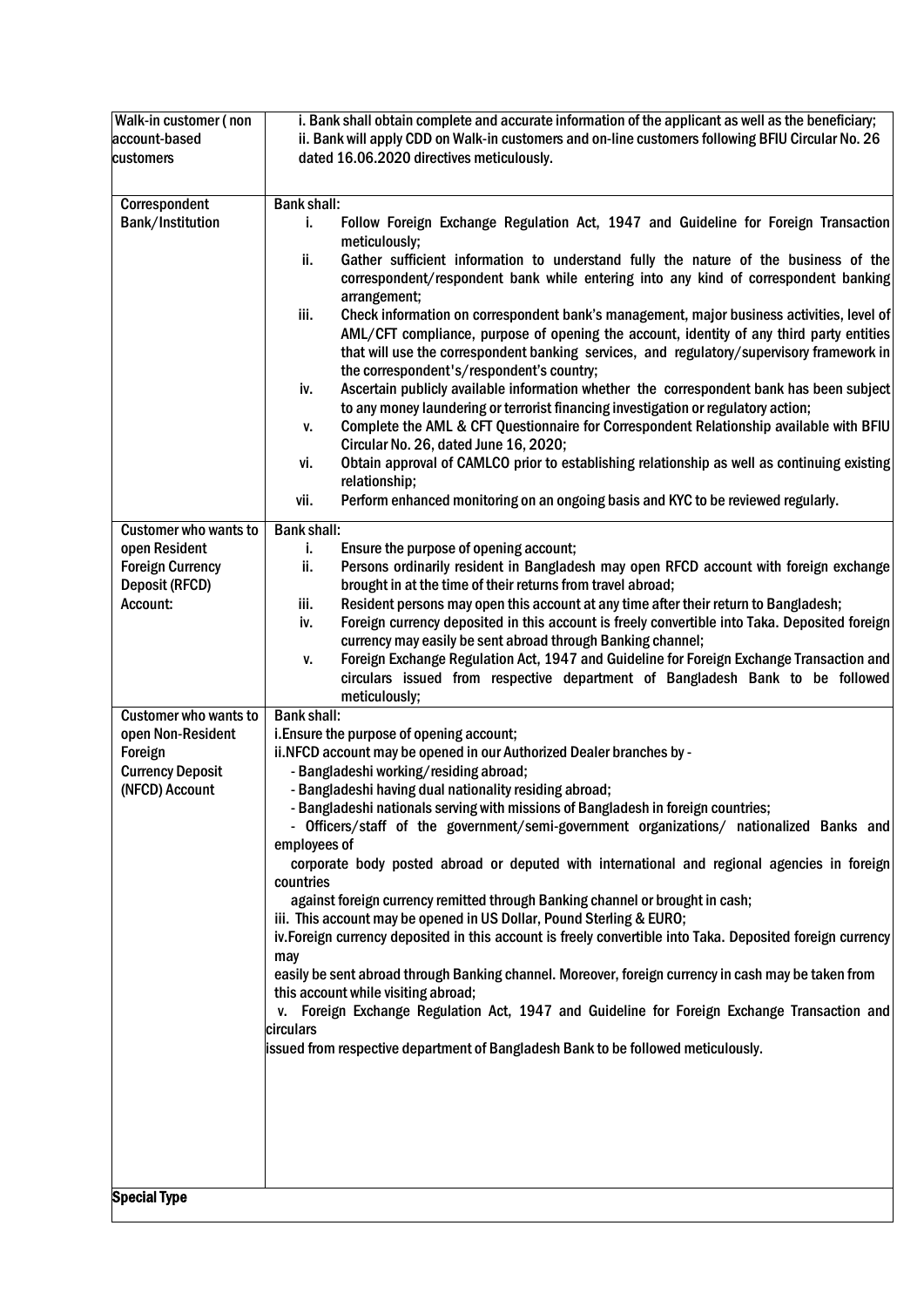| <b>Minor</b>        | <b>Bank shall:</b>                                                                                                                                            |  |  |  |
|---------------------|---------------------------------------------------------------------------------------------------------------------------------------------------------------|--|--|--|
|                     | Have all account opening documents signed off by the guardian<br>ı.                                                                                           |  |  |  |
|                     | ii.<br>Have the account operated by the signature of the guardian                                                                                             |  |  |  |
|                     | iii.<br>Complete separate KYC profile for minor and the guardian. KYC profile with higher risk shall be<br>considered as the risk rating of the account.      |  |  |  |
| Illiterate Person/  | <b>Bank shall:</b>                                                                                                                                            |  |  |  |
| <b>Blind Person</b> | Ensure the purpose of opening account;<br>i.                                                                                                                  |  |  |  |
|                     | Obtain the thumb (left for male and right for female) impression of the customer on both<br>ii.                                                               |  |  |  |
|                     | iii.<br>AOF and SS Card in front of the Branch Manager/Deputy Manager/authorized<br>supervising Branch official(s);                                           |  |  |  |
|                     | Ensure that in case of withdrawal of money, the illiterate person/blind person comes<br>iv.<br>personally in the branch where he/she/they opened the account; |  |  |  |
|                     | KYC of the illiterate/Blind person to be completed, TP to be obtained and Source of fund to be<br>v.<br>ensured.                                              |  |  |  |
| Purdanashin         | <b>Bank shall:</b>                                                                                                                                            |  |  |  |
| Ladies              | i.<br>Ensure the purpose of opening account;                                                                                                                  |  |  |  |
|                     | ii.<br>KYC of the Purdanashin ladies to be completed and TP to be obtained.                                                                                   |  |  |  |
|                     | iii.<br>Source of fund to be ensured                                                                                                                          |  |  |  |

# 3.5 Document or strategy for verification of address:

- i. Checking the National ID Card.
- ii. Acknowledgement receipt of thanks letter to customer through postal department/courier.
- iii. Proof of delivery of Thanks Letter through postal department/courier.
- iv. Physical verification report of Bank official.
- v. Copy of utility bill (Gas/Electricity/Water/Telephone bill), utility card on satisfaction of the dealing officer (not beyond 3 months old). The bill should be in the name of the applicant (individual, proprietor, partner or entity etc.) or his/her/their parent's name.
- vi. Residential/business addresses appearing on an official document prepared by a Government Agency.

# 3.6 Indicative list of Standard Documents for Account Opening & Verification:

Establishing the identity of Customers is vital under Customer Due Diligence (CDD)/KYC policy, for acceptance or rejection of customer. The customer identification means identifying the customer and verifying his/her identity by using reliable independent source, documents, data or information. Copies of papers/documents to be obtained as required and to be duly attested by authorized officer of the branch with official seal and to be preserved with the account opening form very carefully. Customer wise indicative list of required documents are stated below are in brief. Please note, documents are to be obtained according to Acts, Rules, Laws, Manuals, Guidelines, Circulars, Circular letters issued from concerned Authority including various Divisions/Departments of Head Office time to time. Bank shall also perform additional due diligence as it deems required.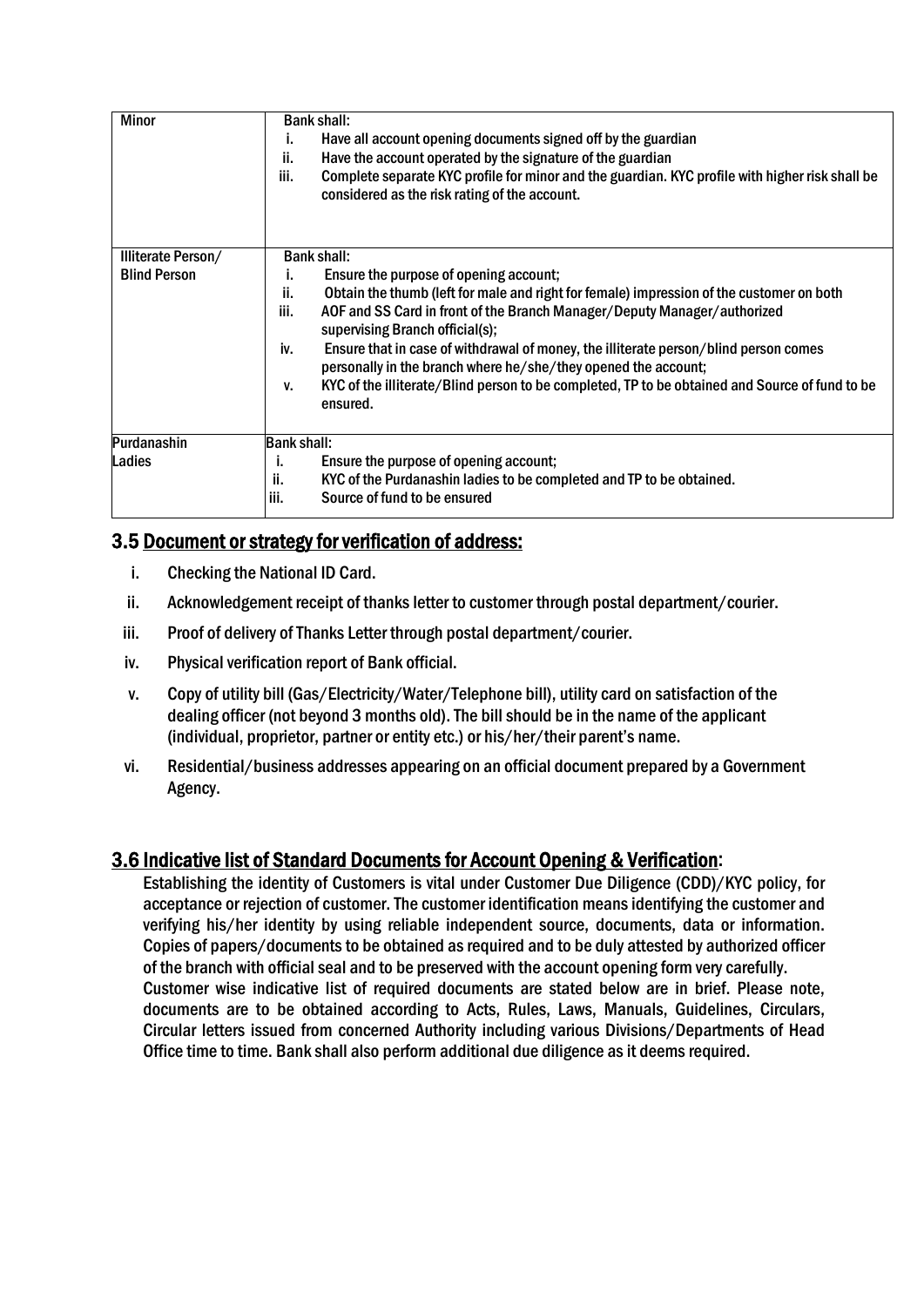# Documents to be obtained:

| <b>Customer</b><br>type                                     | Indicative list of standard documents                                                                                                                                                                                                                                                                                                                                                                                                                                                                                                                                                                                                                                                                                                                                                                                                                                                                                                                                                                                                                                     | Document for verification of profession,<br>nature of business and sources of funds                                                                                                                                                                                                                                                                                                                                                                                                                                                                                                                                                                                                                                                                           |
|-------------------------------------------------------------|---------------------------------------------------------------------------------------------------------------------------------------------------------------------------------------------------------------------------------------------------------------------------------------------------------------------------------------------------------------------------------------------------------------------------------------------------------------------------------------------------------------------------------------------------------------------------------------------------------------------------------------------------------------------------------------------------------------------------------------------------------------------------------------------------------------------------------------------------------------------------------------------------------------------------------------------------------------------------------------------------------------------------------------------------------------------------|---------------------------------------------------------------------------------------------------------------------------------------------------------------------------------------------------------------------------------------------------------------------------------------------------------------------------------------------------------------------------------------------------------------------------------------------------------------------------------------------------------------------------------------------------------------------------------------------------------------------------------------------------------------------------------------------------------------------------------------------------------------|
| Individuals/<br><b>Joint Account</b><br><b>Holders</b>      | 1. Document(s) in support of identity of the<br>applicant(s), nominee(s) and Beneficial Owner (if<br>any):<br>Passport;<br>➤<br>≻<br><b>National Id Card;</b><br>≻<br>Birth Registration Certificate (Printed copy, with<br>seal & signature from the Registrar);<br>≻<br>Photograph of applicant(s) (attested by<br>introducer) and nominee(s) (attested by<br>applicant);<br>Valid driving license (if any);<br>➤<br>Credit Card (if any);<br>➤<br>Armed Forces ID card (if any);<br>➤<br>Any other documents that satisfy to the bank;<br>⋗<br>2. Document(s) in support of profession, income/<br>source(s) of fund(s)<br>3. E- TIN Certificate (if any)                                                                                                                                                                                                                                                                                                                                                                                                              | ➤<br><b>Salary Certificate (for salaried</b><br>person);<br>Employed ID (For ascertaining level of<br>≻<br>employment);<br>≻<br>Self declaration acceptable to the<br>bank (commensurate with declared<br>occupation);<br>≻<br>Documents in support of beneficial<br>owner's income (source of fund of<br>house wife, students etc.);<br><b>Trade License if the customer</b><br>≻<br>declared to be a business person;<br>E-TIN (if any);<br>➤<br>Documents of property sale. (if any);<br>⋗<br>Other bank statement (if any);<br>➤<br>Document of FDR encashment (if any);<br>➤<br>Document of foreign remittance (if any<br>➤<br>fund comes from outside the country);<br>➤<br>Document of<br>retirement<br>benefit;<br>➤<br>Bank loan documents (if any); |
| Sole<br>Proprietorships or<br>Individuals doing<br>business | 1. Document(s) in support of identity of the Proprietor:<br>$\blacktriangleright$<br>Passport;<br><b>National ID Card;</b><br>➤<br>Birth Registration Certificate (Printed copy, with seal<br>& signature from the Registrar) + Other photo ID<br>acceptable to the bank;<br>Valid driving license (if any);<br>⋗<br>Credit Card (if any);<br>➤<br>Photograph of proprietor (attested by introducer).<br>2. Document(s) in support of identity of the<br><b>Proprietorship Concern:</b><br>➤<br>Trade License;<br>Rent receipt of the shop (if the shop is rental);<br>Ownership documents of the shop (i.e purchase<br>documents of the shop or inheritance documents);<br>Membership certificate of any association.<br>(Chamber of commerce, market association, trade<br>association i.e.; Hardware association, cloth<br>merchant association, hawker's association etc;<br>Any other documents that satisfy the bank.<br>➤<br>3. E-TIN Certificate (if any)<br>4. Documents supporting the nature of business<br>5. Documents in support of source(s) of<br>fund(s) | ➤<br><b>Trade License;</b><br>➤<br>E-TIN;<br>$\blacktriangleright$<br>Self declaration acceptable to the bank.<br>(commensurate with nature and volume of<br>business);<br>➤<br>Documents of property sale. (if injected any<br>fund by selling personal property);<br>➤<br>Other bank statement (if any);<br>➤<br>Document of FDR encashment (if any fund<br>injected by en- cashing personal FDR);<br>➤<br>Document of foreign remittance (if any fund<br>comes from outside the country);<br>➤<br>Bank loan documents (if any);<br>➤<br>Personal borrowing (if any);                                                                                                                                                                                       |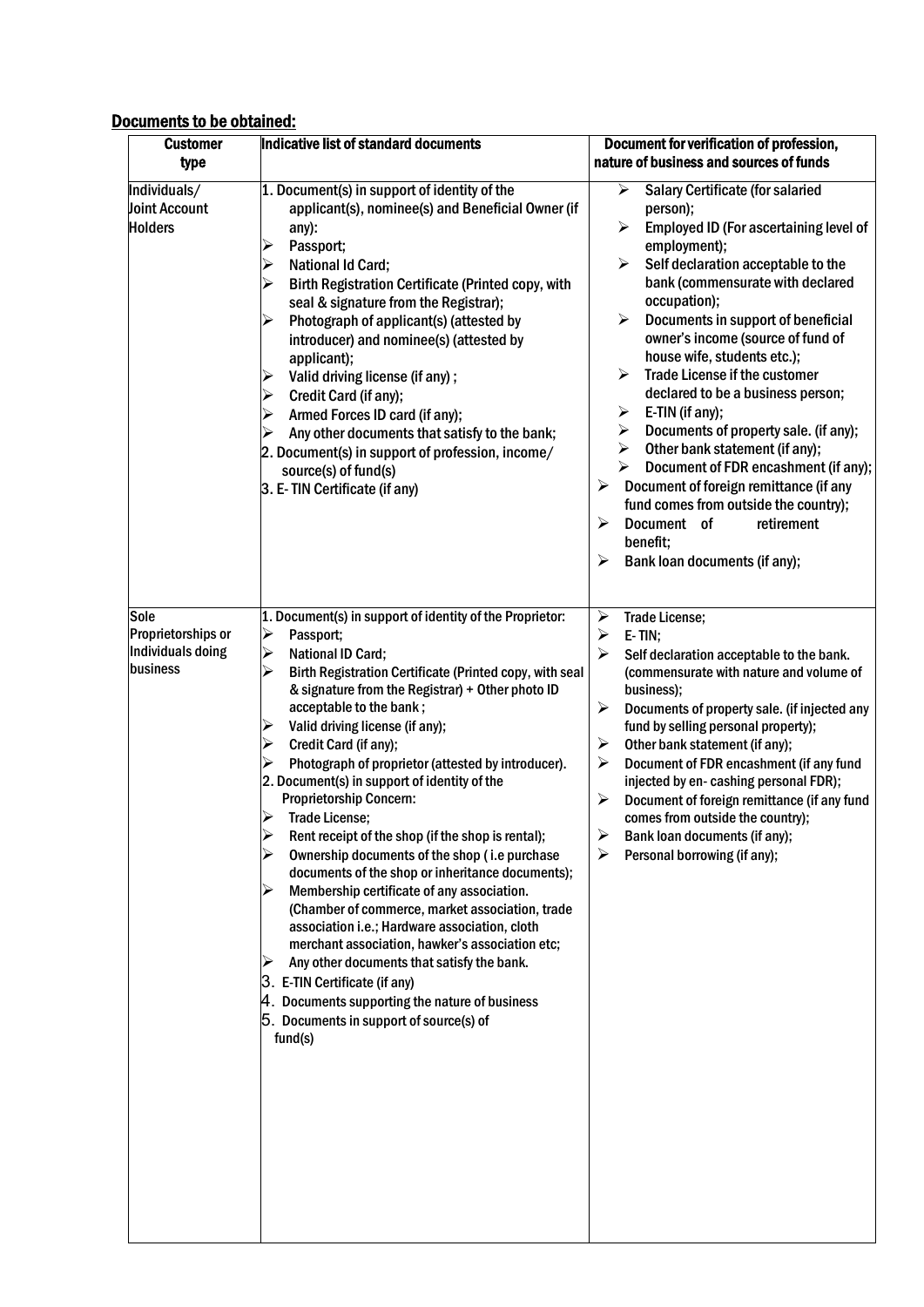| Partnership firm | 1. Document(s) in support of identity and                                  | ⋗                    | Trade License;                        |
|------------------|----------------------------------------------------------------------------|----------------------|---------------------------------------|
|                  | operation of the Partnership Firm:                                         | ➢                    | E-TIN;                                |
|                  | <b>Trade License</b><br>$\blacktriangleright$                              | ➢                    | Documents of property sale. (if       |
|                  | Partnership deed/ partnership letter<br>➤                                  |                      | injected any fund by selling personal |
|                  | Registered partnership deed (if registered)<br>≻                           |                      | property of a partner);               |
|                  | Resolution of the partners, specifying<br>$\blacktriangleright$            | $\blacktriangleleft$ | Other bank statement (if any);        |
|                  | operational guidelines/ instruction of the                                 | ➤                    | <b>Document of FDR encashment</b>     |
|                  | partnership account.                                                       |                      | (if any partner injected capital by   |
|                  | Rent receipt of the shop (if the shop is<br>➤                              |                      | enchasing Personal FDR);              |
|                  | rental)                                                                    |                      | Document of foreign remittance (if    |
|                  | Ownership documents of the shop (i.e.<br>$\blacktriangleright$             |                      | any fund comes from outside the       |
|                  | purchase documents of the shop or                                          |                      | country);                             |
|                  | inheritance documents)                                                     | ➤                    | Bank loan documents (if any);         |
|                  | Membership certificate of any association.<br>➤                            | ➤                    | Personal borrowing (if any);          |
|                  | (Chamber of comers, market association,                                    |                      |                                       |
|                  | trade association i.e.; Hardware                                           |                      |                                       |
|                  | association, cloth merchant association,                                   |                      |                                       |
|                  | hawker's association etc.                                                  |                      |                                       |
|                  | Any other documents that satisfy the bank.<br>$\blacktriangleright$        |                      |                                       |
|                  | $ 2.$ Document(s) in support of identity of the                            |                      |                                       |
|                  | partners                                                                   |                      |                                       |
|                  | Passport of partners<br>$\blacktriangleright$                              |                      |                                       |
|                  | <b>National Id Card of partners</b><br>$\blacktriangleright$               |                      |                                       |
|                  | <b>Birth Registration Certificate of partners</b><br>$\blacktriangleright$ |                      |                                       |
|                  | (Printed copy, with seal & signature from                                  |                      |                                       |
|                  | the Registrar) + Other photo ID acceptable                                 |                      |                                       |
|                  | to the bank                                                                |                      |                                       |
|                  | Photograph of partners (attested by<br>➤                                   |                      |                                       |
|                  | introducer);                                                               |                      |                                       |
|                  | Valid driving license of partners (if any);<br>$\blacktriangleright$       |                      |                                       |
|                  | Credit Card of partners (if any).<br>$\blacktriangleright$                 |                      |                                       |
|                  | Valid driving license of partners (if any);<br>➤                           |                      |                                       |
|                  | 3. E-TIN Certificate (if any)                                              |                      |                                       |
|                  | 4. Documents supporting the nature of                                      |                      |                                       |
|                  | business                                                                   |                      |                                       |
|                  | $ 5.$ Documents in support of source(s) of fund(s)                         |                      |                                       |
|                  |                                                                            |                      |                                       |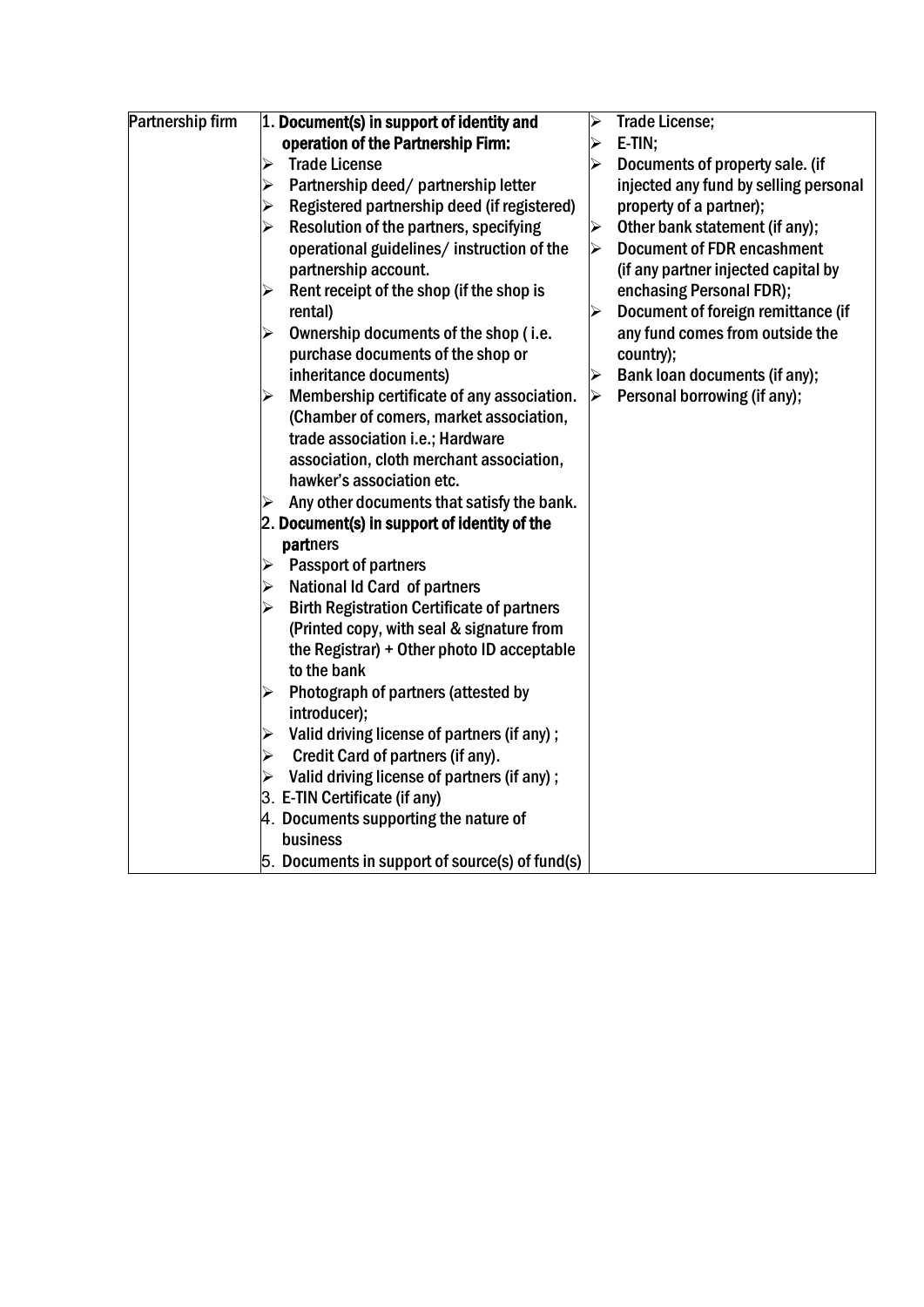| <b>Private Limited</b><br>Company | Passport of all the directors;<br>➤<br>National ID Card of all the directors;<br>➤<br>Photograph of directors (attested by<br>➤<br>introducer);<br>Certificate of incorporation;<br>➤<br><b>Memorandum and Articles of Association;</b><br>➤<br>List of directors;<br>➤<br>Resolution of the board of directors to open<br>⋗<br>an account and identification of those who<br>have authority to operate the account;<br>Power of attorney granted to its Managers,<br><b>Officials or Employees to transact business</b><br>on its behalf;<br>Nature of the company's business;<br>➤<br><b>Expected monthly turnover;</b><br>➤<br>Identity of beneficial owners, holding 20%<br>➤<br>interest or more of having control over the<br>company's assets and any person (or<br>persons) on whose instructions the<br>signatories of the account act where such<br>persons may not be a full time employee,<br>officer or director of the company;<br>Documents in support of source(s) of<br>➤<br>fund(s);<br>E-TIN Certificate (if any). | ⋗<br>▶ | A copy of last available financial<br>statements duly authenticated by<br>competent authority;<br>Other bank statement;<br><b>Trade License;</b><br>E-TIN;<br>VAT registration;<br>Bank loan documents (if any). |
|-----------------------------------|---------------------------------------------------------------------------------------------------------------------------------------------------------------------------------------------------------------------------------------------------------------------------------------------------------------------------------------------------------------------------------------------------------------------------------------------------------------------------------------------------------------------------------------------------------------------------------------------------------------------------------------------------------------------------------------------------------------------------------------------------------------------------------------------------------------------------------------------------------------------------------------------------------------------------------------------------------------------------------------------------------------------------------------|--------|------------------------------------------------------------------------------------------------------------------------------------------------------------------------------------------------------------------|
|-----------------------------------|---------------------------------------------------------------------------------------------------------------------------------------------------------------------------------------------------------------------------------------------------------------------------------------------------------------------------------------------------------------------------------------------------------------------------------------------------------------------------------------------------------------------------------------------------------------------------------------------------------------------------------------------------------------------------------------------------------------------------------------------------------------------------------------------------------------------------------------------------------------------------------------------------------------------------------------------------------------------------------------------------------------------------------------|--------|------------------------------------------------------------------------------------------------------------------------------------------------------------------------------------------------------------------|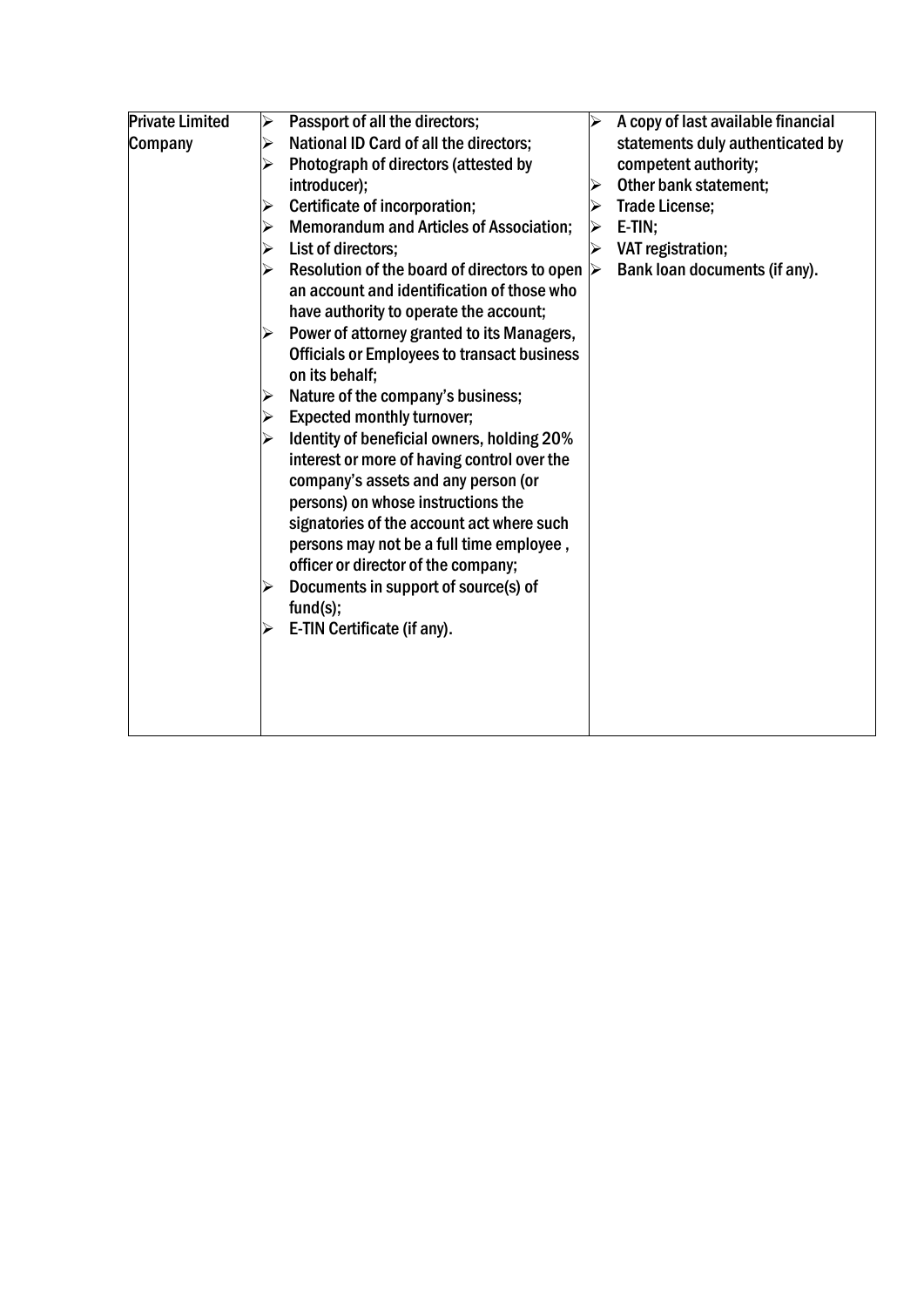| <b>Public Limited</b> | Passport of all the directors;<br>$\blacktriangleright$<br>$\blacktriangleright$          | A copy of last available financial   |
|-----------------------|-------------------------------------------------------------------------------------------|--------------------------------------|
| <b>Companies</b>      | National ID Card of all the directors;<br>➤                                               | statements duly certified by a       |
|                       | professional accountant;<br>Photograph of directors (attested by<br>➤                     |                                      |
|                       | introducer);                                                                              | Other bank statement (if any);       |
|                       | Certificate of incorporation;<br><b>Trade License;</b><br>➤                               |                                      |
|                       | <b>Memorandum and Articles of Association;</b><br>$E-TIN;$<br>$\blacktriangleright$<br>➤  |                                      |
|                       | Certificate of commencement of business;<br>Cash flow statement;<br>$\blacktriangleright$ |                                      |
|                       | List of directors in form -XII;<br>VAT registration;<br>$\blacktriangleright$<br>⋗        |                                      |
|                       | Resolution of the board of directors to open $\triangleright$<br>≻                        | Bank loan documents (if any);        |
|                       | an account and identification of those who<br>➤                                           | Any other documents of legal source. |
|                       | have authority to operate the account;                                                    |                                      |
|                       | Power of attorney granted to its Managers,<br>$\blacktriangleright$                       |                                      |
|                       | <b>Officials or Employees to transact business</b>                                        |                                      |
|                       | on its behalf;                                                                            |                                      |
|                       | Nature of the company's business;<br>➤                                                    |                                      |
|                       | <b>Expected monthly turnover;</b><br>≻                                                    |                                      |
|                       | Identity of beneficial owners, holding 20%<br>≻                                           |                                      |
|                       | interest or more of having control over the                                               |                                      |
|                       | company's assets and any person (or                                                       |                                      |
|                       | persons) on whose instructions the                                                        |                                      |
|                       | signatories of the account act where such                                                 |                                      |
|                       | persons may not be a full time employee,                                                  |                                      |
|                       | officer or director of the company;                                                       |                                      |
|                       | Documents in support of source(s) of                                                      |                                      |
|                       | fund(s);                                                                                  |                                      |
|                       | E-TIN Certificate (if any);<br>➤                                                          |                                      |
| Government-           | Status of formation of the entity;<br>N/A<br>$\blacktriangleright$                        |                                      |
| Owned entities        | Document to open an account;<br>$\blacktriangleright$                                     |                                      |
|                       | Identification of those who have authority to<br>≻                                        |                                      |
|                       | operate the account;                                                                      |                                      |
|                       | Passport of the operator (s) or National Id                                               |                                      |
|                       | Card of the operator (s).                                                                 |                                      |
|                       |                                                                                           |                                      |
| NGO                   | National ID Card of the operator (s);<br>≻                                                | A copy of last available financial   |
|                       | Passport of the operator (s);<br>≻                                                        | statements duly certified by a       |
|                       | Photograph of signatories/operators<br>professional accountant.                           |                                      |
|                       | (attested by introducer);<br><b>Other bank statement</b>                                  |                                      |
|                       | Resolution of the board of directors to open<br>E-TIN<br>➤<br>$\blacktriangleright$       |                                      |
|                       | an account and identification of those who<br>Certificate of grant / aid                  |                                      |
|                       | have authority to operate the account;                                                    | Any other documents of legal source  |
|                       | Documents of nature of the NGO;<br>➤                                                      |                                      |
|                       | Certificate of registration issued by<br>≻                                                |                                      |
|                       | competent authority;                                                                      |                                      |
|                       | Bye-laws (certified copy);                                                                |                                      |
|                       | List of Management Committee/                                                             |                                      |
|                       | Directors;                                                                                |                                      |
|                       | Documents in support of source(s) of                                                      |                                      |
|                       | fund(s);                                                                                  |                                      |
|                       | E-TIN Certificate (if any)                                                                |                                      |
|                       |                                                                                           |                                      |
|                       |                                                                                           |                                      |
|                       |                                                                                           |                                      |
|                       |                                                                                           |                                      |
|                       |                                                                                           |                                      |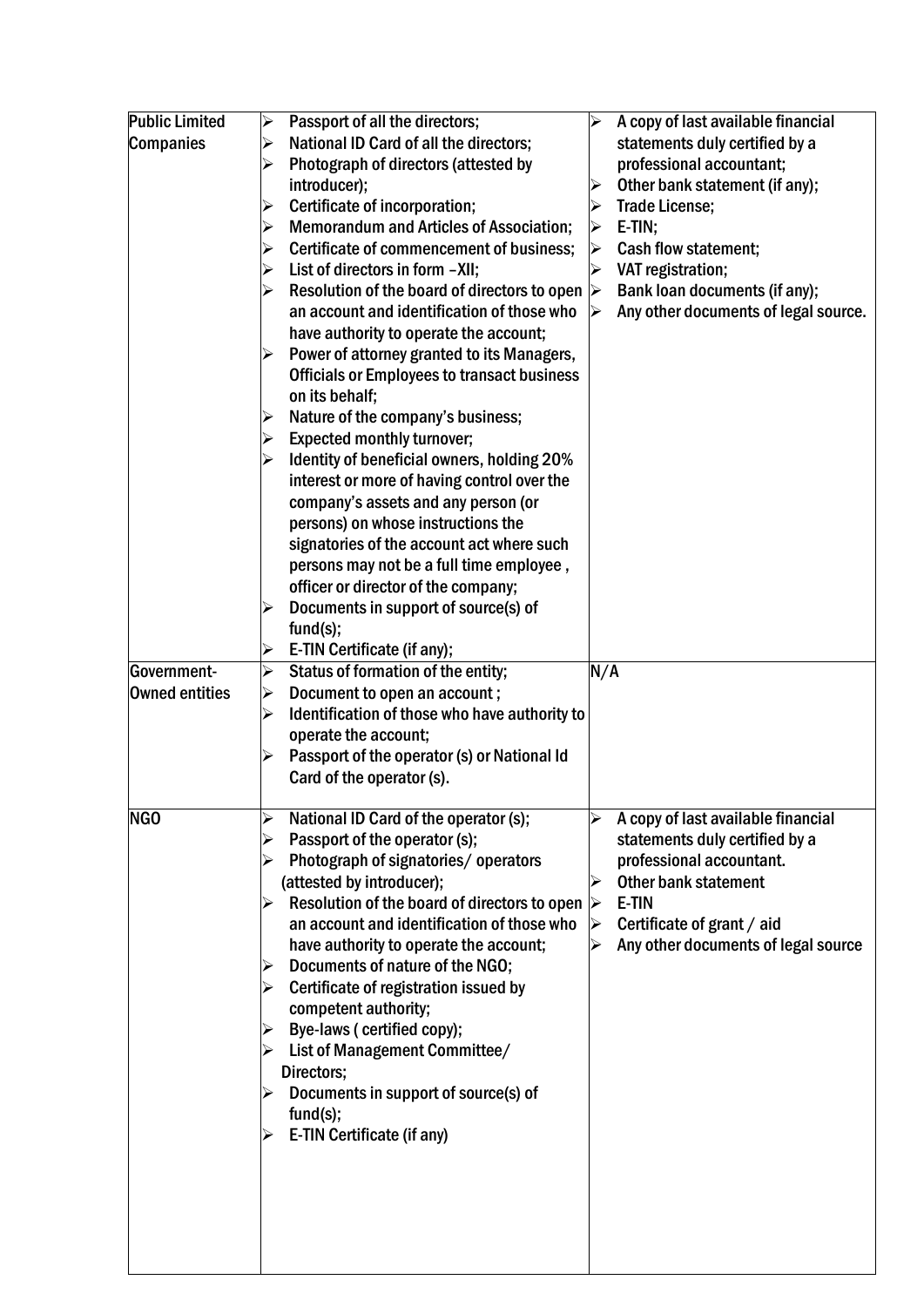| <b>Charities or</b>   | National ID Card of the operator (s);<br>$\blacktriangle$            | $\blacktriangleright$ | A copy of last available financial   |
|-----------------------|----------------------------------------------------------------------|-----------------------|--------------------------------------|
| <b>Religious</b>      | Passport of the operator (s);<br>$\blacktriangleright$               |                       | statements duly certified by a       |
| <b>Organizations</b>  | Photograph of signatories/operators<br>➤                             |                       | professional accountant;             |
|                       | (attested by introducer);                                            | $\blacktriangleright$ | <b>Other Bank statement;</b>         |
|                       | <b>Resolution of the Executive Committee to</b><br>➤                 | $\blacktriangleright$ | Certificate of grant / aid;          |
|                       | open an account and identification of those $\triangleright$         |                       | Any other documents of legal source; |
|                       | who have authority to operate the account;                           |                       |                                      |
|                       | Documents of nature of the Organizations;<br>➤                       |                       |                                      |
|                       | Certificate of registration issued by;<br>$\blacktriangle$           |                       |                                      |
|                       | competent authority (if any)                                         |                       |                                      |
|                       | Bye-laws (certified copy);<br>➤                                      |                       |                                      |
|                       | List of Management Committee/ Directors;<br>$\blacktriangleright$    |                       |                                      |
|                       | Documents in support of source(s) of<br>$\blacktriangleright$        |                       |                                      |
|                       | fund(s).                                                             |                       |                                      |
| <b>Clubs or</b>       | National ID Card of the operator (s);<br>$\blacktriangleright$       | ⋗                     | A copy of last available financial   |
| Societies             | Passport of the operator (s);<br>$\blacktriangleright$               |                       | statements duly certified by a       |
|                       | Photograph of signatories/operators<br>≻                             |                       | professional (if registered);        |
|                       | (attested by introducer);                                            | $\blacktriangleright$ | Other bank statement;                |
|                       | <b>Resolution of the Executive Committee to</b><br>➤                 | ➤                     | Certificate of grant / aid;          |
|                       | open an account and identification of those $\triangleright$         |                       | Subscription;                        |
|                       | who have authority to operate the account;                           |                       | If unregistered declaration of       |
|                       | Documents of nature of the Organizations;<br>$\blacktriangleright$   |                       | authorized person/ body.             |
|                       | Certificate of registration issued by<br>➤                           |                       |                                      |
|                       | competent authority (if any);                                        |                       |                                      |
|                       | Bye-laws (certified)<br>➤                                            |                       |                                      |
|                       | List of Management Committee/<br>➤                                   |                       |                                      |
|                       | Directors;                                                           |                       |                                      |
|                       | Documents in support of source(s) of                                 |                       |                                      |
|                       | fund(s).                                                             |                       |                                      |
| Trusts,               | National ID Card of the trustee (s);<br>$\blacktriangleright$        | ➤                     | A copy of last available financial   |
| <b>Foundations or</b> | Passport of the trustee (s);<br>$\blacktriangle$                     |                       | statements duly certified by a       |
| similar entities      | Photograph of signatories/operators<br>➤                             |                       | professional (if registered);        |
|                       | (attested by introducer);                                            |                       |                                      |
|                       | List of trustee(s);<br>$\blacktriangleright$                         | $\blacktriangle$      | Other bank statement;                |
|                       | Resolution of the managing body of the<br>➤                          |                       |                                      |
|                       | Foundation/Association to open an                                    | ⋗                     | Donation.                            |
|                       | account and identification of those who                              |                       |                                      |
|                       | have authority to operate the account;                               |                       |                                      |
|                       | Certified true copy of the Trust Deed;<br>Bye-laws (certified copy); |                       |                                      |
|                       |                                                                      |                       |                                      |
|                       | Power of attorney allowing transaction in                            |                       |                                      |
|                       | the account;                                                         |                       |                                      |
|                       | Documents in support of source(s) of                                 |                       |                                      |
|                       | $fund(s)$ .                                                          |                       |                                      |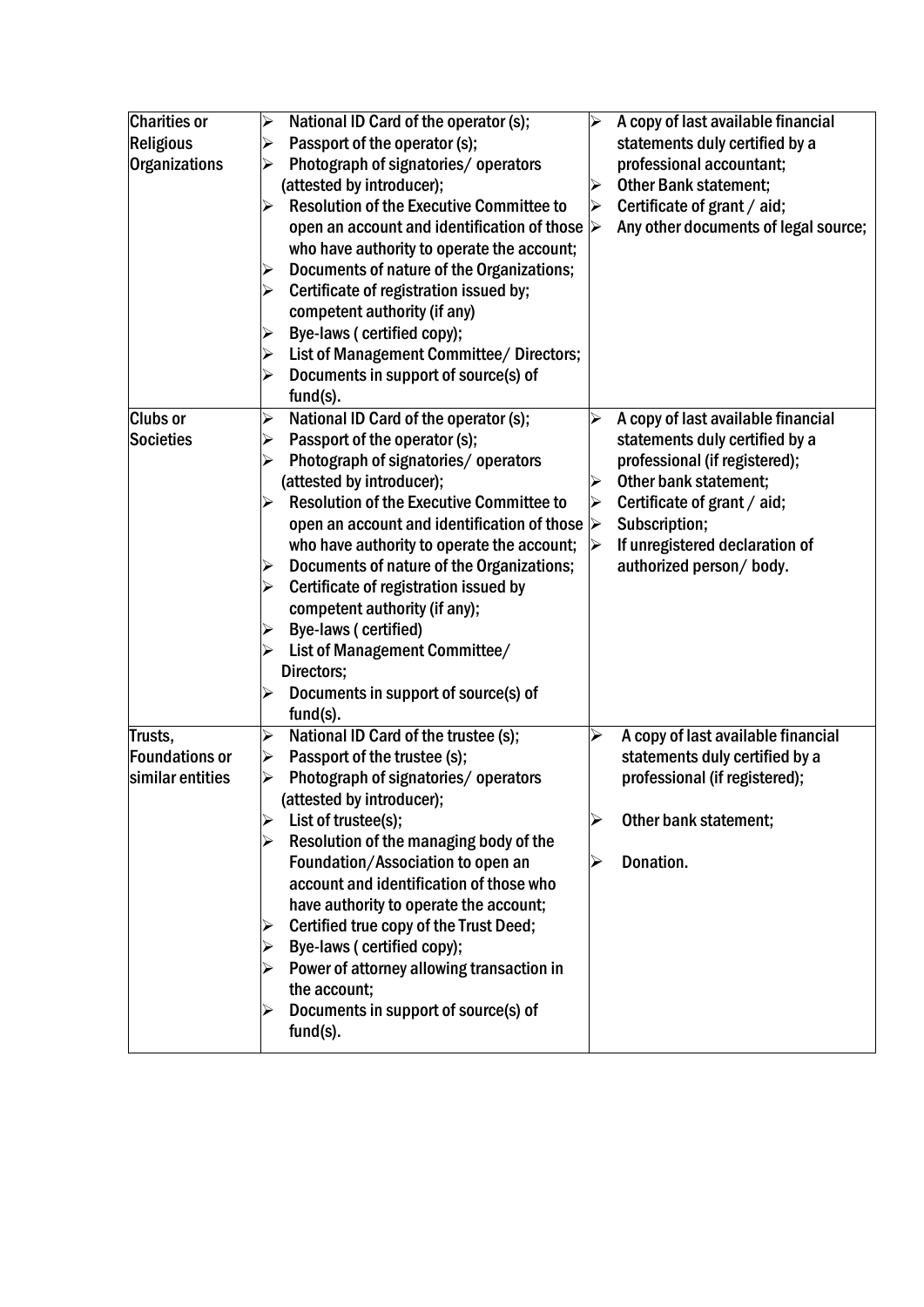| Financial            | $\blacktriangleright$ | Passport of all the directors;                                                 |   | A copy of last available financial |
|----------------------|-----------------------|--------------------------------------------------------------------------------|---|------------------------------------|
| Institutions         | $\blacktriangleright$ | National ID Card of all the directors;                                         |   | statements duly certified by a     |
| (NBFI)               | $\blacktriangleright$ | Photograph of directors (attested by                                           |   | professional accountant;           |
|                      |                       | introducer);                                                                   |   | Bank loan documents (if any);      |
|                      | $\blacktriangleright$ | Certificate of incorporation;                                                  |   | Other bank statement;              |
|                      | $\blacktriangleright$ | <b>Memorandum and Articles of Association;</b>                                 | ➤ | <b>Trade License;</b>              |
|                      | $\blacktriangleright$ | Certificate of commencement of business;                                       | ➤ | $E-TIN;$                           |
|                      | $\blacktriangleright$ | List of directors in form -XII;                                                |   | VAT registration;                  |
|                      | $\blacktriangleright$ | Resolution of the board of directors to open                                   | ➤ | <b>Cash flow statement.</b>        |
|                      |                       | an account and identification of those who                                     |   |                                    |
|                      |                       | have authority to operate the account;                                         |   |                                    |
|                      | ➤                     | Power of attorney granted to its Managers,                                     |   |                                    |
|                      |                       | <b>Officials or Employees to transact business</b>                             |   |                                    |
|                      |                       | on its behalf;                                                                 |   |                                    |
|                      | $\blacktriangleright$ | Nature of the company's business;                                              |   |                                    |
|                      | $\blacktriangle$      | <b>Expected monthly turnover;</b>                                              |   |                                    |
|                      | $\blacktriangleright$ | Identity of beneficial owners, holding 20%                                     |   |                                    |
|                      |                       | interest or more of having control over the                                    |   |                                    |
|                      |                       | company's assets and any person (or                                            |   |                                    |
|                      |                       | persons) on whose instructions the                                             |   |                                    |
|                      |                       | signatories of the account act where such                                      |   |                                    |
|                      |                       | persons may not be a full time employee,                                       |   |                                    |
|                      |                       | officer or                                                                     |   |                                    |
|                      |                       | director of the company;                                                       |   |                                    |
|                      |                       | Documents in support of source(s) of                                           |   |                                    |
|                      |                       | fund(s);                                                                       |   |                                    |
|                      | ≻                     | E-TIN Certificate (if any).                                                    |   |                                    |
|                      | ➤                     | <b>Completed account opening form</b>                                          |   | N/A                                |
| Embassies/           | ➤                     | Appointment letter/transfer order of the                                       |   |                                    |
| Missions/High        |                       | high                                                                           |   |                                    |
| <b>Commissions</b>   |                       | commissioner/ambassador/expatriate                                             |   |                                    |
| (Private             |                       | employee.                                                                      |   |                                    |
| Foreign              | ➤                     | Copy of permit as diplomat/expatriate                                          |   |                                    |
| <b>Currency</b>      |                       | employee from foreign ministry of                                              |   |                                    |
| Account,             |                       | Bangladesh.                                                                    |   |                                    |
| Convertible          | ➤                     | Copy of passport of the individual(s) who                                      |   |                                    |
| <b>Taka Account)</b> |                       | is/are the operator or signatory of                                            |   |                                    |
|                      |                       | account.                                                                       |   |                                    |
|                      | ➤                     | Two copies of photographs of                                                   |   |                                    |
|                      |                       | operator/signatory.                                                            |   |                                    |
|                      | ➤<br>➤                | Photographs to be attested duly.                                               |   |                                    |
|                      |                       | Approval/authorization letter for opening<br>FC account in official pad of the |   |                                    |
|                      |                       | Embassy/Mission mentioning the name                                            |   |                                    |
|                      |                       | and designation of the signatory/operator                                      |   |                                    |
|                      |                       | of the account with his/her specimen                                           |   |                                    |
|                      |                       | signatures.                                                                    |   |                                    |
|                      |                       |                                                                                |   |                                    |
|                      |                       |                                                                                |   |                                    |
|                      |                       |                                                                                |   |                                    |
|                      |                       |                                                                                |   |                                    |
|                      |                       |                                                                                |   |                                    |
|                      |                       |                                                                                |   |                                    |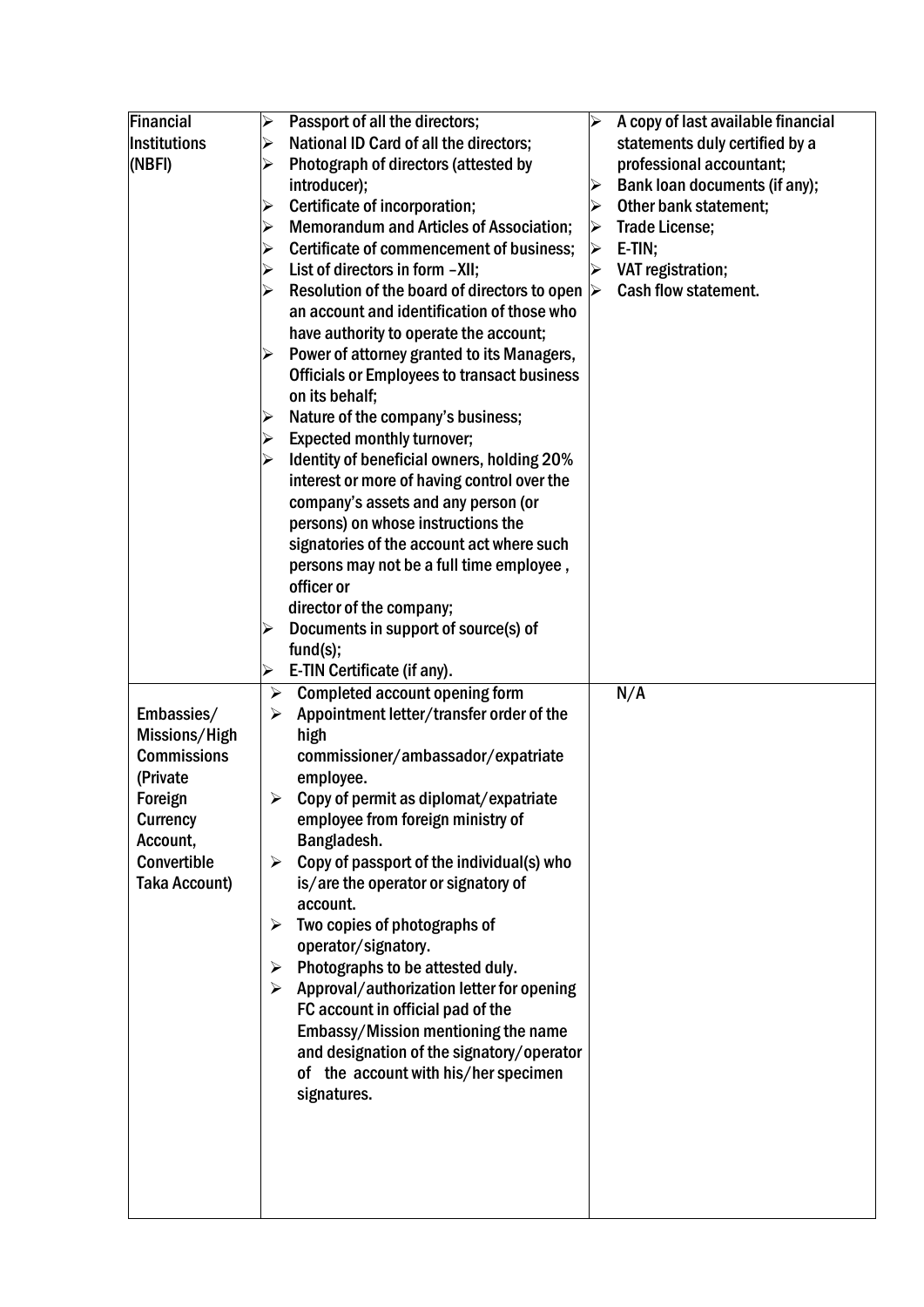| Expatriate          | <b>Completed account opening form</b><br>➤                            | N/A                                                     |
|---------------------|-----------------------------------------------------------------------|---------------------------------------------------------|
| employees of        | Copy of passport of individual with visa for<br>$\blacktriangleright$ |                                                         |
| Embassy/Missio      | staying in Bangladesh.                                                |                                                         |
| ns (Private         | Appointment letter/transfer order of high<br>$\blacktriangleright$    |                                                         |
| Foreign             | commissioner, ambassador/expatriate                                   |                                                         |
| <b>Currency</b>     | employee.                                                             |                                                         |
| Account,            | <b>Completed KYC Form</b><br>➤                                        |                                                         |
| Convertible         | Approval/authorization letter for opening                             |                                                         |
| <b>Taka Account</b> | FC account in official pad of the                                     |                                                         |
|                     | Embassy/Mission mentioning the name                                   |                                                         |
|                     | and designation of the signatory/operator                             |                                                         |
|                     | of the account with his/her specimen                                  |                                                         |
|                     | signature.                                                            |                                                         |
|                     | Photographs and signature of nominee<br>➤                             |                                                         |
|                     | Two copies of attested photographs of                                 |                                                         |
|                     | account holder                                                        |                                                         |
|                     | Mark the account as PEPs account &                                    |                                                         |
|                     | conduct EDD                                                           |                                                         |
|                     | QA-22 Form (as per FEX guideline)<br>$\blacktriangleright$            |                                                         |
|                     | Approval from CAMLCO for PEPsaccount.<br>$\blacktriangleright$        |                                                         |
|                     | Note: Expatriate employees of the                                     |                                                         |
|                     | Embassies/Missions/High Commissions may                               |                                                         |
|                     | also open savings account for withdrawing their                       |                                                         |
|                     | money in local currency.                                              |                                                         |
|                     |                                                                       |                                                         |
|                     |                                                                       |                                                         |
| Foreign             | 1. Document(s) in support of identity of the                          | Work permit;<br>➤                                       |
| <b>National</b>     | applicant(s), nominee(s) and Beneficial                               | <b>Employment Certificate with salary</b><br>➤          |
| (Individual)        | Owner (if any):                                                       | from the employer;                                      |
|                     | Passport along with VISA page;<br>➤                                   | Self declaration acceptable to the<br>➤                 |
|                     | Photograph of applicant(s) (attested by                               | bank. (commensurate with declared                       |
|                     | introducer) and nominee(s) (attested by                               | occupation);                                            |
|                     | applicant);                                                           | Documents in support of beneficial<br>➤                 |
|                     | Valid driving license (if any);                                       | owner's income;                                         |
|                     | Credit Card (if any);                                                 | Other bank statement (if any);<br>$\blacktriangleright$ |
|                     | Any other documents that satisfy the bank.                            | Document of foreign remittance (if<br>➤                 |
|                     | $2.$ Form QA-22                                                       | any fund comes from outside the                         |
|                     | 3. Documents in support of stay in Bangladesh                         | country).                                               |
|                     | 4. Documents in support of profession                                 |                                                         |
|                     | and source(s) of fund(s)                                              |                                                         |
|                     |                                                                       |                                                         |
|                     |                                                                       |                                                         |
|                     |                                                                       |                                                         |
|                     |                                                                       |                                                         |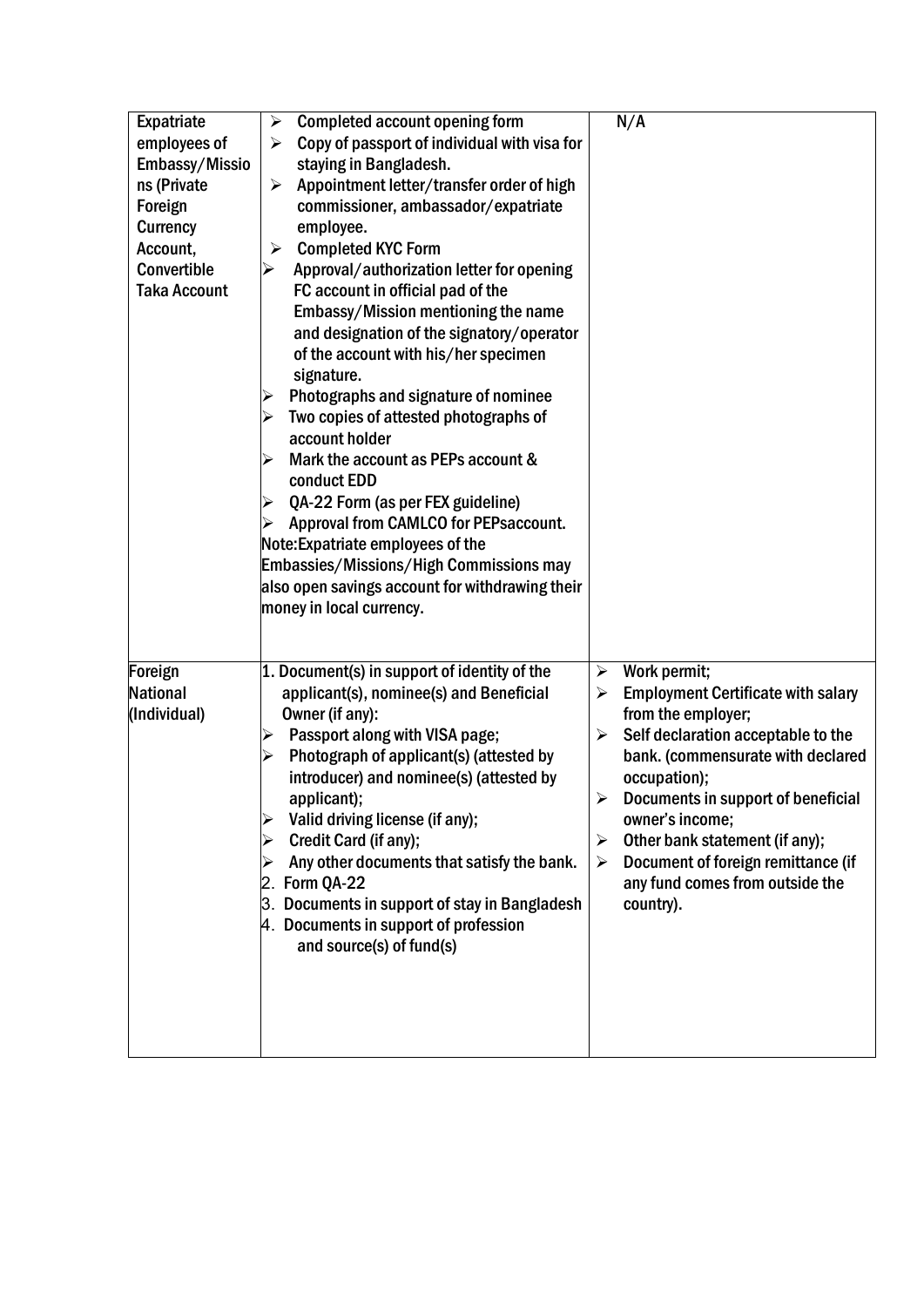| Foreign<br>National -<br>Firm/<br>Company/<br><b>Joint Venture</b><br>Contracting | Form QA-22;<br>➤<br>Copy of Registration in Bangladesh with<br>➤<br>Board of Investment/ Bangladesh Bank for<br>Foreign/ Joint Venture Firm/Company;<br><b>Memorandum</b><br>Articles of<br>and<br>➤<br>Association duly certified by RJSC;<br>Copy of Deed of Partnership;<br>➤<br>Service Contract/<br>Copy<br>0f<br>➤<br>Appointment Letter/ Work Permit if any for<br>operation of the account;<br>Copy of Bye-laws;<br>➤<br>Resolution of governing body to open the<br>➤<br>account and authorization for operation;<br>List of authorized signatories and members<br>➤<br>of the governing bodies;<br>Copies of relevant pages of valid passport<br>➤<br>of signatory(s);<br>In case of Foreign signatory (s), Passport<br>➤<br>with visa page and work permit;<br>In case of Bangladeshi signatory(s),<br>➤<br>document(s) in support of identity (NID/<br>Passport/ Birth Registration + any other<br>photo ID acceptable to the bank);<br>Photograph of the signatory(s)<br>➤<br>(attested by introducer);<br>Documents in support of source(s) of<br>➤<br>fund(s);<br>E-TIN Certificate (if any). | ➤<br>➤<br>➤<br>➤<br>➤                     | A copy of last available financial<br>statements duly certified by a<br>professional accountant;<br>Other bank statement;<br>E-TIN;<br>Certificate of grant / aid;<br>Any other documents of legal<br>source;                                                                                                                         |
|-----------------------------------------------------------------------------------|--------------------------------------------------------------------------------------------------------------------------------------------------------------------------------------------------------------------------------------------------------------------------------------------------------------------------------------------------------------------------------------------------------------------------------------------------------------------------------------------------------------------------------------------------------------------------------------------------------------------------------------------------------------------------------------------------------------------------------------------------------------------------------------------------------------------------------------------------------------------------------------------------------------------------------------------------------------------------------------------------------------------------------------------------------------------------------------------------------------|-------------------------------------------|---------------------------------------------------------------------------------------------------------------------------------------------------------------------------------------------------------------------------------------------------------------------------------------------------------------------------------------|
| Non-Resident<br>Bangladeshi<br>(NRB) Account                                      | Photocopy of relevant pages of the passport<br>$\blacktriangleright$<br>duly attested by competent authority;<br>Work/residence permit;<br>➤<br>Document(s) in support of identity of the<br>➢<br>nominee/ beneficial owner (NID/ Passport/<br>Birth Registration + any other photo ID<br>acceptable to the bank);<br>Photograph of applicant(s) (attested by<br>introducer) and nominee (attested by<br>account holder);<br>Documents in support of profession and<br>source(s) of fund(s).                                                                                                                                                                                                                                                                                                                                                                                                                                                                                                                                                                                                                 | $\blacktriangleright$<br>≻<br>➤<br>➤<br>➤ | <b>Employment Certificate with salary</b><br>from the employer;<br><b>Employee ID (For ascertaining level)</b><br>of employment);<br>Self declaration acceptable to the<br>bank. (commensurate with<br>declared occupation);<br>Documents in support of beneficial<br>owner's income;<br>Documents of foreign remittance (if<br>any). |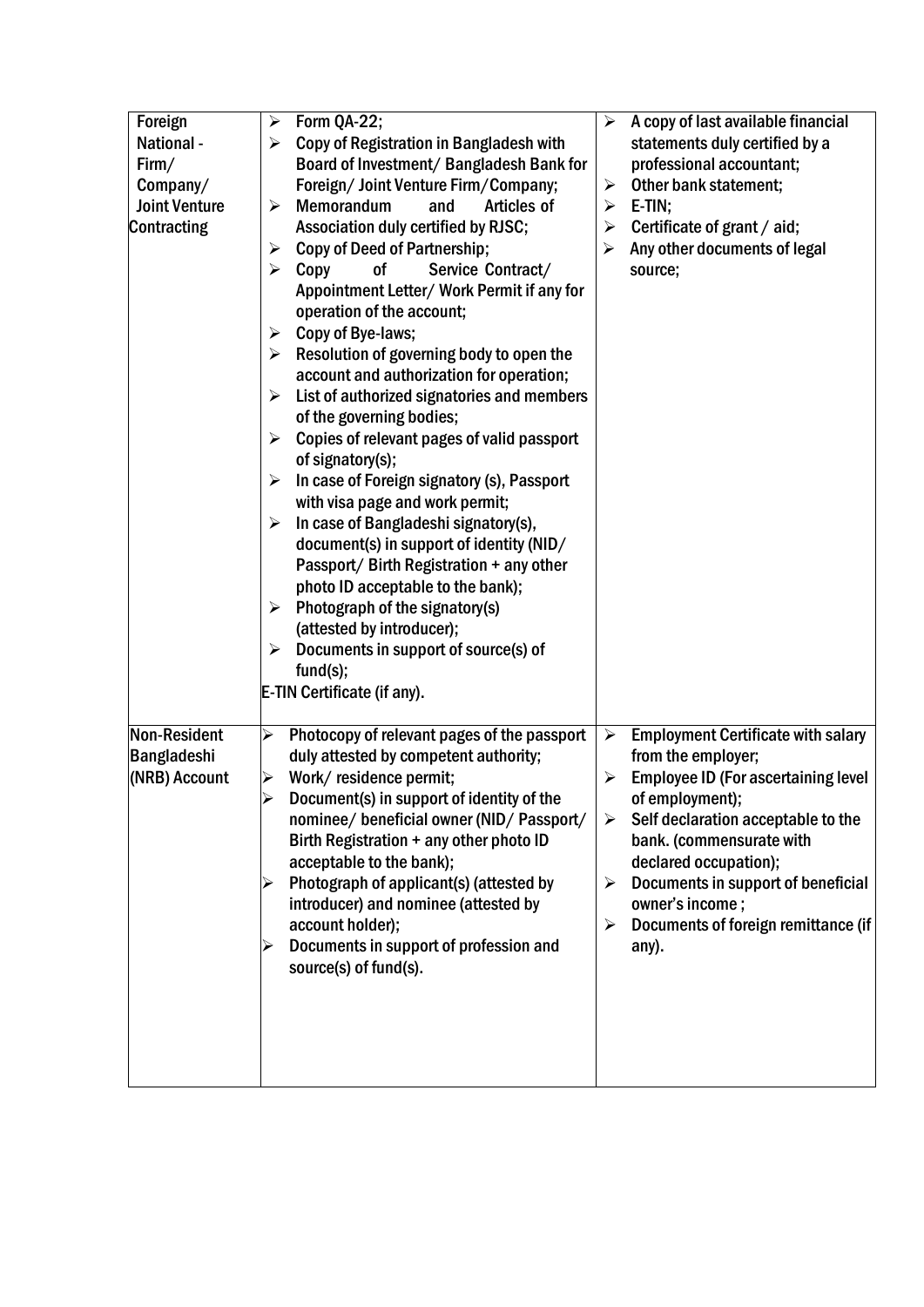| <b>Minor</b>           | Document(s) in support of identity of the $\triangleright$<br>Self declaration acceptable to the<br>➤    |
|------------------------|----------------------------------------------------------------------------------------------------------|
|                        | minor, guardian, nominee and beneficial<br>(commensurate<br>bank.<br>with                                |
|                        |                                                                                                          |
|                        | declared<br>owner (if any)<br>occupation<br>the<br>0f                                                    |
|                        | (NID/ Passport/ Birth Registration<br>guardian),                                                         |
|                        | <b>Certificate</b><br>Documents in support of beneficial<br>$\blacktriangleright$                        |
|                        | owner's income.<br>+ registration card/ school ID/ any other                                             |
|                        | phot                                                                                                     |
|                        |                                                                                                          |
|                        | ID acceptable to the bank) as applicable;                                                                |
|                        | Document(s) in support of profession of                                                                  |
|                        | guardian;                                                                                                |
|                        | Document(s)<br>in support of<br>Income/                                                                  |
|                        | Source(s) of fund(s);                                                                                    |
|                        | E-TIN Certificate (if any);<br>➤                                                                         |
|                        | 0f<br>the<br>➤<br>minor                                                                                  |
|                        | Photograph<br>and                                                                                        |
|                        | guardian(attested by introducer);                                                                        |
|                        | Photograph of nominee<br>(attested<br>➤<br>by                                                            |
|                        | applicant);                                                                                              |
|                        | Guardianship<br>certificate<br>issued<br>by<br>➤                                                         |
|                        | competent court (if appointed by court);                                                                 |
|                        |                                                                                                          |
| Executors,             | $\triangleright$ Letter of administration or probate issued                                              |
| <b>Administrator</b>   | by competent court (as applicable);                                                                      |
|                        | Details of A/C operator or signatories with<br>➤                                                         |
|                        | document(s) in support of identity (NID/                                                                 |
|                        | Passport/ Birth Registration Certificate +                                                               |
|                        |                                                                                                          |
|                        | any other photo document acceptable to                                                                   |
|                        | bank);                                                                                                   |
|                        | Photograph<br>Executor/<br>0f<br>the<br>➤                                                                |
|                        | Administrator.                                                                                           |
| Correspondent          | Information to be obtained in the format<br>N/A                                                          |
| <b>Banking</b>         | provided by Bangladesh Financial Intelligence                                                            |
|                        |                                                                                                          |
| Relationship           | Unit (BFIU) and approval to be taken from the                                                            |
|                        | CAMLCO before establishment relationship                                                                 |
|                        | with the respondent Bank.                                                                                |
| NITA-                  | Copy of the passport including the signature $\triangleright$<br>Copy of employer certificate/ work<br>≻ |
| (Individual) Non       | page with other relevant pages to be duly<br>permit/ I-20 duly attested by the                           |
| <b>Resident</b>        | attested by the concerned authority(ies). The<br>concerned authority(ies);                               |
|                        | authorities<br>concerned<br><b>Bangladesh</b><br>are                                                     |
| <b>Investor's Taka</b> | Documents in support of income<br>$\blacktriangleright$                                                  |
| <b>Account</b>         | Embassy/ Bangladesh High Commission/<br>such as pay slip, bank statement                                 |
|                        | Notary public of the concern countries/ Bank<br>etc.;                                                    |
|                        | who have correspondence relationship with<br>$\blacktriangleright$<br>In case the applicant is<br>a a    |
|                        | <b>SBAC Bank;</b><br>businessman, documents showing                                                      |
|                        | Copy of residence/ work permit or valid visa;<br>➤<br>existence of the business and                      |
|                        | Identity proof document of nominee;<br>➤                                                                 |
|                        | business income;<br>Documents supplied by SBAC Bank to be<br>⋗                                           |
|                        | Tax payer certificate by client's<br>≻<br>duly filled in by the account holder;                          |
|                        | local authority;                                                                                         |
|                        | Photograph of the nominee attested by<br>≻<br>Documents in support of<br>➤                               |
|                        | account holder;<br>beneficial owner's<br>income<br>(as                                                   |
|                        | Duly filled in Application Form along with<br>➤<br>applicable).                                          |
|                        | specimen signature card;                                                                                 |
|                        | Photographs of applicant(s) attested by<br>➤                                                             |
|                        | bank official / any person acceptable to the                                                             |
|                        | <b>SBAC Bank;</b>                                                                                        |
|                        | Document in support of proof of address;<br>➤                                                            |
|                        | Form W9 (for US citizens only).<br>➤                                                                     |
|                        |                                                                                                          |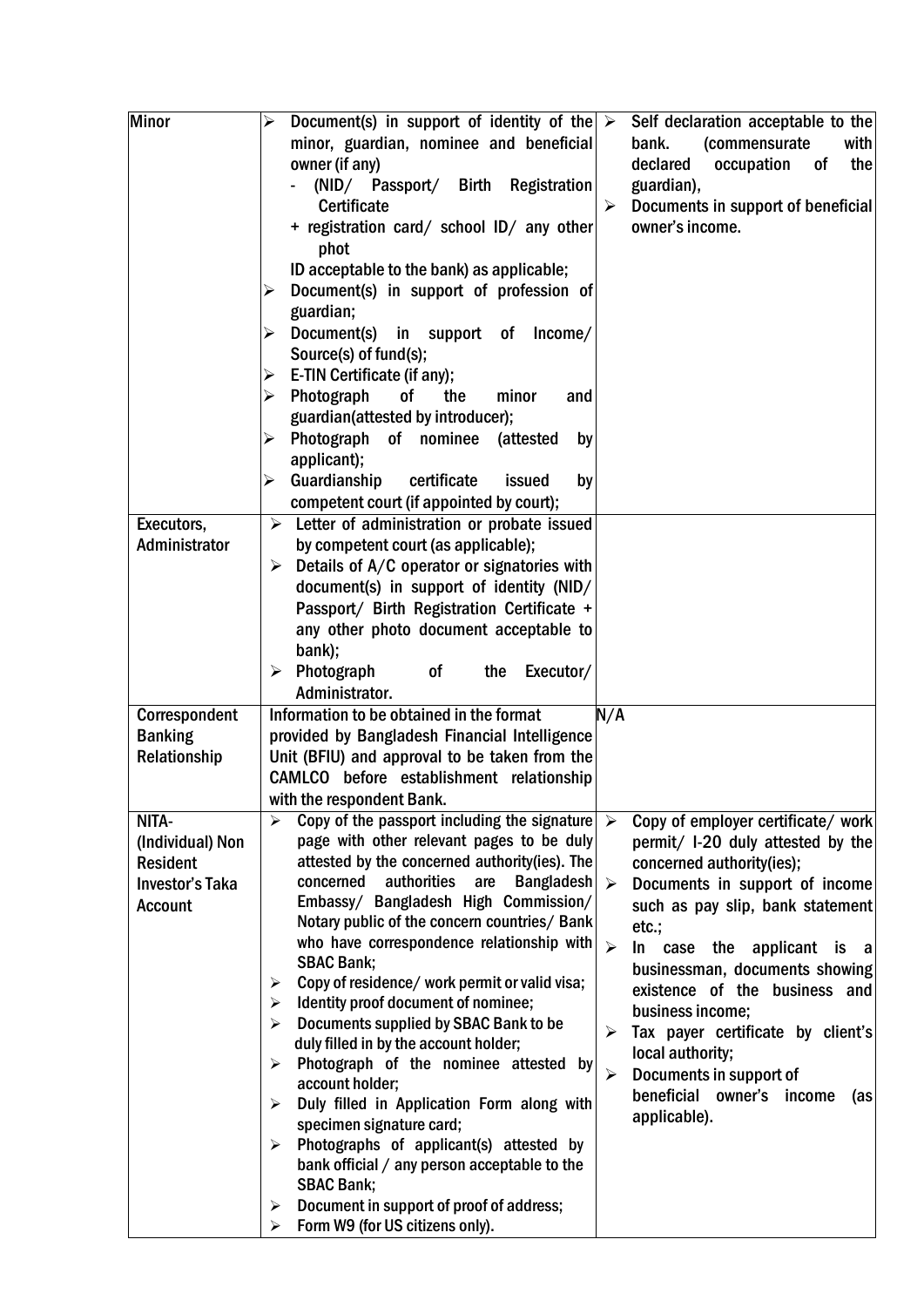| NITA (Non-             | Copy of the passport with other relevant<br>$\blacktriangleright$ | Company tax certificate from local      |
|------------------------|-------------------------------------------------------------------|-----------------------------------------|
| individual)            | pages of the authorized signatories and                           | authority;                              |
| <b>NonResident</b>     | beneficial owners duly attested by the                            | A copy of last available financial<br>⋗ |
| <b>Investor's Taka</b> | concerned authority / (ies);                                      | statements duly certified by a          |
| <b>Account</b>         | Photograph of all authorized signatories<br>$\blacktriangleright$ | professional accountant; $\square$      |
|                        | and beneficial owners;                                            | Bank statement; $\square$               |
|                        | Any document certifying the registered $\triangleright$           | Any other documents stating legal       |
|                        | address of the company;                                           | source of fund. $\square$               |
|                        | Documents supplied by SBAC Bank to be<br>$\blacktriangleright$    |                                         |
|                        | duly filled in by the account holder;                             |                                         |
|                        | Copy of board resolution concerning                               |                                         |
|                        | opening and operation of NITA duly                                |                                         |
|                        | certified by Chairman/Company Secretary;                          |                                         |
|                        | Copy of list of Directors duly attested by the                    |                                         |
|                        | concerned authority(ies);                                         |                                         |
|                        | Copy of Memorandum and articles of<br>$\blacktriangleright$       |                                         |
|                        | association duly attested by the concerned                        |                                         |
|                        |                                                                   |                                         |
|                        | authority(ies);                                                   |                                         |
|                        | Copy of Certificate of incorporation (as<br>➤                     |                                         |
|                        | applicable) duly attested by the concerned                        |                                         |
|                        | authority(ies);                                                   |                                         |
|                        | Specimen signature of account signatories;<br>≻                   |                                         |
|                        | Letter of Authorization.                                          |                                         |

## Note:

- a) If there is one or more beneficial owner of an account, documents in support of identity, profession, source of income and complete & accurate information of beneficial owner(s) to be obtained and preserved and KYC to be completed for beneficial owner.
- b) If a customer wants to authorize another person to operate an account on his/her behalf, duly singed mandate form to be obtained. In addition, complete and accurate information of mandate holder have to be obtained and preserved.
- C) For tax waiver, certificate from NBR is to be obtained.

# 3.7 Persons without Standard Identification Documentation:

The socially or financially disadvantaged such as the elderly, the disabled, students, farmers, for other no-frill account and minors should not be precluded from obtaining financial services just because they do not possess evidence of identity or address where they cannot reasonably be expected to do so. For financial inclusion, in these circumstances a common-sense approach and some flexibility without compromising sufficiently rigorous anti-money laundering procedures is recommended. In this regard our AML & TF Risk Management Guideline and BFIU's Circulars to be followed.

The socially or financially disadvantaged such as the elderly, the disabled, students and minors should not be precluded from obtaining financial services just because they do not possess evidence of identity or address where they cannot reasonably be expected to do so. In these circumstances, a common sense approach and some flexibility without compromising sufficiently rigorous Anti Money Laundering procedures is recommended.